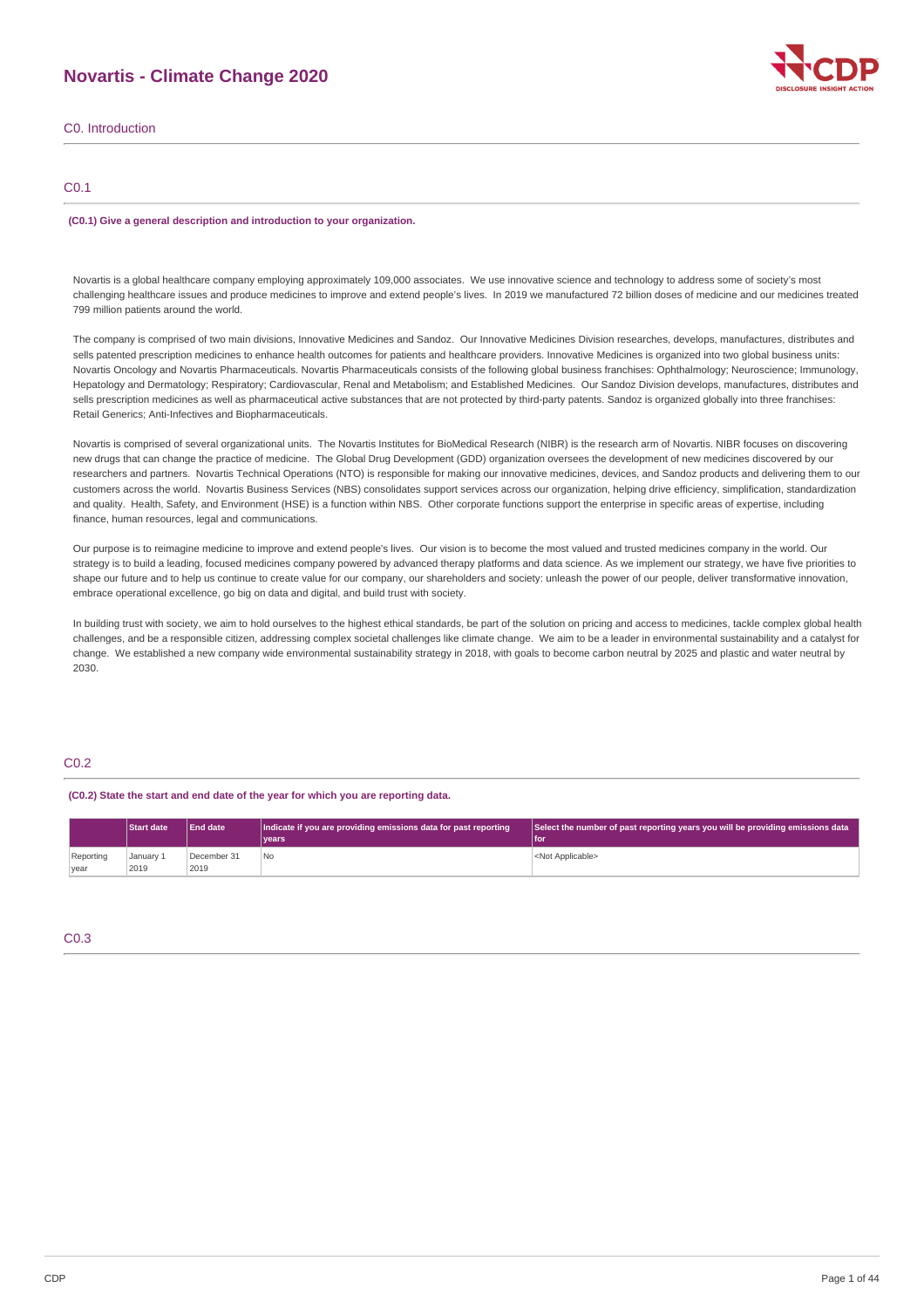# **(C0.3) Select the countries/areas for which you will be supplying data.**

| (CO.O) SCIECI LIIC COUNTRICSIALCAS TOI WINCH YOU WIN D |
|--------------------------------------------------------|
| Austria                                                |
| Bangladesh                                             |
| Belgium                                                |
| <b>Brazil</b>                                          |
| China                                                  |
| Eqypt                                                  |
| France                                                 |
| Germany                                                |
| India                                                  |
| Ireland                                                |
| Italy                                                  |
| Japan                                                  |
| Mexico                                                 |
| Poland                                                 |
| <b>Russian Federation</b>                              |
| Singapore                                              |
| Slovenia                                               |
| South Africa                                           |
| Spain                                                  |
| Switzerland                                            |
| Turkey                                                 |
| United Kingdom of Great Britain and Northern Ireland   |
| United States of America                               |

## C0.4

**(C0.4) Select the currency used for all financial information disclosed throughout your response.** .<br>USD

## C0.5

(C0.5) Select the option that describes the reporting boundary for which climate-related impacts on your business are being reported. Note that this option should **align with your chosen approach for consolidating your GHG inventory.** Operational control

## C1. Governance

## C1.1

**(C1.1) Is there board-level oversight of climate-related issues within your organization?** Yes

## C1.1a

## (C1.1a) Identify the position(s) (do not include any names) of the individual(s) on the board with responsibility for climate-related issues.

| <b>Position of</b><br>individual(s)    | Please explain                                                                                                                                                                                                                                                                                                                                                                                                                                                                                                                                                                                                                                                                                                                                                                                                                                                                                                                                                                                                                                                                               |
|----------------------------------------|----------------------------------------------------------------------------------------------------------------------------------------------------------------------------------------------------------------------------------------------------------------------------------------------------------------------------------------------------------------------------------------------------------------------------------------------------------------------------------------------------------------------------------------------------------------------------------------------------------------------------------------------------------------------------------------------------------------------------------------------------------------------------------------------------------------------------------------------------------------------------------------------------------------------------------------------------------------------------------------------------------------------------------------------------------------------------------------------|
| Board Chair                            | The Board of Directors is led by the Chairman of the Board and is responsible for setting the strategic direction of the Novartis Group. The Board met 8 times in 2019 with each meeting lasting<br>approximately 8 hours. Environmental sustainability including climate is considered in the 5 company priorities set by the board. In 2017 the Board requested that the company revisit its<br>environmental strategy to see if more ambition is possible and in 2018 the Board reviewed and endorsed our new environmental sustainability strategy which set ambitious new water sustainability<br>targets and goals for our business. These are specifically to become carbon neutral in own operations by 2025. By 2030, we aim to reduce our carbon footprint by 50% across our entire value chain,<br>to include Scope 1, 2 and 3 emissions. Climate related issues were identified as emerging risks and reported out to the Board in 2019.                                                                                                                                         |
| Chief<br>Executive<br>Officer<br>(CEO) | The CEO leads the Executive Committee of Novartis (ECN), thus has the ultimate responsibility to approve the environmental sustainability strategy, climate and water targets and goals. The CEO's<br>involvement enables the Novartis water strategy to be balanced with other business priorities and ensures that sufficient resources are in place to execute plans in support of the strategy. The CEO<br>can take action to accelerate implementation to respond to external expectations or business needs. The ECN meets each month. It approves annual budgets and sets business priorities, oversees<br>and approves major capital expenditures, acquisitions and divestitures, and it tracks progress against goals and targets for addressing environmental sustainability to specifically include climate.<br>Performance is reported annually in our Novartis in Society Report. An example of a specific climate-related decision made by the CEO was to move forward with a Pan-European Virtual Power<br>Purchase Agreement to reduce Novartis Scope 2 emissions in Europe. |
| Board-level<br>committee               | The Board delegates certain of its duties and responsibilities to its five committees: The Audit and Compliance committee oversees internal control and compliance processes and procedures. The<br>Compensation Committee, designs, reviews and recommends compensation policies and programs. The Governance, Nomination and Corporate Responsibilities Committee (GNCRC) oversees the<br>company's strategy and governance on corporate responsibility. The Science & Technology Committee advise on scientific, technological and R&D matters. The Risk Committee oversees the<br>company's risks across a wide range of possible topics. These committees are responsible for identifying and investigating issues of strategic importance and ensuring that they are appropriately<br>managed. Climate related issues are balanced in these committees with other business priorities as part of the company's 5 priorities.                                                                                                                                                           |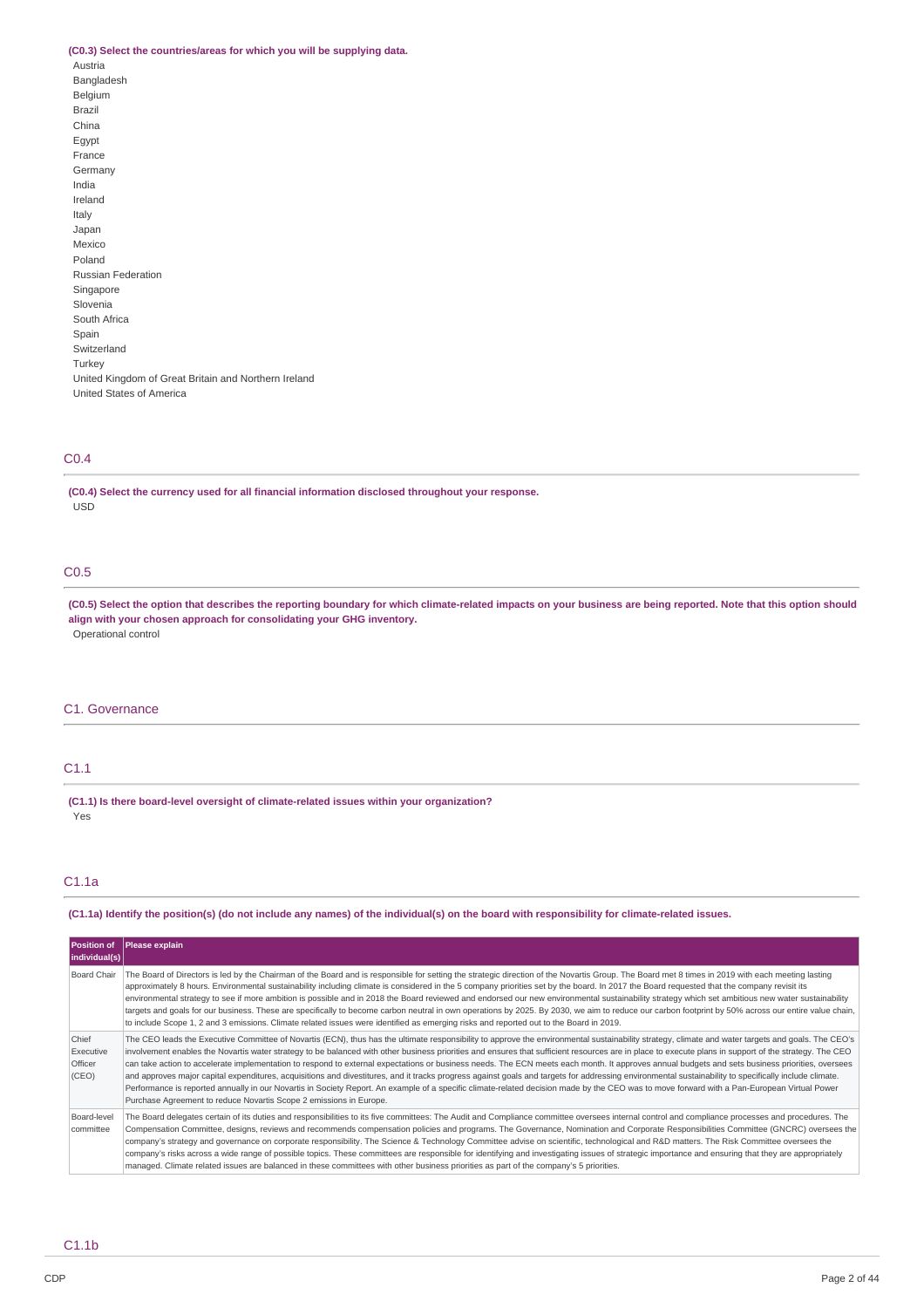| Frequency<br>with<br>which<br>climate-<br>related<br>issues are<br>۱a<br>scheduled<br>agenda<br>item | Governance<br>mechanisms<br>into which<br>climate-<br>related issues<br>are integrated                                                                                                                                                                                                                                                                                                                                                                                                                                                                                                                                                                        | board-<br>level<br>oversight         | Scope of Please explain                                                                                                                                                                                                                                                                                                                                                                                                                                                                                                                                                                                                                                                                                                                                                                                                                                                                                                                                                                                                                                                                                                                                                                                                                                                                                                                                                                                                                                                                                                                                                                                                                                                                                                                                                                                                                                                                                                                                                                                                                                                                                                                                                                                                                                                                                                                                                                                                                                                                                                                                                                                                                                                                                                                                                                                                                   |
|------------------------------------------------------------------------------------------------------|---------------------------------------------------------------------------------------------------------------------------------------------------------------------------------------------------------------------------------------------------------------------------------------------------------------------------------------------------------------------------------------------------------------------------------------------------------------------------------------------------------------------------------------------------------------------------------------------------------------------------------------------------------------|--------------------------------------|-------------------------------------------------------------------------------------------------------------------------------------------------------------------------------------------------------------------------------------------------------------------------------------------------------------------------------------------------------------------------------------------------------------------------------------------------------------------------------------------------------------------------------------------------------------------------------------------------------------------------------------------------------------------------------------------------------------------------------------------------------------------------------------------------------------------------------------------------------------------------------------------------------------------------------------------------------------------------------------------------------------------------------------------------------------------------------------------------------------------------------------------------------------------------------------------------------------------------------------------------------------------------------------------------------------------------------------------------------------------------------------------------------------------------------------------------------------------------------------------------------------------------------------------------------------------------------------------------------------------------------------------------------------------------------------------------------------------------------------------------------------------------------------------------------------------------------------------------------------------------------------------------------------------------------------------------------------------------------------------------------------------------------------------------------------------------------------------------------------------------------------------------------------------------------------------------------------------------------------------------------------------------------------------------------------------------------------------------------------------------------------------------------------------------------------------------------------------------------------------------------------------------------------------------------------------------------------------------------------------------------------------------------------------------------------------------------------------------------------------------------------------------------------------------------------------------------------------|
| Scheduled<br>all.<br>meetings                                                                        | Reviewing and<br>quiding<br>strategy<br>Reviewing and<br>guiding major<br>plans of action<br>Reviewing and<br>guiding risk<br>management<br>policies<br>Reviewing and<br>guiding annual<br>budgets<br>Reviewing and<br>guiding<br>business plans<br>Setting<br>performance<br>objectives<br>Monitoring<br>implementation<br>and<br>performance of<br>objectives<br>Overseeing<br>major capital<br>expenditures,<br>acquisitions<br>and<br>divestitures<br>Monitoring and<br>overseeing<br>progress<br>against goals<br>and targets for<br>addressing<br>climate-related<br>issues<br>Other, please<br>specify<br>(Overseeing<br>against goals<br>and targets) | $ $ <not<br>Applicabl<br/>e</not<br> | The Board of Directors is responsible for direction, strategy, organization and administration of the company, and holds the ultimate decision-making authority for Novartis,<br>including environmental sustainability strategy, which includes climate-related issues. The Board of Directors met 8 times in 2019 with each meeting lasting approximately 8<br>hours. The Board has delegated certain of its duties and responsibilities to its five committees led by a Board-elected Chairman: Audit and Compliance Committee,<br>Compensation Committee, Science & Technology Committee, Risk Committee and Governance, Nomination and Corporate Responsibilities Committee. The committees<br>enable the Board to work in an efficient and effective manner, allowing a thorough review and discussion of issues. The Risk Committee, which met 4 times in 2019 assists<br>the Board in properly assessing and professionally managing risk by overseeing the risk management system and processes, as well as by reviewing the risk portfolio and<br>related actions implemented by management. In 2019, the Risk Committee was briefed that climate related risks had specifically been elevated to emerging risks. The<br>Governance, Nomination and Corporate Responsibilities Committee, which met 4 times in 2019, ensures that climate related issues are integrated in governance<br>mechanisms across the company by reviewing and guiding the corporate responsibility strategy. The climate strategy including the scope and ambition of Novartis is<br>discussed periodically and any recommendations are subject to final Board approval. In 2017 it was decided to review Novartis environmental sustainability strategy and in<br>May 2018, the new environmental sustainability strategy, including targets and goals for climate, were approved. The Board is overseeing the progress against the targets<br>and goals by monitoring the implementation of the new environmental sustainability strategy. The Board gets regular progress performance updates on the environmental<br>sustainability targets, including climate related issues, from Members of the Executive Committee of Novartis such as the heads of Novartis Technical Operations (NTO) and<br>Novartis Business Services (NBS) as well as other members of the senior management, such as, Region, Country and Site Managers. The Board is overseeing and gets<br>reqular progress performance updates on the environmental sustainability targets, including climate related issues, from Members of the Executive Committee of Novartis<br>such as the heads of Novartis Technical Operations (NTO) and Novartis Business Services (NBS) as well as other members of the senior management, such as, Region,<br>Country and Site Managers. |

C1.2

## **(C1.2) Provide the highest management-level position(s) or committee(s) with responsibility for climate-related issues.**

| Name of the position(s) and/or committee(s)                                               | <b>Reporting</b><br>line | <b>Responsibility</b>                                                  | <b>Coverage of</b><br>responsibility | Frequency of reporting to the board on climate-<br>related issues |
|-------------------------------------------------------------------------------------------|--------------------------|------------------------------------------------------------------------|--------------------------------------|-------------------------------------------------------------------|
| Chief Executive Officer (CEO)                                                             | $<$ Not<br>Applicable>   | Both assessing and managing climate-related risks<br>and opportunities | <not applicable=""></not>            | Quarterly                                                         |
| Other C-Suite Officer, please specify (Global Head of Novartis<br><b>Technical Ops)</b>   | $<$ Not<br>Applicable>   | Both assessing and managing climate-related risks<br>and opportunities | <not applicable=""></not>            | As important matters arise                                        |
| Other C-Suite Officer, please specify (Head of Novartis Business<br>Services)             | $<$ Not<br>Applicable>   | Both assessing and managing climate-related risks<br>and opportunities | <not applicable=""></not>            | Quarterly                                                         |
| Other, please specify (Environmental Sustainability Implementation<br>Steering Committee) | $<$ Not<br>Applicable>   | Both assessing and managing climate-related risks<br>and opportunities | <not applicable=""></not>            | As important matters arise                                        |
| Other C-Suite Officer, please specify (Chief Ethics, Risk and<br>Compliance Officer)      | $<$ Not<br>Applicable>   | Both assessing and managing climate-related risks<br>and opportunities | <not applicable=""></not>            | Quarterly                                                         |
| Other committee, please specify (Trust and Reputation Committee)                          | $<$ Not<br>Applicable>   | Both assessing and managing climate-related risks<br>and opportunities | <not applicable=""></not>            | Quarterly                                                         |

## C1.2a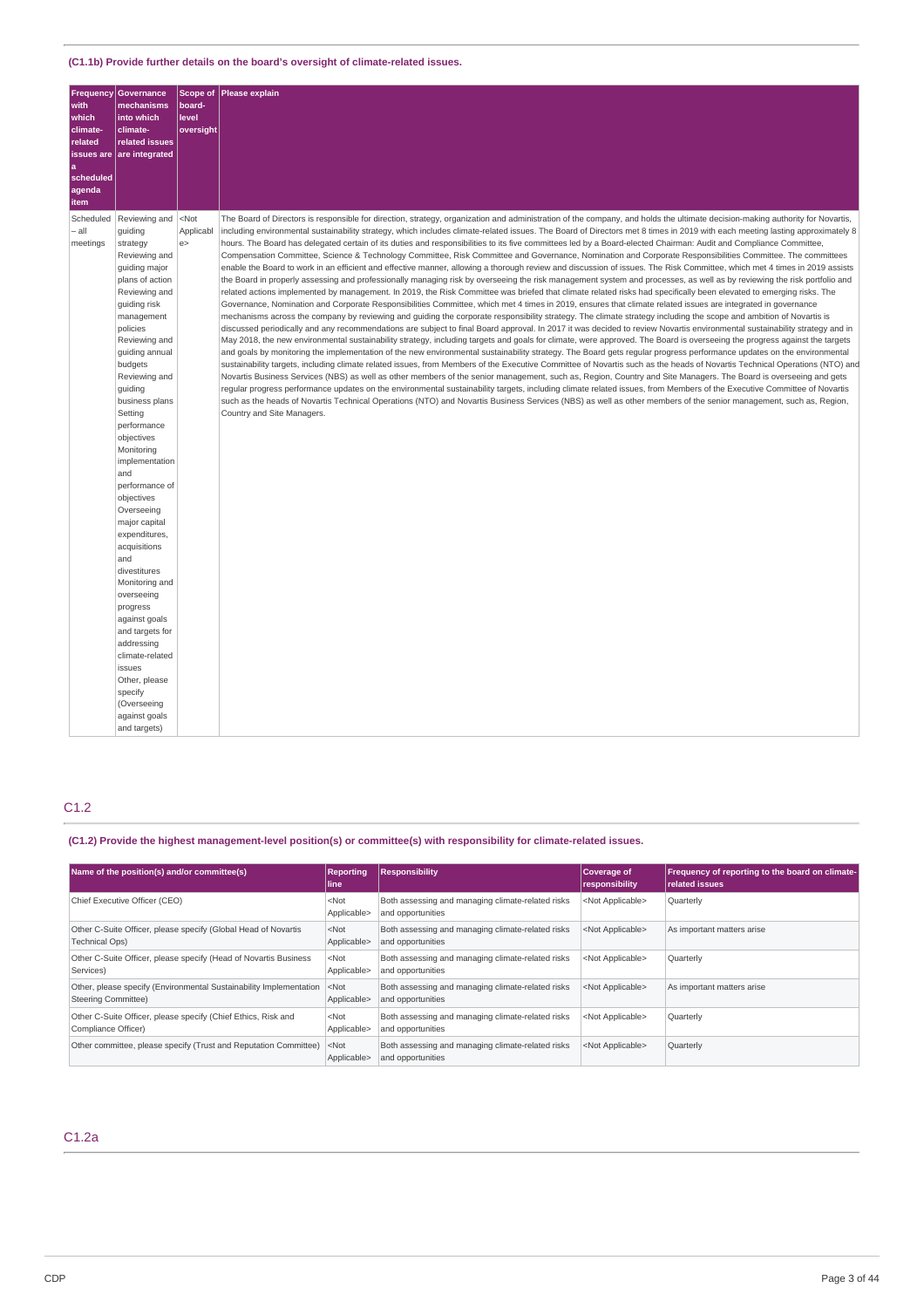### (C1.2a) Describe where in the organizational structure this/these position(s) and/or committees lie, what their associated responsibilities are, and how climate**related issues are monitored (do not include the names of individuals).**

The CEO chairs the Executive Committee of Novartis (ECN). The Board is establishing and maintaining good governance practices and issuing board level company policies. The ECN is responsible for overseeing the daily implementation of Board policies which includes climate related issues. The members of the ECN are the CEO of Novartis, Chief People and Organization Officer of Novartis, Chief Ethics, Risk & Compliance Officer of Novartis, Chief Financial Officer of Novartis, President of Novartis Oncology, Chief Digital Officer of Novartis, President of Novartis Institutes for BioMedical Research (NIBR), the President of Novartis Pharmaceuticals, Chief Legal Officer of Novartis, Global Head of Novartis Technical Operations (NTO), Head of Global Drug Development and Chief Medical Officer for Novartis, CEO of Sandoz and Head of Novartis Business Services (NBS).

The CEO chairs the Trust and Reputation (T&R) Committee. The T&R Committee is the sub-committee of the ECN with oversight of the Novartis Trust and Reputation strategy. The Committee meets every two months to assess progress on key action points as part of a quarterly Environment, Social and Governance (ESG) scorecard submission process, and then updates the wider Executive Committee and the Board on progress and challenges. Permanent members of the committee include the CEO, Chief Legal Officer of Novartis, Head of Novartis Business Services, Chief Ethics, Risk and Compliance Officer, President of the Pharmaceuticals or Oncology Business Units (alternates each year) and permanent guests include the Group Head of Global Health and Corporate Responsibility (GH&CR), Head of Investor Relations, Head of Strategy, Head of Group Internal Audit and Group Head of Communications and Advocacy.

The Chief Ethics, Risk and Compliance Officer reports directly to the CEO, is a member of the ECN and is responsible for Enterprise Risk Management across Novartis. He reports quarterly to the risk committee of the Board about relevant risks and issues including climate related physical and transition risks as appropriate.

The Health, Safety and Environment (HSE) Governance Board is responsible for ensuring all HSE risks and issues including climate are managed appropriately. ECN members (The Head of NTO, the Chief People & Organization Officer and the Head of NBS) are standing members of the HSE Governance Board meetings. The HSE Governance Board also includes the Global Head of Health & Corporate Responsibility for Novartis, the Head of Real Estate and Facilities Services, the Global Head of HSE, and the Global Environment Head. The Global Environment Head is responsible for identifying climate related risks and issues, making recommendations for how they should be managed, developing metrics so progress against targets can be monitored, and seeking endorsement for implementation from the HSE Governance Board.

Novartis does not have a traditional COO but a matrix structure with several persons responsible for the operating units of our company. Two employees are mainly responsible for the management of climate related issues and function as COOs: the Head of Novartis Business Services (NBS) and the Head of Novartis Technical Operations (NTO). Both roles report directly to the CEO and enable the company to have effective operational and financial procedures in place. Both roles are responsible for the management of environmental risks and reaching the company-wide 2025 and 2030 climate targets and goals in emissions and water consumption reductions.

The Head of NBS is also responsible for the design of the company-wide environmental sustainability strategy (ESS).

The Head of NBS and NTO are members of the Executive Committee of Novartis (ECN), HSE Governance Board, ESS Steering Committee and Trust&Reputation Committee. All these committees meet quarterly and steer and monitor progress towards the company-wide climate targets and goals.

The Environmental Sustainability Strategy Implementation Steering Committee was created to convene at least quarterly to track progress on environmental strategy and resolve issues and barriers in execution of the strategy. Members include the Head NTO(ECN Member) , Head NBS (ECN Member), Global Head of Environmental Sustainability, Group Head of Communications & Advocacy, Group Head of Global Health & Corporate Responsibility, Head of Technical Research & Development (TRD), Chief Procurement Officer, Head Group Business Planning & Analysis (BPA) & Treasury and the Head of Real Estate and Facility Services (REFS). These roles were selected because the Heads of NTO and NBS have operational responsibility for 100% of our scope 1 and 2 carbon emissions and more than 50% of our scope 3 carbon footprint.

## C1.3

#### (C1.3) Do you provide incentives for the management of climate-related issues, including the attainment of targets?

|         | Provide incentives for the management of climate-related issues | ∍omment |
|---------|-----------------------------------------------------------------|---------|
| $Row_+$ | ٧c                                                              |         |

## C1.3a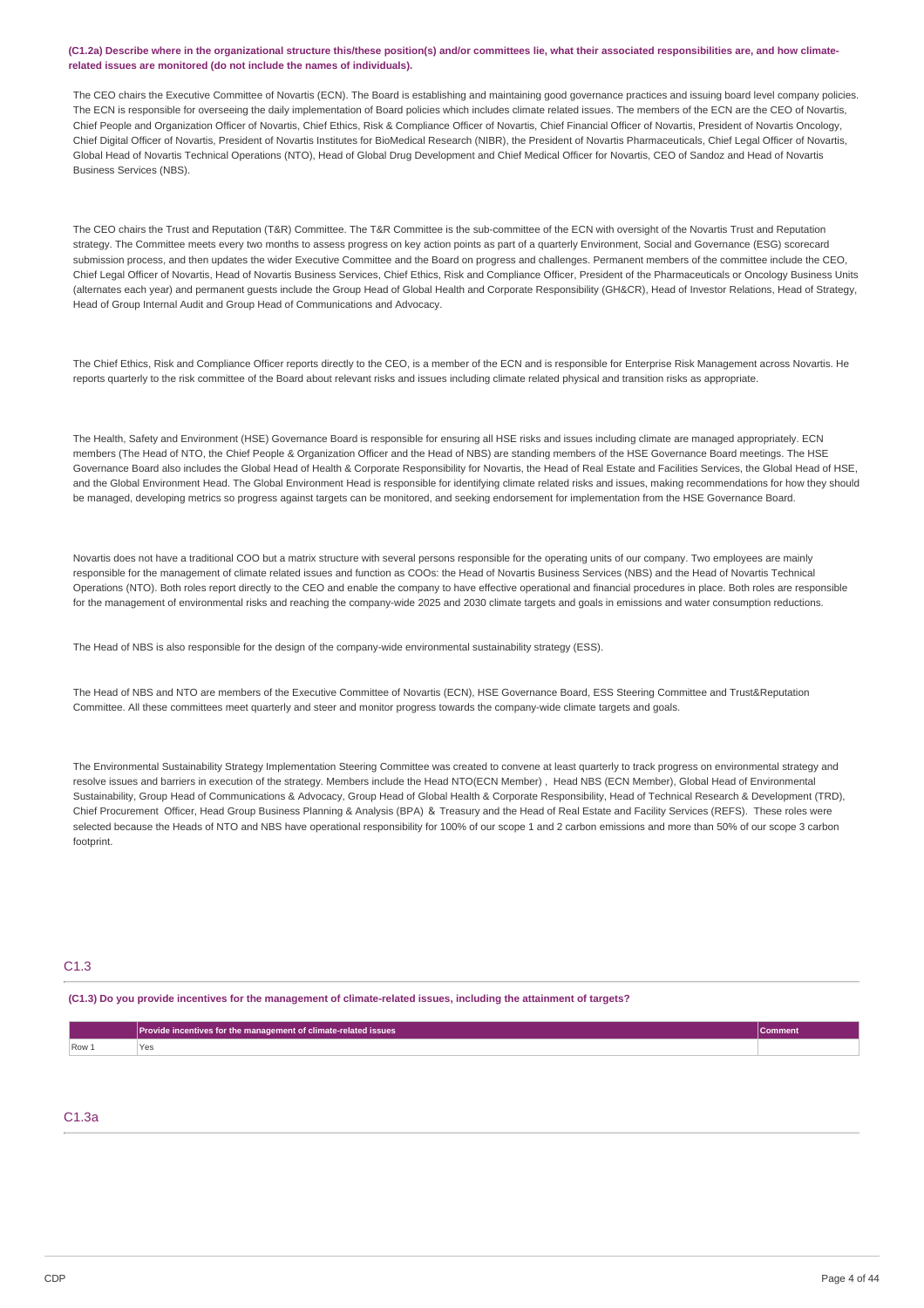## (C1.3a) Provide further details on the incentives provided for the management of climate-related issues (do not include the names of individuals).

| <b>Entitled to</b><br>incentive                                    | <b>Type of</b>             | Activity<br>incentive   inventivized                                                                                       | <b>Comment</b>                                                                                                                                                                                                                                                                                                                                                                                                                                                                                                                                                                                                                                                                                                                                                                                                                                                                                                                                                                                             |
|--------------------------------------------------------------------|----------------------------|----------------------------------------------------------------------------------------------------------------------------|------------------------------------------------------------------------------------------------------------------------------------------------------------------------------------------------------------------------------------------------------------------------------------------------------------------------------------------------------------------------------------------------------------------------------------------------------------------------------------------------------------------------------------------------------------------------------------------------------------------------------------------------------------------------------------------------------------------------------------------------------------------------------------------------------------------------------------------------------------------------------------------------------------------------------------------------------------------------------------------------------------|
| Corporate executive   Monetary<br>team                             | reward                     | Emissions<br>reduction<br>target<br>Energy<br>reduction<br>target<br>Environmental<br>criteria<br>included in<br>purchases | Members of the Executive Committee Novartis (ECN) are rewarded for meeting division specific absolute emission reduction targets on total scope 1, scope 2 and<br>scope 3 greenhouse gas (GHG) in tons CO2e in support of our environmental sustainability strategy which are to be carbon neutral own operations (scope 1 and 2)<br>before the end of 2025 and to reduce our overall carbon footprint (scope 1, 2 and 3) by half before the end of 2030 from a 2016 baseline. They are also rewarded<br>for energy consumption reductions. The CEO specifically has a balanced scorecard focused on his performance, 40% of which are non-financial factors to include<br>environmental sustainability.                                                                                                                                                                                                                                                                                                   |
| Corporate executive Monetary<br>team                               | reward                     | Please select                                                                                                              | The Head of Novartis Business Services (NBS) is rewarded for the corporate absolute emission reduction targets on total Scope 1 and Scope 2 GHG (in tons<br>CO2e), CO2 emissions from vehicles fleet (in tons CO2) energy efficiency and energy savings targets (savings from energy projects in USD, GJ and tCO2e). The<br>Head of NBS is also rewarded for ensuring the achievement of our 2030 climate target which is to reduce our overall carbon footprint (scope 1, 2 and 3) by half by<br>2030. Targets also include other environmental, HSE and sustainability targets.                                                                                                                                                                                                                                                                                                                                                                                                                          |
| Corporate executive   Monetary   Please select<br>team             | reward                     |                                                                                                                            | The Head of Novartis Technical Operations (NTO) is rewarded for the corporate absolute emission reduction targets on total Scope 1 and Scope 2 GHG (in tons<br>CO2e), energy efficiency and energy savings targets (savings from energy projects in USD, GJ and tCO2e). The Head of NTO is also rewarded for ensuring the<br>achievement of our 2030 climate target which is to reduce our overall carbon footprint (scope 1, 2 and 3) by half by 2030. Targets also include other environmental,<br>HSE and sustainability targets.                                                                                                                                                                                                                                                                                                                                                                                                                                                                       |
| Other, please<br>specify (REFS<br>Region/Country/Site<br>Managers) | reward                     | Monetary Please select                                                                                                     | Real Estate and Facilities Services (REFS) and Novartis Technical Operations (NTO) Region/Country/Site Managers are rewarded for meeting group or division<br>specific absolute emission reduction targets on total Scope 1 and Scope 2 GHG (in tons CO2e), CO2 emissions from vehicles fleet (in tons CO2) and energy<br>savings targets (savings from energy projects in USD, GJ and tCO2e). On a group level, targets also include emission reduction and energy efficiency projects, as<br>well as behavior change related projects and related indicators.                                                                                                                                                                                                                                                                                                                                                                                                                                            |
| Other, please<br>specify (Country<br>managers)                     | Monetary<br>reward         | Please select                                                                                                              | Country managers are rewarded for reducing CO2 emissions from the vehicles fleet and for energy efficiency of their commercial buildings.                                                                                                                                                                                                                                                                                                                                                                                                                                                                                                                                                                                                                                                                                                                                                                                                                                                                  |
| All employees                                                      | Non-<br>monetary<br>reward | Please select                                                                                                              | All associates are eligible to be nominated for awards through REFS, HSE and GH&CR to recognize significant contributions to the company goals in reducing<br>carbon footprint through efficiency and behaviors, or other sustainability projects such as water footprint, sustainable packaging and waste reductions. The 2020<br>Better World Awards recognized individuals and teams in six different categories and one award for outstanding individual achievement. Associates and teams<br>could be nominated on projects, best practices or behaviors anywhere. Once nominations were submitted, a panel of expert judges reviewed and selected the<br>winners. The 2020 award for Environmental Sustainability actions completed in 2019 was presented to a team of individuals who optimized the frequency of<br>shipments across 21 clinical trials. Their efforts avoided 40,000 unnecessary shipments leading to a 3,200 ton reduction in carbon emissions compared to previous<br>practices. |
| <b>Chief Procurement</b><br>Officer (CPO)                          | Monetary<br>reward         |                                                                                                                            | Please select  The Chief Procurement Officer reports to the Head of NBS. The CPO is rewarded for the corporate absolute emission reduction targets on total Scope 1 and Scope<br>2 GHG (in tons CO2e) through energy supply projects (proportion of energy supplied from renewable sources). The CPO is also rewarded for ensuring the<br>achievement of our 2030 climate target which is to reduce our overall carbon footprint (scope 1, 2 and 3) by half by 2030. The Chief Procurement Officer is also<br>rewarded for inclusion of environmental sustainability criteria in purchases.                                                                                                                                                                                                                                                                                                                                                                                                                |

## C2. Risks and opportunities

## C2.1

(C2.1) Does your organization have a process for identifying, assessing, and responding to climate-related risks and opportunities? Yes

# C2.1a

# **(C2.1a) How does your organization define short-, medium- and long-term time horizons?**

|                   | <b>From</b> | lTo             | <b>Comment</b>                                                                                                                                                                                                                                                                                                                                                                                                                           |
|-------------------|-------------|-----------------|------------------------------------------------------------------------------------------------------------------------------------------------------------------------------------------------------------------------------------------------------------------------------------------------------------------------------------------------------------------------------------------------------------------------------------------|
|                   |             | (years) (years) |                                                                                                                                                                                                                                                                                                                                                                                                                                          |
| Short-<br>term    |             |                 | Short-term horizons include previous and existing goals as well as progress beyond those goals as applicable.                                                                                                                                                                                                                                                                                                                            |
| Medium-13<br>term |             |                 | Medium-term horizon includes goals that are actionable and within programming and planning timeframes. There is a heavy focus on increasing the use of renewables, maximizing<br>efficiency and increasing the incorporation of scenario analysis for climate related risks for own operations during the medium-horizon. Our 2025 target of carbon neutrality in own<br>operations aligns with our definition of a medium-term horizon. |
| Long-<br>term     |             |                 | Continuing to improve company performance is a focus for the long-term horizon, as is expanding efforts within the supply chain to improve Scope 3 performance by partnering with<br>suppliers and removing barriers to access for low carbon energy and technologies. Our 2030 Target of reducing emissions by 50% across Scopes 1, 2 and 3 aligns with our definition of<br>a long-term horizon.                                       |

## C2.1b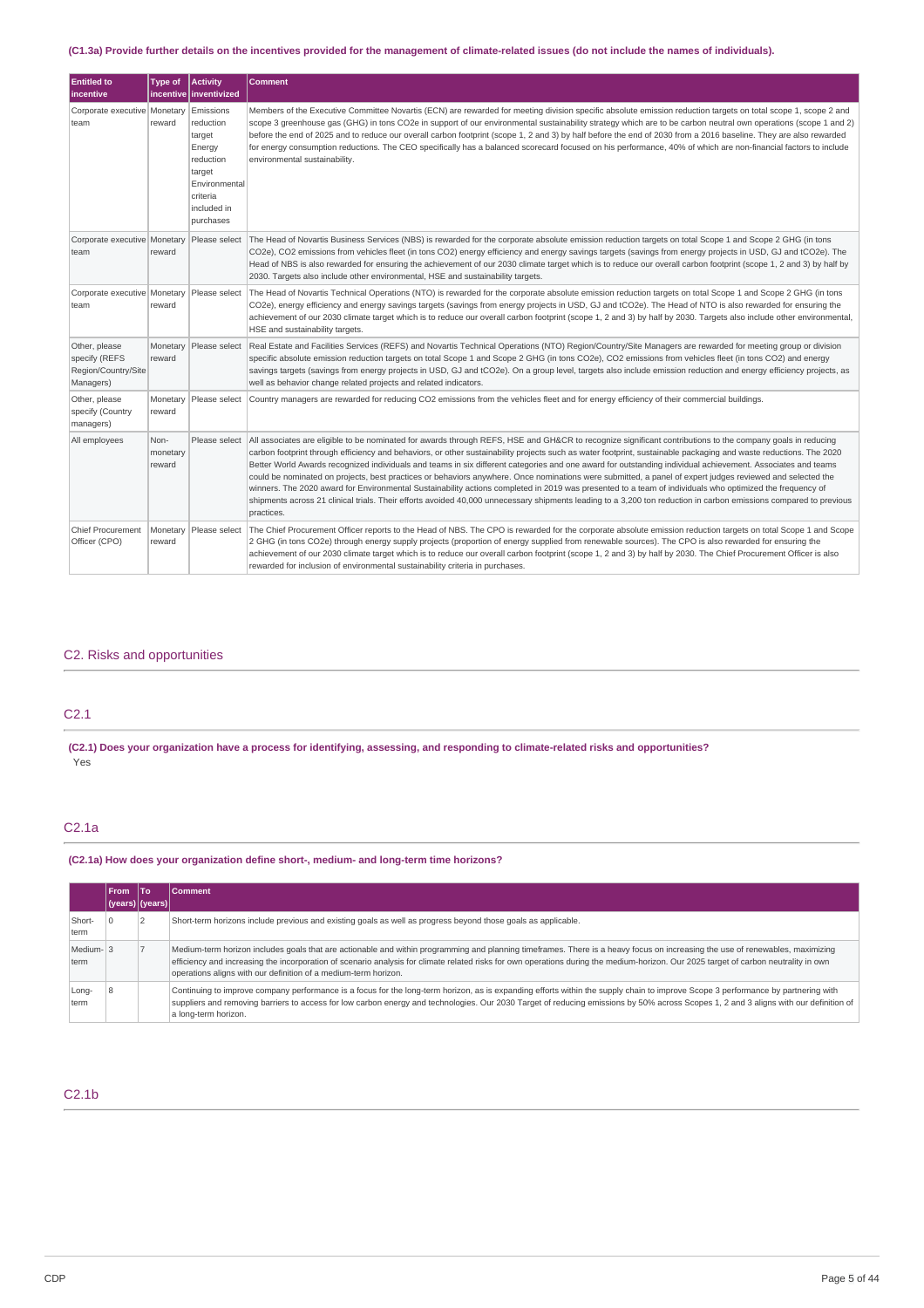At Novartis, risk and strategy issues are integrated in a cross-functional risk management process, because both belong together. A holistic view of all risks are consolidated in a Novartis Risk Compass which enables senior management, the Executive Committee of Novartis (ECN) and the Novartis Board of Directors to focus discussion on key strategic risks and to align the company strategy so our risk exposure can be minimized. across short, medium and long term. The functions involved in this process include Corporate Finance, Legal, People & Organization (formerly Human Resources), Business Continuity and Novartis Emergency Management, Ethics, Risk and Compliance, Health Safety and Environment (HSE), Global Health & Corporate Responsibility, Information Security, Data Privacy, Quality Assurance and Third Party Risk Management (TPRM), thus covering both our direct operations and supply chain. The involvement of these different groups ensures that the Novartis Risk Compass covers issues affecting strategic direction, direct operations and supply chain in a holistic manner. The Enterprise Risk Management (ERM) process includes a risk identification top down from all business units as well as the supporting functions that is known as the One Risk Discussion. In addition, the risk identification is bottom up from the countries. All these outputs are then consolidated in the Novartis Risk Compass, which is continually monitored by the Risk & Resilience team. The process is repeated annually. The process begins by determining our risk exposure followed by defining the scope of risk management activities, understanding the external and internal context in which Novartis operates, defining the criteria of the potential impact of each risk and the likelihood that each risk will occur. A risk matrix is created where the likelihood of a risk occurring is plotted against the impact on objectives. This gives guidance on prioritization. The matrix consists of five levels for likelihood (rare, unlikely, possible, likely, and almost certain) and five levels for impact (insignificant, minor, moderate, major, and severe)). Risks are categorized using the Novartis Risk Compass in strategic, operational and emerging risks and / or as awareness topics, which enables us to focus on the right risks and ensures that the most appropriate mitigation strategy is put in place.

All functions within the company define their threshold of substantive impact on the company's performance. The financial ranges which define substantive impact at the Group level are <1%, 1-2%, >2-4% and >4% loss of annual sales. Other measures are e.g. time of delayed product registration, findings in authority inspections, increased resilience, damage of reputation and / or environment. Impacts are plotted against the likelihood of an impact materializing within 5 years to help quide senior management, and ensures that the ECN and Board of Directors only focus on the key risks. Higher operating costs and the issues associated with higher GHG emissions are examples of substantive impacts considered by our organization.

Beyond the classical ERM process, our global Materiality Assessment validates the importance of our impacts on society and the environment through a dialog with internal and external stakeholders. The Novartis Materiality Assessment couples our internal issue management with external stakeholder perceptions. This is not only done at the global level, but we have also started conducting Materiality Assessments at country level, which will inform the risk discussions in our country operations.

## C2.2

**(C2.2) Describe your process(es) for identifying, assessing and responding to climate-related risks and opportunities.**

**Value chain stage(s) covered** Direct operations

#### **Risk management process**

Integrated into multi-disciplinary company-wide risk management process

**Frequency of assessment** Annually

#### **Time horizon(s) covered**

Short-term Medium-term Long-term

#### **Description of process**

At Novartis, risk and strategy issues are integrated in a cross-functional risk management process, because both belong together. A holistic view of all risks are consolidated in a Novartis Risk Compass which enables senior management, the Executive Committee of Novartis (ECN) and the Novartis Board of Directors to focus discussion on key strategic risks and to align the company strategy so our risk exposure can be minimized across short, medium or long term. The functions involved in this process include Corporate Finance, Legal, People & Organization (formerly Human Resources), Business Continuity and Novartis Emergency Management, Ethics, Risk and Compliance, Health Safety and Environment (HSE), Global Health & Corporate Responsibility, Information Security, Data Privacy, Quality Assurance and Third Party Risk Management (TPRM), thus covering both our direct operations and supply chain. The involvement of these different groups ensures that the Novartis Risk Compass covers issues affecting strategic direction, direct operations and supply chain in a holistic manner. The Enterprise Risk Management (ERM) process includes a risk identification top down from all business units as well as the supporting functions that is known as the One Risk Discussion. In addition, the risk identification is bottom up from the countries. All these outputs are then consolidated in the Novartis Risk Compass, which is continually monitored by the Risk & Resilience team. The process is repeated annually. The process begins by determining our risk exposure followed by defining the scope of risk management activities, understanding the external and internal context in which Novartis operates, defining the criteria of the potential impact of each risk and the likelihood that each risk will occur. A risk matrix is created where the likelihood of a risk occurring is plotted against the impact on objectives. This gives guidance on prioritization. The matrix consists of five levels for likelihood (rare, unlikely, possible, likely, and almost certain) and five levels for impact (insignificant, minor, moderate, major, and severe)). Risks are categorized using the Novartis Risk Compass in strategic, operational and emerging risks and / or as awareness topics, which enables us to focus on the right risks and ensures that the most appropriate mitigation strategy is put in place. All functions within the company define their threshold of substantive impact on the company's performance. The financial ranges which define substantive impact at the Group level are <1%, 1-2%, >2-4% and >4% loss of annual sales. Other measures are e.g. time of delayed product registration, findings in authority inspections, increased resilience, damage of reputation and / or environment. Impacts are plotted against the likelihood of an impact materializing within 5 years to help quide senior management, and ensures that the ECN and Board of Directors only focus on the key risks. Higher operating costs and the issues associated with higher GHG emissions are examples of substantive impacts considered by our organization. Opportunities for cost avoidance due to carbon pricing are identified as part of ongoing efforts to reduce our absolute emissions by 35% by 2030, and are collected, prioritized and executed in a phased fashion through the normal capital investment process throughout Novartis. Beyond the classical ERM process, our global Materiality Assessment validates the importance of our impacts on society and the environment through a dialog with internal and external stakeholders. The Novartis Materiality Assessment couples our internal issue management with external stakeholder perceptions. This is not only done at the global level, but we have also started conducting Materiality Assessments at country level, which will inform the risk discussions in our country operations.

## **Value chain stage(s) covered**

Upstream

**Risk management process** Integrated into multi-disciplinary company-wide risk management process

**Frequency of assessment** Annually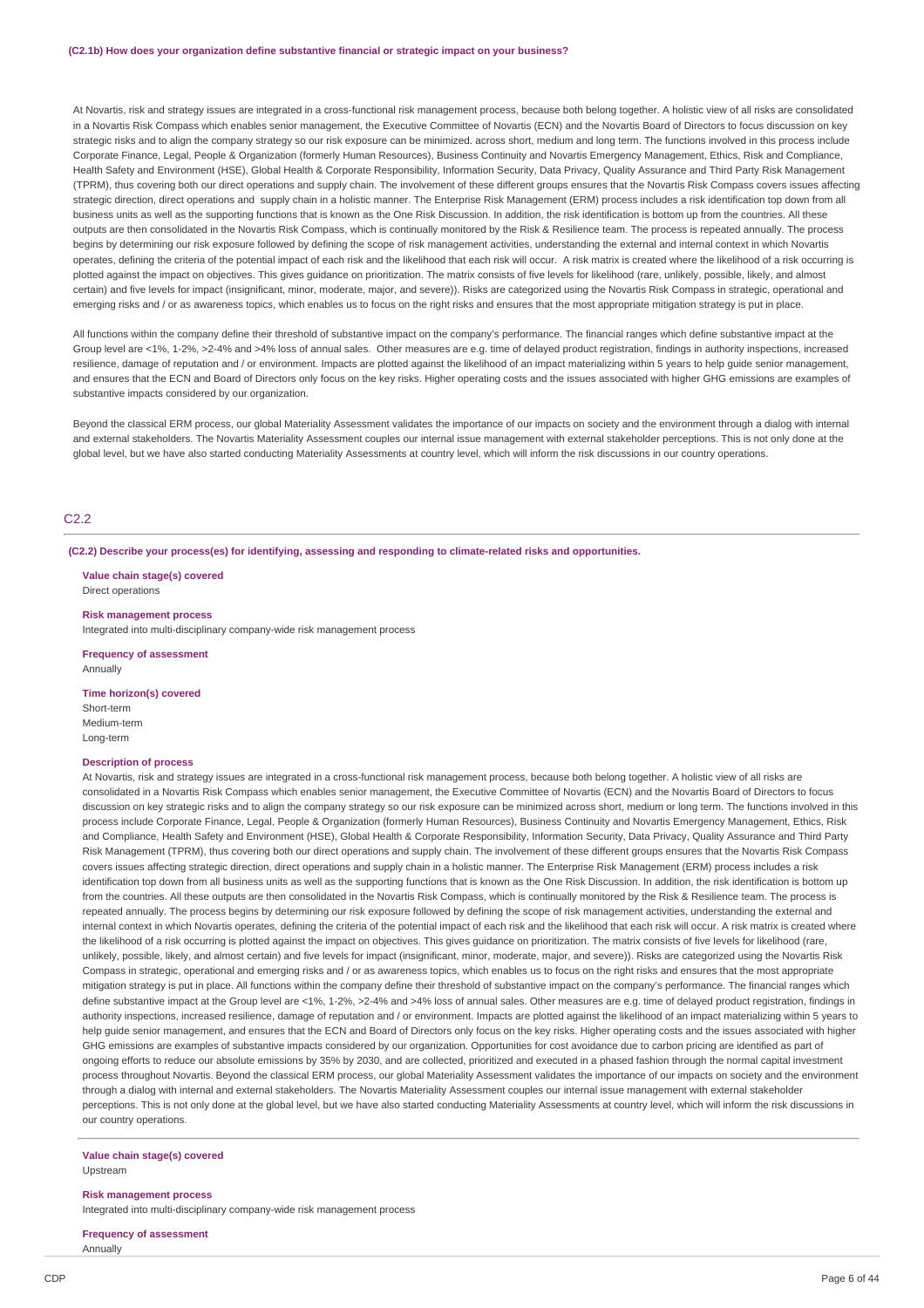#### **Description of process**

At Novartis, risk and strategy issues are integrated in a cross-functional risk management process, because both belong together. A holistic view of all risks are consolidated in a Novartis Risk Compass which enables senior management, the Executive Committee of Novartis (ECN) and the Novartis Board of Directors to focus discussion on key strategic risks and to align the company strategy so our risk exposure can be minimized across short, medium or long term. The functions involved in this process include Corporate Finance, Legal, People & Organization (formerly Human Resources), Business Continuity and Novartis Emergency Management, Ethics, Risk and Compliance, Health Safety and Environment (HSE), Global Health & Corporate Responsibility, Information Security, Data Privacy, Quality Assurance and Third Party Risk Management (TPRM), thus covering both our direct operations and supply chain. The involvement of these different groups ensures that the Novartis Risk Compass covers issues affecting strategic direction, direct operations and supply chain in a holistic manner. The Enterprise Risk Management (ERM) process includes a risk identification top down from all business units as well as the supporting functions that is known as the One Risk Discussion. In addition, the risk identification is bottom up from the countries. All these outputs are then consolidated in the Novartis Risk Compass, which is continually monitored by the Risk & Resilience team. The process is repeated annually. The process begins by determining our risk exposure followed by defining the scope of risk management activities, understanding the external and internal context in which Novartis operates, defining the criteria of the potential impact of each risk and the likelihood that each risk will occur. A risk matrix is created where the likelihood of a risk occurring is plotted against the impact on objectives. This gives guidance on prioritization. The matrix consists of five levels for likelihood (rare, unlikely, possible, likely, and almost certain) and five levels for impact (insignificant, minor, moderate, major, and severe)). Risks are categorized using the Novartis Risk Compass in strategic, operational and emerging risks and / or as awareness topics, which enables us to focus on the right risks and ensures that the most appropriate mitigation strategy is put in place. All functions within the company define their threshold of substantive impact on the company's performance. The financial ranges which define substantive impact at the Group level are <1%, 1-2%, >2-4% and >4% loss of annual sales. Other measures are e.g. time of delayed product registration, findings in authority inspections, increased resilience, damage of reputation and / or environment. Impacts are plotted against the likelihood of an impact materializing within 5 years to help guide senior management, and ensures that the ECN and Board of Directors only focus on the key risks. Higher operating costs and the issues associated with higher GHG emissions are examples of substantive impacts considered by our organization. Opportunities for cost avoidance in the value chain due to carbon pricing are identified as part of ongoing efforts to reduce our Scope 1, 2 and 3 emissions by 50% by 2030. Scope 3 emissions are being addressed by encouraging suppliers to invest in efficiency and renewables, and Novartis has engaged suppliers who are interested in participating in a power purchase agreement facilitated by Novartis. One specific example was a workshop that Novartis hosted in Hyderabad, India in 2019 to educate our suppliers on opportunities and methods to adopt renewable energy in their own operations. Beyond the classical ERM process, our global Materiality Assessment validates the importance of our impacts on society and the environment through a dialog with internal and external stakeholders. The Novartis Materiality Assessment couples our internal issue management with external stakeholder perceptions. This is not only done at the global level, but we have also started conducting Materiality Assessments at country level, which will inform the risk discussions in our country operations.

# **Value chain stage(s) covered**

Downstream

#### **Risk management process**

Integrated into multi-disciplinary company-wide risk management process

**Frequency of assessment** Annually

## **Time horizon(s) covered** Short-term

Medium-term Long-term

## **Description of process**

Climate risks such as physical risks (heat, water scarcity, sea level rise, flooding from sever weather events) and transition risks (regulatory frameworks, carbon pricing, cost of and access to capital) are incorporated into the existing enterprise risk management framework. At Novartis, risk and strategy issues are integrated in a crossfunctional risk management process, because both belong together. A holistic view of all risks are consolidated in a Novartis Risk Compass which enables senior management, the Executive Committee of Novartis (ECN) and the Novartis Board of Directors to focus discussion on key strategic risks and to align the company strategy so our risk exposure can be minimized. The functions involved in this process include Corporate Finance, Legal, People & Organization (formerly Human Resources) Business Continuity and Novartis Emergency Management, Ethics, Risk and Compliance, Health Safety and Environment (HSE), Global Health & Corporate Responsibility, Information Security, Data Privacy, Quality Assurance and Third Party Risk Management (TPRM), thus covering both our direct operations and supply chain. The involvement of these different groups ensures that the Novartis Risk Compass covers issues affecting strategic direction, direct operations and supply chain in a holistic manner. The Enterprise Risk Management (ERM) process includes a risk identification top down from all business units as well as the supporting functions that is known as the One Risk Discussion. In addition, the risk identification is bottom up from the countries. All these outputs are then consolidated in the Novartis Risk Compass, which is continually monitored by the Risk & Resilience team. The process is repeated annually. The process begins by determining our risk exposure followed by defining the scope of risk management activities, understanding the external and internal context in which Novartis operates, defining the criteria of the potential impact of each risk and the likelihood that each risk will occur. A risk matrix is created where the likelihood of a risk occurring is plotted against the impact on objectives. This gives guidance on prioritization. The matrix consists of five levels for likelihood (rare, unlikely, possible, likely, and almost certain) and five levels for impact (insignificant, minor, moderate, major, and severe)). Risks are categorized using the Novartis Risk Compass in strategic, operational and emerging risks and / or as awareness topics, which enables us to focus on the right risks and ensures that the most appropriate mitigation strategy is put in place. All functions within the company define their threshold of substantive impact on the company's performance. The financial ranges which define substantive impact at the Group level are <1%, 1-2%, >2-4% and >4% loss of annual sales. Other measures are e.g. time of delayed product registration, findings in authority inspections, increased resilience, damage of reputation and / or environment. Impacts are plotted against the likelihood of an impact materializing within 5 years to help guide senior management, and ensures that the ECN and Board of Directors only focus on the key risks. Higher operating costs and the issues associated with higher GHG emissions are examples of substantive impacts considered by our organization. Opportunities for cost avoidance in the value chain due to carbon pricing are identified as part of ongoing efforts to reduce our Scope 1, 2 and 3 emissions by 50% by 2030. Scope 3 emissions are being addressed by encouraging suppliers to invest in efficiency and renewables, and Novartis has engaged suppliers who are interested in participating in a power purchase agreement facilitated by Novartis. One specific example was a workshop that Novartis hosted in Hyderabad, India in 2019 to educate our suppliers on opportunities and methods to adopt renewable energy in their own operations. Beyond the classical ERM process, our global Materiality Assessment validates the importance of our impacts on society and the environment through a dialog with internal and external stakeholders. The Novartis Materiality Assessment couples our internal issue management with external stakeholder perceptions. This is not only done at the global level, but we have also started conducting Materiality Assessments at country level, which will inform the risk discussions in our country operations.

#### **Value chain stage(s) covered** Direct operations Upstream

Downstream

#### **Risk management process**

Integrated into multi-disciplinary company-wide risk management process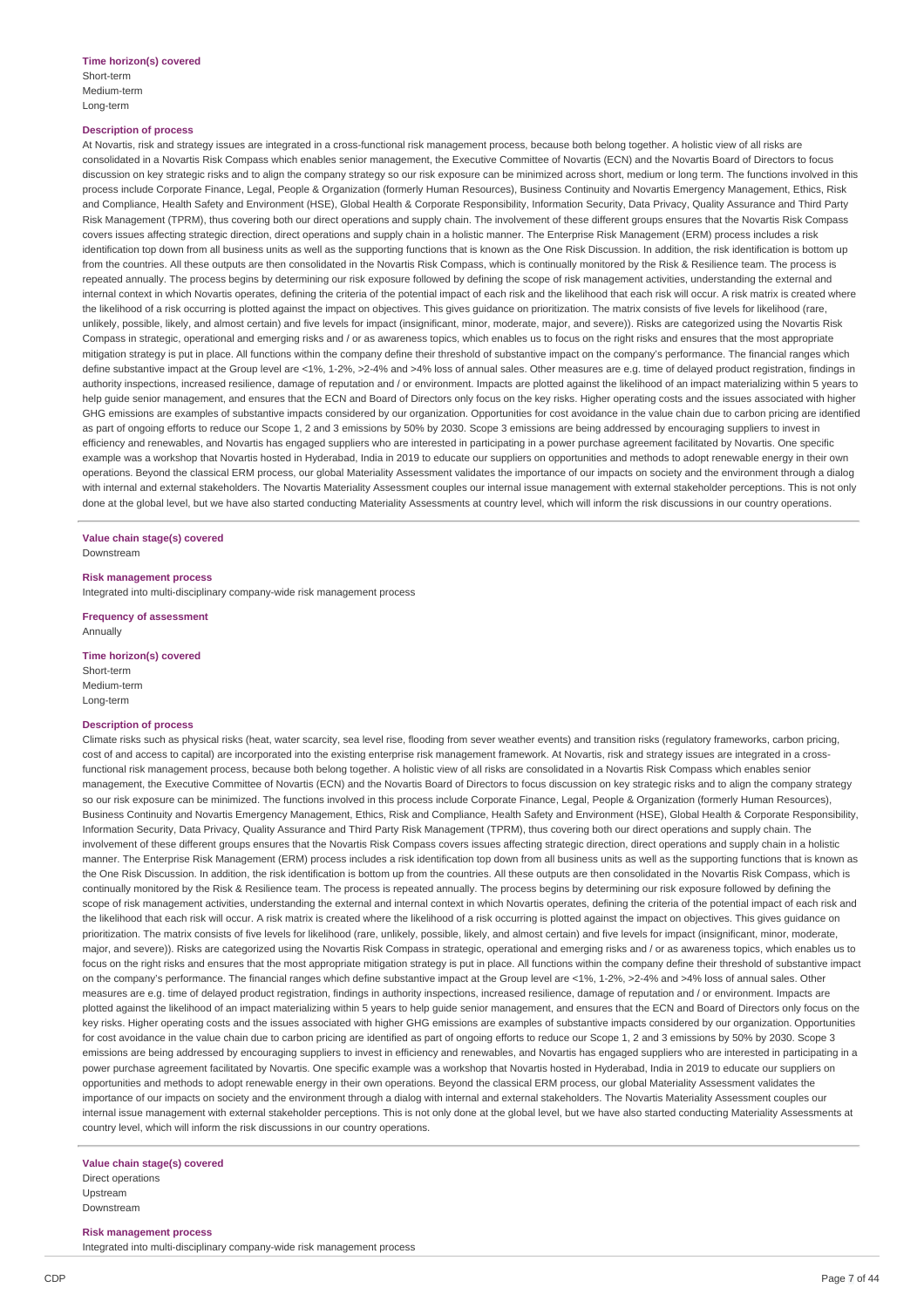### **Time horizon(s) covered** Short-term Medium-term

Long-term

## **Description of process**

In 2019, the enterprise risk management process formally designated climate risk as an emerging risk that was reported out to the Board of Directors. As a result, scheduling and coordination commenced in 2019 for a workshop facilitated by the World Business Council on Sustainable Development to elevate ESG issues in the enterprise risk management process. Due to the pandemic, this in person workshop did not happen. However, planning has been completed to pivot to virtual delivery for that workshop as well as conducting an internal workshop with Ethics, Risk and Compliance staff to specifically formalize how climate risks and opportunities will be further analyzed on a recurring basis and incorporated more completely into risk and resilience planning that spans across own operations and supply chain.

## C2.2a

## **(C2.2a) Which risk types are considered in your organization's climate-related risk assessments?**

|                        | &                                  | Relevance   Please explain                                                                                                                                                                                                                                                                                                                                                                                                                                                                                                                                                                                                                                                                                                                                                                                                                                                                                                                                                                                                                                                                                                                                                                                                                                                                                                                                                                                                                                                                                                                                                                                                                                                                                                                                                                                                                                                                                                                                                                                                                                                                                                                                                                                                                                                               |
|------------------------|------------------------------------|------------------------------------------------------------------------------------------------------------------------------------------------------------------------------------------------------------------------------------------------------------------------------------------------------------------------------------------------------------------------------------------------------------------------------------------------------------------------------------------------------------------------------------------------------------------------------------------------------------------------------------------------------------------------------------------------------------------------------------------------------------------------------------------------------------------------------------------------------------------------------------------------------------------------------------------------------------------------------------------------------------------------------------------------------------------------------------------------------------------------------------------------------------------------------------------------------------------------------------------------------------------------------------------------------------------------------------------------------------------------------------------------------------------------------------------------------------------------------------------------------------------------------------------------------------------------------------------------------------------------------------------------------------------------------------------------------------------------------------------------------------------------------------------------------------------------------------------------------------------------------------------------------------------------------------------------------------------------------------------------------------------------------------------------------------------------------------------------------------------------------------------------------------------------------------------------------------------------------------------------------------------------------------------|
|                        | inclusion                          |                                                                                                                                                                                                                                                                                                                                                                                                                                                                                                                                                                                                                                                                                                                                                                                                                                                                                                                                                                                                                                                                                                                                                                                                                                                                                                                                                                                                                                                                                                                                                                                                                                                                                                                                                                                                                                                                                                                                                                                                                                                                                                                                                                                                                                                                                          |
| Current<br>regulation  | Relevant,<br>always<br>included    | Novartis always considers current requlations from a risk and opportunity perspective. Novartis operates globally, and has significant financial exposure to developing carbon pricing<br>mechanisms. 46 national systems exist, and Novartis has operations in 27 of those nations as well as across the EU where an ETS is already in place. Our production facilities in Kundl,<br>Lendava, Menges, Rovereto, Ringaskiddy and Grimsby are all subject to EU ETS for Scope 1 emissions. The rapid price increase associated with the EU ETS is an example of the<br>increasing financial risk potentially posed by the carbon footprint from Novartis production facilities and supply chain located in the EU. Slovenia, for instance, is one country where we have<br>significant exposed operations. The rapid price increase in the EU ETS over the last two years is an obvious example of the increasing financial risk posed by our carbon footprint. Within<br>the past year, allowances have traded for as much as €29 . Multiple institutions expect the EU ETS costs to increase to between €40-€80 by 2021 and between €50-€100 by 2030.<br>Methods to manage this risk: Novartis is pursuing rapid shifts in procurement of renewable energy that should complement ongoing efficiency projects that will drive demand reduction,<br>including a released RFP for a specific Pan-European Virtual Power Purchase Agreement that will decarbonize procured electricity for Novartis in Europe. Efforts in efficiency and adoption<br>of renewables will be applied to reduce our current and emerging exposure to risk in this area. Previous CDP reporting has shown that other major pharma sector participants also have a<br>consistent view that this is a sector risk. Carbon pricing is a transition risk that is included in risk discussions because of its financial impact. The relative position in the risk matrix varies by<br>location and by year. As a result of internal processes and scenario analysis conducted with the MIT Joint Program on the Science and Policy of Global Change, climate change was<br>classified as an emerging risk and included in the formal brief to the Board.                                                            |
| Emerging<br>regulation | Relevant,<br>always<br>included    | Novartis always considers emerging regulations from a risk and opportunity perspective, such as carbon pricing and climate-related financial disclosure. Novartis operates globally, and<br>has significant financial exposure to developing carbon pricing mechanisms. 46 national systems exist, and Novartis has operations in 27 of those nations as well as across the EU where<br>an ETS is already in place. Our production facilities in Kundl, Lendava, Menges, Rovereto, Ringaskiddy and Grimsby are all subject to EU ETS for Scope 1 emissions. The rapid price<br>increase associated with the EU ETS is an example of the increasing financial risk potentially posed by the carbon footprint from Novartis production facilities and supply chain located in<br>the EU. Slovenia, for instance, is one country where we have significant exposed operations. The rapid price increase in the EU ETS over the last two years is an obvious example of the<br>increasing financial risk posed by our carbon footprint. Within the past year, allowances have traded for as much as €29 . Multiple institutions expect the EU ETS costs to increase to<br>between €40-€80 by 2021 and between €50-€100 by 2030. Methods to manage this risk: Novartis is pursuing rapid shifts in procurement of renewable energy that should complement<br>ongoing efficiency projects that will drive demand reduction, including a released RFP for a specific Pan-European Virtual Power Purchase Agreement that will decarbonize procured<br>electricity for Novartis in Europe . Efforts in efficiency and adoption of renewables will be applied to reduce our current and emerging exposure to risk in this area. Previous CDP reporting<br>has shown that the pharma sector participants also have a consistent view that this is a sector risk. Carbon pricing is a transition risk that is included in risk discussions because of its<br>financial impact. The relative position in the risk matrix varies by location and by year. As a result of internal processes and scenario analysis conducted with the MIT Joint Program on the<br>Science and Policy of Global Change, climate change was classified as an emerging risk and included in the formal brief to the Board. |
| Technology Relevant,   | always<br>included                 | Emerging technology for production techniques may introduce more stress in an area impacted by climate change, possibly resulting in a capacity constraint and a risk to the business, so<br>Novartis considers consumption requirements in terms of the supply chain and system of systems. Water intensive production processes in an area impacted by water scarcity are a<br>perfect example. Novartis production in India is an example of a location that may be impacted, but Novartis may face similar risks in other parts of Asia and in Europe. As a result of<br>internal processes and scenario analysis conducted with the MIT Joint Program on the Science and Policy of Global Change, climate change was classified as an emerging risk and<br>included in the formal brief to the Board.                                                                                                                                                                                                                                                                                                                                                                                                                                                                                                                                                                                                                                                                                                                                                                                                                                                                                                                                                                                                                                                                                                                                                                                                                                                                                                                                                                                                                                                                               |
| Legal                  | Relevant.<br>always<br>included    | In many cases, there are legal requirements to be met regarding carbon emissions trading schemes or other emissions. Regulatory risks are always included as part of the risk<br>identification process. These risks are reviewed at least annually. Increasingly more focus is given to evolving legal risks that might occur related to the financial disclosure of climate related<br>financial risks. Formal financial disclosures can impact investor decisions and as such should meet rigorous standards for data integrity and review before being included as part of<br>mainstream financial reporting. Failure to do so potentially represents a risk to the company. The Task Force on Climate-related Financial Disclosures (TCFD) is a specific example that<br>applies to Novartis in this area. In recent years CDP reporting has shown that major pharmaceutical companies including Novartis view this as a sector risk. This risk is not limited to any<br>single region that Novartis operates in, although changes are most likely to happen in the EU because this is already being discussed by some governments in the region. As a result of<br>internal processes and scenario analysis conducted with the MIT Joint Program on the Science and Policy of Global Change, climate change was classified as an emerging risk and<br>included in the formal brief to the Board.                                                                                                                                                                                                                                                                                                                                                                                                                                                                                                                                                                                                                                                                                                                                                                                                                                                                                   |
| Market                 | Relevant,<br>sometimes<br>included | Within the pharmaceutical sector clinical needs determine which products are ultimately used. However, where patient outcomes are equivalent more companies such as Kaiser<br>Permanente are giving preference to medicines and products that have a lower carbon footprint. It is therefore critical that Novartis includes market considerations as part of its risk<br>assessment process in order to maintain sales. Market risks driven by interruption to supply chains are also considered. This has happened in the past due to climate and carbon related<br>issues in multiple markets. For example some suppliers to Novartis that are located in China have been required to shut down because of concerns about poor air quality related to the<br>consumption of energy and the associated emissions, including impacting the Pharma sector supply chain. Previous CDP reporting and discussions with peer companies has shown that<br>the pharma sector has a consistent view that this is a sector risk. Market considerations are included in risk discussions because of their financial impact. The relative position in the risk<br>matrix varies by location and by year. As a result of internal processes and scenario analysis conducted with the MIT Joint Program on the Science and Policy of Global Change, climate<br>change was classified as an emerging risk and included in the formal brief to the Board.                                                                                                                                                                                                                                                                                                                                                                                                                                                                                                                                                                                                                                                                                                                                                                                                                                              |
| Reputation             | Relevant,<br>always<br>included    | Risks related to reputation are always considered. Novartis continues the work of a Third Party Risk Management work stream to manage conduct of suppliers, as well as focusing on<br>reputational risk and opportunity related to climate. New norms in the market require transparency as well as performance. Lack of transparency also represents a reputational risk.<br>Reputation on environmental sustainability can also have both negative and positive impact on talent management. Supplier audits from the Nordic countries and Kaiser Permanente's<br>decision in the US to decarbonize their supply chain are early examples of specific actions that require sustained performance to maintain a reputation that allows for access to these<br>markets. Previous CDP reporting and conversation with peer companies has shown that the pharma sector has a consistent view that this is a sector risk. There is no regional limitation on<br>this risk. As a result of internal processes and scenario analysis conducted with the MIT Joint Program on the Science and Policy of Global Change, climate change was classified as an<br>emerging risk and included in the formal brief to the Board.                                                                                                                                                                                                                                                                                                                                                                                                                                                                                                                                                                                                                                                                                                                                                                                                                                                                                                                                                                                                                                                                     |
| Acute<br>physical      | Relevant,<br>always<br>included    | Sudden physical impact of climate change is always included in the consideration of risks most notably in relation to the impact of flooding, severe weather events, heat events and water<br>scarcity. Acute physical risks include flooding from sea level rise, flooding from heavy precipitation events, water scarcity, heat events and changing storm patterns. In the last year,<br>Novartis facilities in the Western US faced potential risk due to wildfires. Previous CDP reporting by various companies in the pharmaceuticals sector have demonstrated that this is a<br>sector risk because of its direct impact on operations and the supply chain. Novartis has operations in the US, Europe and Asia that may experience these impacts more than some other<br>regions. As a result of internal processes and scenario analysis conducted with the MIT Joint Program on the Science and Policy of Global Change, climate change was classified as an<br>emerging risk and included in the formal brief to the Board.                                                                                                                                                                                                                                                                                                                                                                                                                                                                                                                                                                                                                                                                                                                                                                                                                                                                                                                                                                                                                                                                                                                                                                                                                                                    |
| Chronic<br>physical    | Relevant,<br>always<br>included    | Chronic physical events such as persistent flooding that disrupts transportation and logistics networks needed to support normal business are considered, as are emerging trends in<br>regional heat profiles that may overwhelm installed cooling capacity. Novartis operations in Jakarta (Indonesia) and Cambridge (US) are two examples of regional locations that may face<br>chronic physical impact in the future. These impacts may prevent our associates from reaching their place of work and our buildings because of damage to regional infrastructure (e.g.,<br>regional mass transit). As a result of internal processes and scenario analysis conducted with the MIT Joint Program on the Science and Policy of Global Change, climate change was<br>classified as an emerging risk and included in the formal brief to the Board.                                                                                                                                                                                                                                                                                                                                                                                                                                                                                                                                                                                                                                                                                                                                                                                                                                                                                                                                                                                                                                                                                                                                                                                                                                                                                                                                                                                                                                       |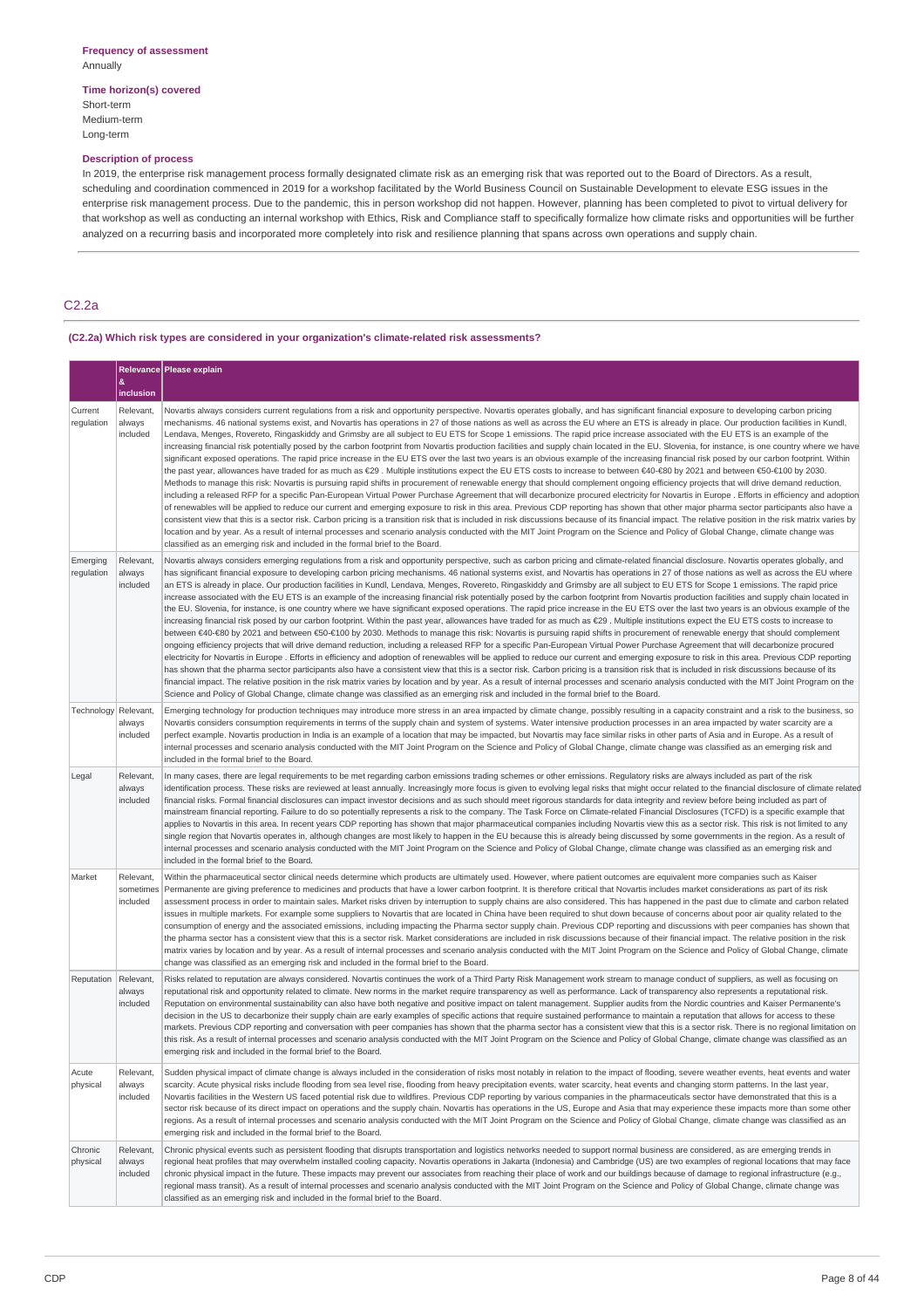## C2.3

#### (C2.3) Have you identified any inherent climate-related risks with the potential to have a substantive financial or strategic impact on your business? Yes

## C2.3a

(C2.3a) Provide details of risks identified with the potential to have a substantive financial or strategic impact on your business.

**Identifier**

Risk 1

**Where in the value chain does the risk driver occur?**

Direct operations

#### **Risk type & Primary climate-related risk driver**

Current regulation **Current regulation** Current regulation **Carbon pricing mechanisms** 

#### **Primary potential financial impact**

Increased direct costs

**Climate risk type mapped to traditional financial services industry risk classification** <Not Applicable>

#### **Company-specific description**

Novartis has taken a proactive approach towards existing and forthcoming legal schemes on greenhouse gas (GHG) emissions as set forth in its Corporate Environmental Sustainability Strategy approved in 2018. The strategy aims to achieve carbon neutrality for own operations by 2025 through efficiency, use of nothing but electricity and credible offsets . Novartis operates globally, and has significant potential financial exposure to developing carbon pricing mechanisms. 46 national systems exist, and Novartis has operations in 27 of those nations, including across the EU where an ETS is already in place. Our production facilities in Kundl, Lendava, Menges, Rovereto, Ringaskiddy and Grimsby are all subject to EU ETS for Scope 1 emissions. Specifically Novartis has assessed carbon pricing as a climate related risk associated with its energy procurement strategy. This has resulted in the strategy being revised to put a clear focus on renewable energy supply. Novartis' decision to pursue a Pan-European Virtual Power Purchase Agreement, which is in the process of selection and award, will reduce exposure to carbon pricing in at least one major market.

**Time horizon**

Medium-term

**Likelihood** Very likely

**Magnitude of impact**

Low

**Are you able to provide a potential financial impact figure?** Yes, an estimated range

**Potential financial impact figure (currency)** <Not Applicable>

**Potential financial impact figure – minimum (currency)** 62000000

**Potential financial impact figure – maximum (currency)** 93000000

#### **Explanation of financial impact figure**

Previously, purchased energy costs have exceeded USD 311 million annually. Potential future increases in both energy prices and the implementation of carbon costs may have a stronger impact of estimated 20-30% of energy cost in the long-term, i.e. USD 62-93 million per year. Estimates are based on the range of expected price increases in trading schemes and proposed carbon taxes. While these are highly variable in projections, the rapid price increase in the EU Emissions Trading Scheme (ETS) is an example of the increasing financial risk posed by our carbon footprint.

**Cost of response to risk**

1000000

## **Description of response and explanation of cost calculation**

Increased costs have led Procurement to rapidly accelerate the procurement of renewable energy. Novartis, with the support of a third party, has started to review its use of energy attributes to reduce emissions. This analysis contributed to the Novartis decision to pursue a Pan-European renewable power purchase agreement to mitigate future costs of carbon. Novartis has also endorsed an internal carbon price of USD 100/tCO2e as shadow price, anticipating the increase in real costs of carbon to rise to USD 40-80/ton CO2e by 2025, and to USD 60-100/ton by 2030 as a result of both regulatory and carbon market dynamics. Efforts in efficiency, adoption of renewables and offsets will be applied to reduce potential exposure to carbon pricing as rapidly as possible. Consolidated tracking of trends in non-energy costs as well as possible exposure to pricing schemes based on energy intensity and physical location are being used by procurement to adjust procurement and hedging strategies to reduce volatility and exposure. While the costs to manage the existing EU ETS scheme within the company are limited, the expansion of schemes into other markets will require additional management focus and efforts. As EU-ETS moves into Phase IV in 2021, any reduction in free allowances could further increase annual management costs between USD 0.6 million and USD 2.2 million. Cost of management includes internal annual costs for three associates (part-time) and consultant support as buyers agents and external legal counsel for virtual power purchase agreements.

#### **Comment**

While the costs to manage the existing EU ETS scheme within the company are limited, the expansion of schemes into other markets will require additional management focus and efforts. As EU-ETS moves into Phase IV in 2021, any reduction in free allowances could further increase annual management costs between USD 0.6 million and USD 2.2 million.

**Identifie**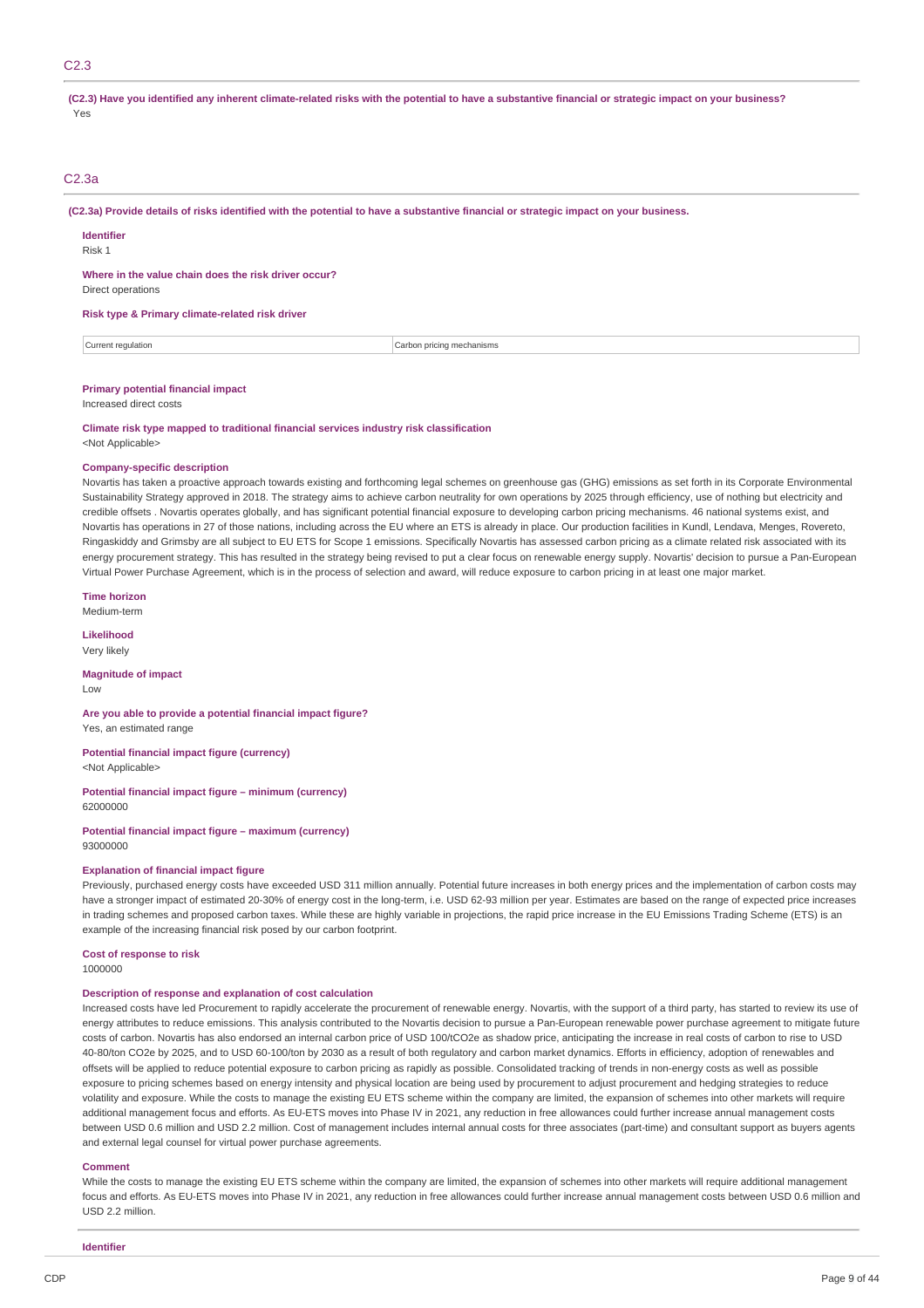#### Risk 4

#### **Where in the value chain does the risk driver occur?** Direct operations

**Risk type & Primary climate-related risk driver** Please select

**Primary potential financial impact**

Increased direct costs

**Climate risk type mapped to traditional financial services industry risk classification** <Not Applicable>

# **Company-specific description**

Novartis' risk related to climate change exists in three areas: water scarcity, flooding from sea level rise and severe weather events, and heat events. All of these have the ability to create physical property destruction, interruption to business and impact on our associates and the patient communities that we support. Changes in precipitation patterns, coupled with sea level rise in some locations, likely represent a growing risk to the company and to its supply chain. Previous patterns of flooding will likely no longer be historically accurate, which means that engineering estimates for the built environment will be inadequate, both on site and in the surrounding communities. In the recent past, Novartis associates at Novartis Institute for Biomedical Research (NIBR) in Cambridge, MA both saw extended disruptions in their communities (flooding, power outages, disruption in transportation networks) as a result of unusual storm events and patterns. Extended heat events may eventually overwhelm installed cooling capacity, resulting in variations in temperature and humidity in research and production operations that are unacceptable.

**Time horizon** Long-term

**Likelihood** More likely than not

**Magnitude of impact** Medium

**Are you able to provide a potential financial impact figure?** Yes, an estimated range

**Potential financial impact figure (currency)** <Not Applicable>

**Potential financial impact figure – minimum (currency)** 65000000

**Potential financial impact figure – maximum (currency)** 71000000

#### **Explanation of financial impact figure**

Sites may have to invest in the reinforcement of site infrastructure (larger storm water run-off, specific building protection, greater cooling capacity, etc.), which is estimated at USD 25 to 31 million overall. Additionally, site engineering might use 5-10% more resources over several years when such flood protection projects must be implemented. These additional engineering costs are assessed to be USD 0.4-0.5 million in total over next 5 years. Detailed risk assessments leveraging outside partners would also require financial resources. Financial estimate of impact is based on the initial assumption of a possible occurrence of 8 events in 12 years having a maximum impact of USD 5 million per event in physical damage and disruption to business.

**Cost of response to risk** 33500000

### **Description of response and explanation of cost calculation**

Actions related to flood protection are aspects of site engineering and facility management. Risks are assessed in the annual risk evaluation process, where natural disasters are a regular part of and are prepared site by site. To avoid such events, specific risk assessment and consequently necessary protection measures might become necessary. This may lead to higher costs to keep such risks within acceptable limits. Initial global risks are being assessed in collaboration with the Massachusetts Institute of Technology, and have been shared with applicable production, research and facilities staff. Externalized consulting to expand frequency and scope of global and site level risk analysis will cost \$500K annually over the next 5 years, and \$200K annually thereafter, for a total of \$3.5M over a 10 year period. Physical adaptations and any decisions to execute a managed retreat may cost \$30M over a 10 year period.

## **Comment**

**Identifier**

Risk 5

# **Where in the value chain does the risk driver occur?**

Direct operations

## **Risk type & Primary climate-related risk driver**

Chronic physical Other, please specify (Loss of biodiversity)

## **Primary potential financial impact**

Decreased revenues due to reduced production capacity

## **Climate risk type mapped to traditional financial services industry risk classification**

<Not Applicable>

## **Company-specific description**

Currently Novartis sells multiple products based on natural compounds. Six medicines based on research from biologic sources (Cosentyx, Lucentis, Sandostatin, Afinitor/Votubia,Xolair, Ilaris) generate roughly USD 10.2 billion in net sales globally as part of oncology. Disruption of this supply chain and sources of research due to any reason, including loss of biodiversity, could in theory eliminate or dramatically reduce that in a smaller amount or all the way up to USD 1.6 billion in sales for a single product like Sandostatin. Also, increasing efforts to design biologically based medicines will be impacted by a loss in biodiversity if fewer natural compounds are available for research, development and production of medicines. Various medicines using natural compounds may have different levels of risk.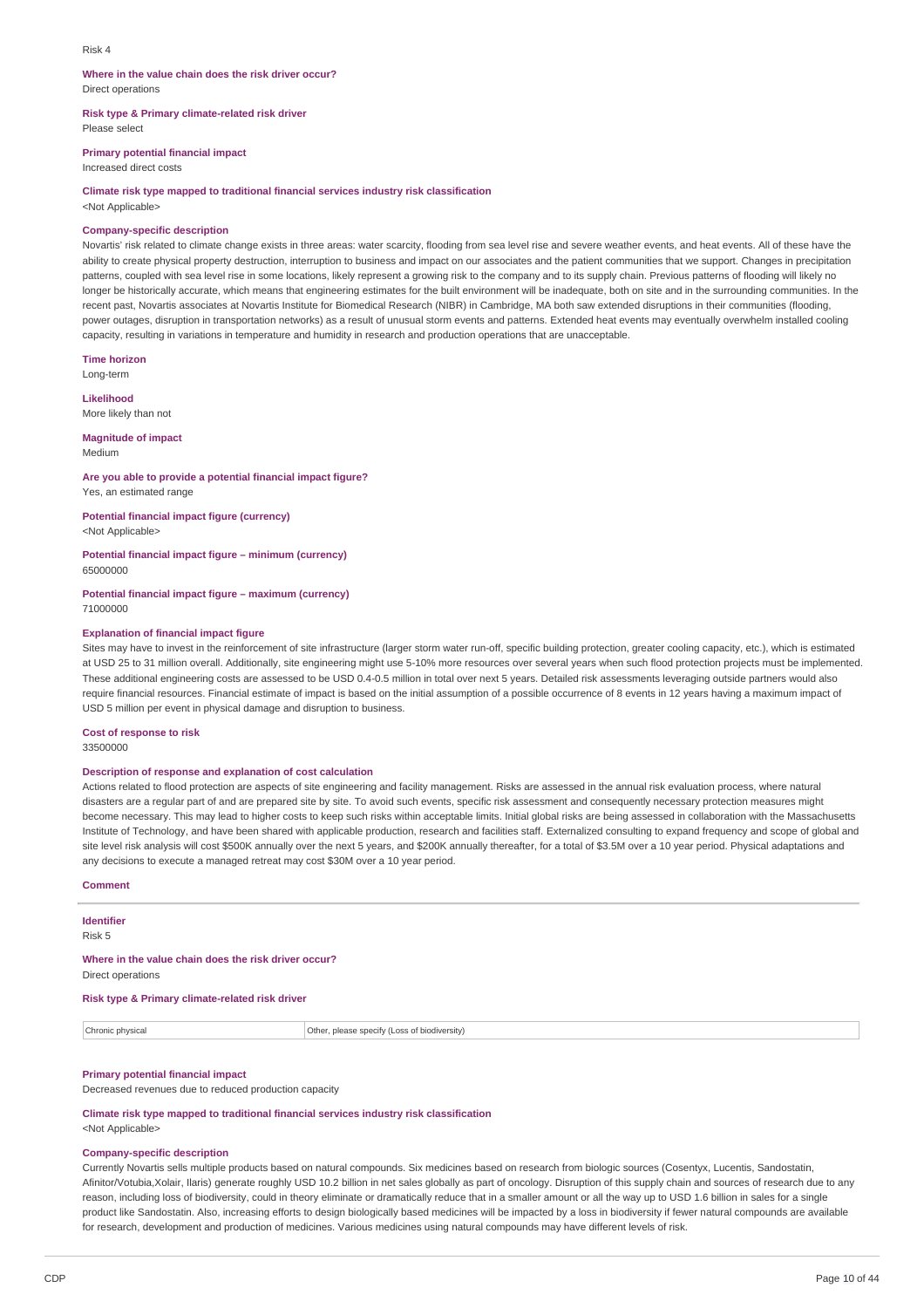#### **Time horizon** Long-term

**Likelihood**

About as likely as not

**Magnitude of impact** Medium-high

**Are you able to provide a potential financial impact figure?** Yes, an estimated range

**Potential financial impact figure (currency)** <Not Applicable>

## **Potential financial impact figure – minimum (currency)**

1600000

**Potential financial impact figure – maximum (currency)** 10200000

### **Explanation of financial impact figure**

Across the top 20 key products of 2019, 6 products are biologics, generating \$10.2B in annual revenue. Loss of biodiversity, which is anticipated to range from 25%-30%, will reduce the number of possible starting points to discover and develop biologic life-saving medicines. Current Novartis products based on natural compounds include Sandostatin, which generates roughly USD 1.6 billion in net sales. Disruption of this supply chain could dramatically reduce or eliminate that sales figure up to the maximum of USD 1.6 billion in sales. Additionally, prices for agricultural commodities may increase by 20-30% over the next 10 years, which could have potential impact on products using natural compounds. This could potentially drive cost of goods sold up in that sector of our business and reduce margins for the portion of our USD 51 billion annual net sales that are dependent on agricultural commodities.

#### **Cost of response to risk**

1000000

#### **Description of response and explanation of cost calculation**

Novartis has staff that routinely work to enhance supply chain resilience, regardless of the type of potential disruption. Alternative suppliers and sources are implemented where necessary. Significant overall risks are assessed in the annual risk evaluation process, including disruptive events, and are prepared site by site. To avoid such events, specific risk assessment and consequently necessary protection measures might become necessary. Efforts are also being made to ensure that investments in natural climate solutions also deliver increased or sustained biodiversity. Costs of response to risk include \$400K external consultant costs to design a new offset strategy that emphasizes positive biodiversity impact and internal labor costs for partial labor years of 3 associates based on time devoted to climate scenario analysis and natural climate solutions procurement.

**Comment**

## C2.4

(C2.4) Have you identified any climate-related opportunities with the potential to have a substantive financial or strategic impact on your business? Yes

## C2.4a

(C2.4a) Provide details of opportunities identified with the potential to have a substantive financial or strategic impact on your business.

#### **Identifier**

Opp<sub>1</sub>

**Where in the value chain does the opportunity occur?**

## Direct operations **Opportunity type**

Resource efficiency

#### **Primary climate-related opportunity driver**

Use of more efficient production and distribution processes

## **Primary potential financial impact**

Reduced indirect (operating) costs

## **Company-specific description**

In general, Novartis investments have yielded a 2.6 year payback. Applied against a USD 311 million annual spend on energy, this would have significant financial benefit to the company. This could lower the cost of goods sold, improving the bottom line and freeing resources to be spent on research and development efforts for new drugs. Even a 10% improvement each year would deliver USD 31 million each year, quickly adding to over USD 100 million in 3-4 years of extra cash flow, providing benefit in the short to medium horizon. Some of those benefits may be reduced as greater efficiency makes it more difficult to achieve short term savings and rapid return on investment (ROI), thus projections beyond a medium horizon are not provided.

**Time horizon** Medium-term

**Likelihood**

Virtually certain

**Magnitude of impact** Medium-high

**Are you able to provide a potential financial impact figure?**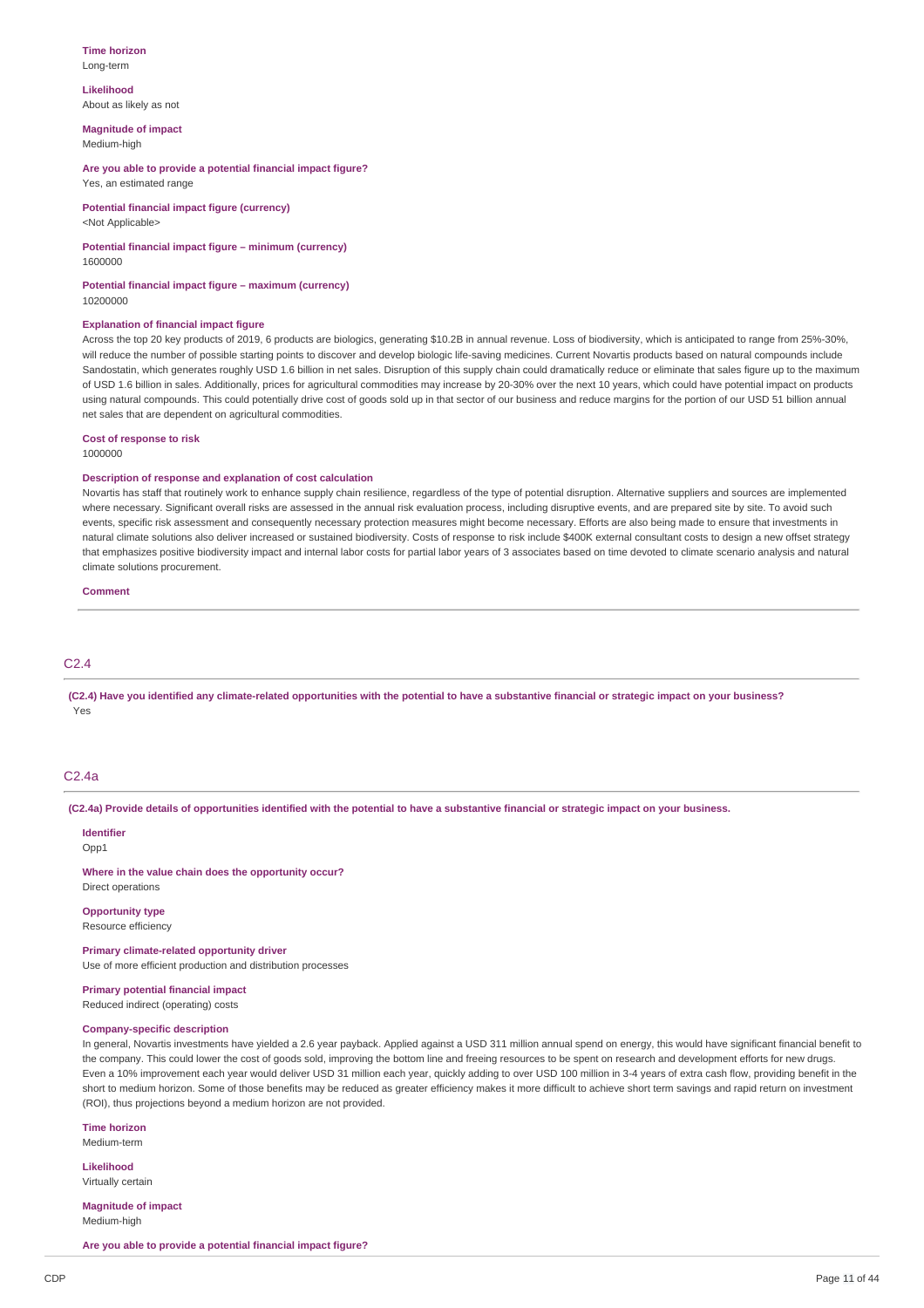#### Yes, an estimated range

### **Potential financial impact figure (currency)**

<Not Applicable>

**Potential financial impact figure – minimum (currency)**

372000000

**Potential financial impact figure – maximum (currency)** 868000000

### **Explanation of financial impact figure**

Based on an annual spend of USD311M annually, a 10% improvement in efficiency each year would deliver USD 31 million each year, quickly adding to over USD 100 million in 3-4 years of extra cash flow, providing benefit in the short to medium horizon Reduction in energy use not only reduces expenses, but also results in absolute emissions reductions and reduces the exposure to future carbon pricing schemes globally. Previously, purchased energy costs have exceeded USD 311 million annually. Potential future increases in both energy prices and the implementation of carbon costs may have an impact of estimated 20-30% of energy cost in the long-term, i.e. USD 62-93 million per year. In the last 12 months, the cost of allowances in the EU ETS has increased to €29. Many institutions expect the costs within the EU ETS alone to increase to between €40-€80 by 2021 and between €50-€100 by 2030. The combination of USD 62-93 million annually plus USD 31 million annually comprise the financial benefit through efficiency and avoided emissions, and that is calculated over a 4 year period as a medium term.

#### **Cost to realize opportunity**

33000000

#### **Strategy to realize opportunity and explanation of cost calculation**

The internal price of carbon along with carbon footprint reduction goals should drive investments in new technology, upgraded technology as part of equipment maintenance and refresh and incentive programs to drive absolute reductions. Costs to implement and the true long term opportunity are still being developed, however, initial estimates suggest that at least USD 33 million will be required.

#### **Comment**

**Identifier** Opp2

**Where in the value chain does the opportunity occur?**

Direct operations

**Opportunity type** Energy source

**Primary climate-related opportunity driver** Use of lower-emission sources of energy

**Primary potential financial impact**

# Reduced indirect (operating) costs

## **Company-specific description**

Novartis is exposed to carbon pricing because it has significant operations in Europe. The emerging options for Power Purchase Agreements (PPA's) and expanding renewable generation in Europe mean that Novartis is able to obtain renewable energy for its own operations and potentially to negotiate PPA's for key supply chain partners that are co-located in Europe. This will help to reduce its scope 3 emissions. Rapid adoption of renewable energy can result in lower carbon, lower costs and greater business continuity depending on the specifics of the project. In some cases, more than one of those benefits may accrue. Novartis can prioritize projects based on those three general opportunities to improve business results. In markets like China, reducing carbon footprint may create opportunities as the nation develops carbon pricing schemes. In markets like India, reducing consumption and shifting to renewables can control variability in costs. In all other markets, rising costs of energy, both in production costs and non-energy costs, can be limited by efficiency and investment in renewable generation. Decarbonizing our products may also make them more attractive to companies like Kaiser Permanente, who have pledged to decarbonize their supply chain.

**Time horizon** Medium-term

**Likelihood** Very likely

**Magnitude of impact** High

**Are you able to provide a potential financial impact figure?** Yes, an estimated range

**Potential financial impact figure (currency)** <Not Applicable>

**Potential financial impact figure – minimum (currency)** 62000000

**Potential financial impact figure – maximum (currency)** 93000000

### **Explanation of financial impact figure**

Reduction in energy use not only reduces expenses, but also results in absolute emissions reductions. That decrease in emissions also reduces the exposure to future carbon pricing schemes globally as described in the carbon pricing section of this submission. Previously, energy costs have exceeded USD 311 million annually. Future increases in both energy prices and the implementation of carbon costs may have a stronger impact of estimated 20-30% of energy cost in the long-term, i.e. USD 62-93 million per year.

## **Cost to realize opportunity**

3300000

### **Strategy to realize opportunity and explanation of cost calculation**

Power purchase agreements for access to renewable energy projects that are on-site and offsite will likely be the primary approach. In an effort to integrate these risks into normal business, Novartis has also endorsed an internal carbon price of USD 100/tCO2e as shadow price, anticipating the increase in real costs of carbon to possibly rise to USD 40-80/ton CO2e by 2025, and to USD 60-100/ton by 2030 as a result of both regulatory and carbon market dynamics. Novartis is pursuing rapid shifts in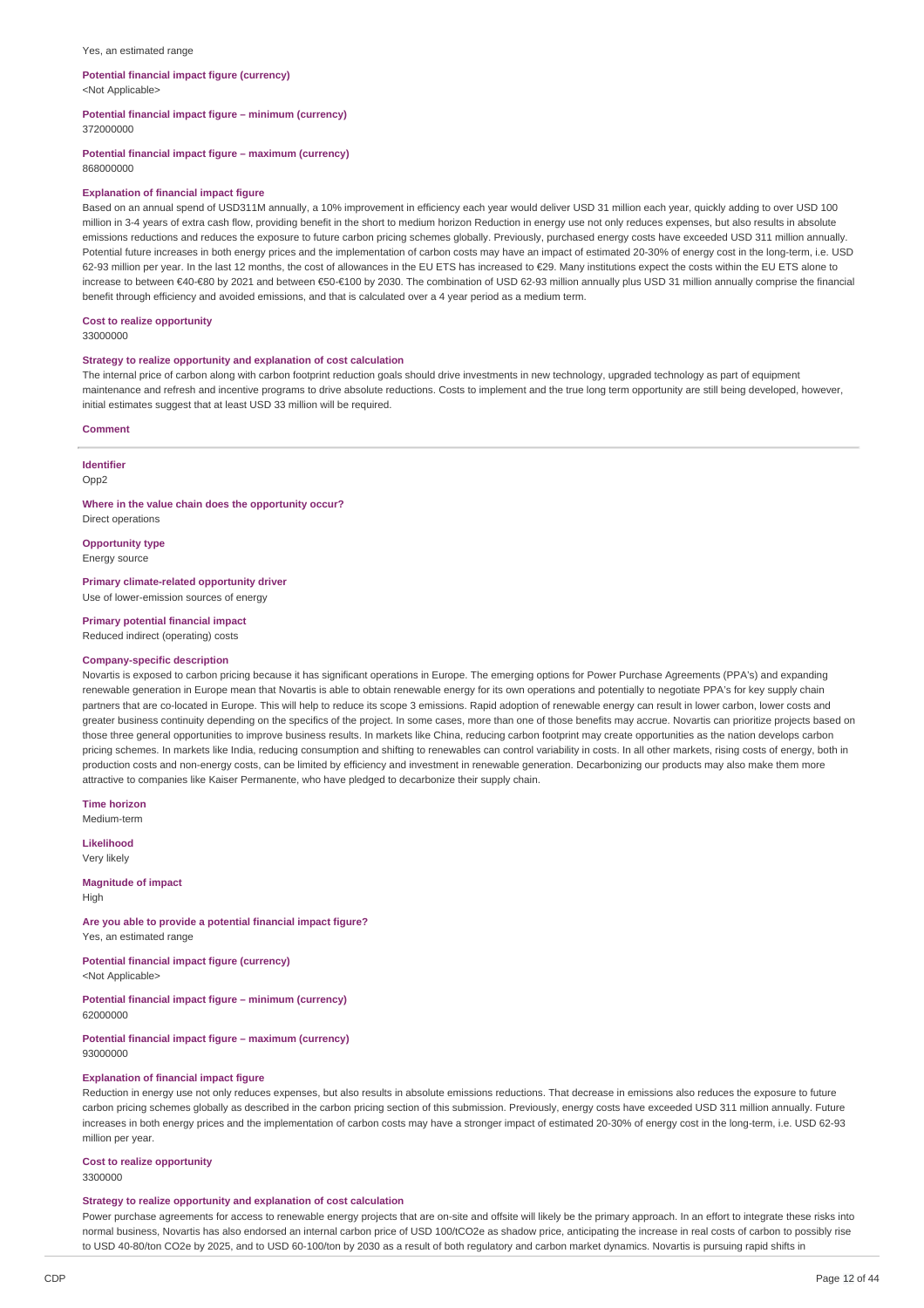procurement of renewable energy that should complement ongoing efficiency projects that will drive demand reduction. These efforts in efficiency, adoption of renewables and offsets will be applied to reduce potential exposure to carbon pricing as rapidly as possible. Consolidated tracking of trends in non-energy costs as well as exposure to pricing schemes based on energy intensity and physical location are used by procurement to adjust procurement and hedging strategies to reduce volatility and exposure. Costs in many cases are limited to legal fees for power purchase agreements and isolated cases of balance sheet financing of on site generation. Cost does not include existing utility bill costs.

#### **Comment**

#### **Identifier**  $Onn3$

### **Where in the value chain does the opportunity occur?**

Direct operations

**Opportunity type** Resilience

#### **Primary climate-related opportunity driver**

Participation in renewable energy programs and adoption of energy-efficiency measures

#### **Primary potential financial impact** Please select

### **Company-specific description**

More of our sites are being subjected to extended heat events like Basel in 2019, and water scarcity is becoming more of an issue in markets we operate in like India. Emphasis on recognizing and reacting to changes in our locations will be key to enduring stability and profits in those markets, potentially providing resilience that our competitors may not develop. Climate change could decrease water availability so taking action to reduce water consumption by investing in energy-efficient water systems gives us the opportunity to build a more sustainable business and to continue to meet the needs of our patients by delivering carbon and water benefits. Novartis production of biosimilars relies on abundant local water supplies so this represents a risk to the company in water scarce areas. The financial benefit of decreased water consumptions varies by location. However, in one of our manufacturing sites in Turkey, the water consumption was reduced and the quality of effluent was increased by the installation a of an energy-efficient reverse osmosis-ultrafiltration system which allowed a proportion of the water to be reused within the site. The project cost USD 600,000, but the benefit was a water consumption reduction by 14% and a cost reduction of USD 100,000 per year. Energy efficient water systems will be key to reducing carbon emissions and reducing the impact of our water consumption in areas that experience water scarcity as a result of climate change.

**Time horizon** Medium-term

**Likelihood**

Likely

#### **Magnitude of impact** Medium-low

#### **Are you able to provide a potential financial impact figure?** Yes, a single figure estimate

**Potential financial impact figure (currency)** 21960000

## **Potential financial impact figure – minimum (currency)** <Not Applicable>

**Potential financial impact figure – maximum (currency)** <Not Applicable>

#### **Explanation of financial impact figure**

We were able to estimate the benefit to the business of reducing its water consumption. If we achieve our 2025 target of a 50% reduction in water consumption we will save around 6 million m3. Applying the Novartis internal water costs of USD 3.66 / m3, which was determined during the development of our new environmental sustainability strategy and includes the full costs of water, we were able to estimate potential positive financial impact over a four year period that represents medium-term horizon as USD 21,960,000.

# **Cost to realize opportunity**

30000000

#### **Strategy to realize opportunity and explanation of cost calculation**

Conduct global climate risk assessments that will inform more detailed risk assessments including water scarcity and heat events. Once damage curves to include business impact of interruptions are assessed, that information can be shared with applicable associates working on strategy. Global risks are being assessed in partnership with the Massachusetts Institute of Technology, and can be shared with applicable production, research and facilities staff. Use of the MIT Global Earth Systems Model (GESM) should create more accurate information about climate risks. This can be shared with applicable group level business continuity, risk and strategy staff in a coordinated effort to assess and manage risk to our sites and to out integrated supply chain. Details about modeled climate risk that don't involve proprietary data should be shared with the communities where our analysis is taking place. This would allow progress in building resilience across the system of systems that are required to support normal business operations and provide significant reputational benefit as well as practical benefit. To realize the benefits of reduced water consumption we anticipate the need to invest in capital improvements for production and water processing. It is estimated that approximately USD 0.6 million will need to be invested at each of the top 30 Novartis locations and around USD 60 thousand at each of the remaining smaller locations meaning that an overall investment of around USD 30 million will be needed.

**Comment**

### C3. Business Strategy

C3.1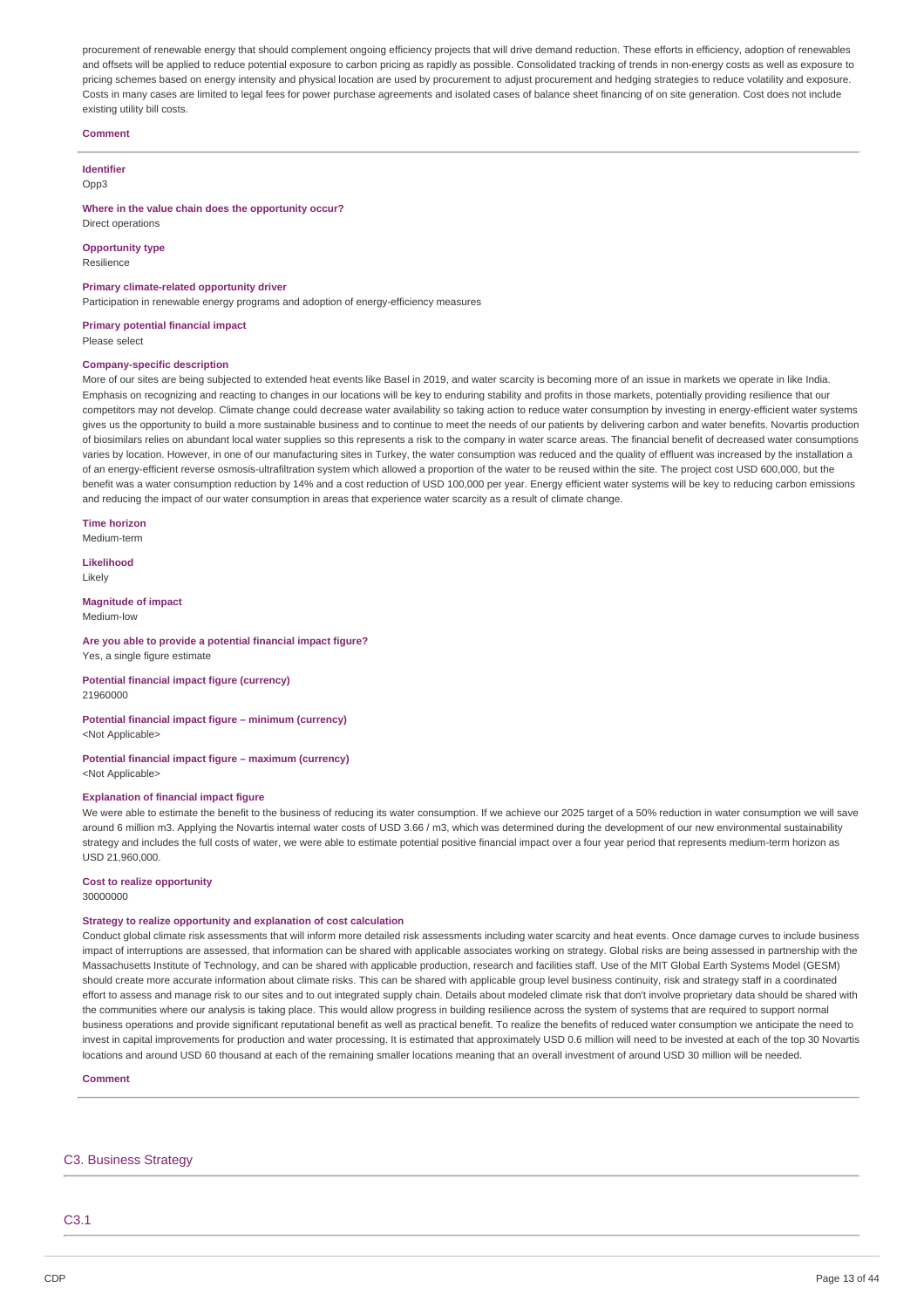## **(C3.1) Have climate-related risks and opportunities influenced your organization's strategy and/or financial planning?**

Yes, and we have developed a low-carbon transition plan

## C3.1a

**(C3.1a) Does your organization use climate-related scenario analysis to inform its strategy?** Yes, qualitative and quantitative

## C3.1b

## **(C3.1b) Provide details of your organization's use of climate-related scenario analysis.**

| Climate-<br>related<br>scenarios<br>and models<br>applied | Details                                                                                                                                                                                                                                                                                                                                                                                                                                                                                                                                                                                                                                                                                                                                                                                                                                                                                                                                                                                                                                                                                                                                                                                                                                                                                                                                                                                                                                                                                                                                                                                                                                                                                                                                                                                                                                                                                                                                                                                                                                                                                                                                                                                                                                                                                                                                                                                                                                                                                                                                                                                                                                                                                                                                                                                                                                                                                                                                                                                                                                                       |
|-----------------------------------------------------------|---------------------------------------------------------------------------------------------------------------------------------------------------------------------------------------------------------------------------------------------------------------------------------------------------------------------------------------------------------------------------------------------------------------------------------------------------------------------------------------------------------------------------------------------------------------------------------------------------------------------------------------------------------------------------------------------------------------------------------------------------------------------------------------------------------------------------------------------------------------------------------------------------------------------------------------------------------------------------------------------------------------------------------------------------------------------------------------------------------------------------------------------------------------------------------------------------------------------------------------------------------------------------------------------------------------------------------------------------------------------------------------------------------------------------------------------------------------------------------------------------------------------------------------------------------------------------------------------------------------------------------------------------------------------------------------------------------------------------------------------------------------------------------------------------------------------------------------------------------------------------------------------------------------------------------------------------------------------------------------------------------------------------------------------------------------------------------------------------------------------------------------------------------------------------------------------------------------------------------------------------------------------------------------------------------------------------------------------------------------------------------------------------------------------------------------------------------------------------------------------------------------------------------------------------------------------------------------------------------------------------------------------------------------------------------------------------------------------------------------------------------------------------------------------------------------------------------------------------------------------------------------------------------------------------------------------------------------------------------------------------------------------------------------------------------------|
| Nationally<br>determined<br>contributions<br>(NDCs)       | Novartis is conducting both sensitivity and stress testing for climate and water in a long term horizon, and is basing many of the variables on a scenario that aligns to RCP 6.0. This scenario is<br>perceived as the most likely future and assumes that climate policy remains constant in the wake of the Paris Accord after 2030, and that significant technology advancements in low-carbon<br>emissions technologies take time to scale. This represents a conservative approach to risk (assuming greater exposure), and does not assume improvements that would require significant policy or<br>technology changes. In partnership with the Massachusetts Institute of Technology (MIT) Joint Program on the Science and Policy of Global Change, Novartis conducted a multi-phase project for<br>detailed climate risk analysis of a key site and an initial global assessment of critical sites for the production and research portions of the company that informed risk discussions that formally<br>designated climate as an emerging risk for the first time in 2019. MIT Joint Program uses an Integrated Global System Model (IGSM) which is a flexible model that joins detailed models of the Earth's<br>climate system and the human driven economic system through combined use of the MIT Earth System Model (MESM) and the MIT Economic Projection and Policy Analysis (EPPA) model. The<br>flood modeling uses sensitivity analysis to examine a changing set of inputs related to 24 hour precipitation data and combined impact of sea level rise and storm surge. The flood risk assessment is<br>a stress test using multiple Monte Carlo simulations through a set of transfer functions that include precipitation to depth, depth to damage, risk of depth and expected resultant damages. The output<br>of this model was aligned with a tailored Climate Change Vulnerability Index (CCVI) that was co-created by MIT Joint Program and Novartis, and was deployed in multiple Monte Carlo simulations<br>globally to bound both probability and uncertainty of climate outcomes. This entire collaboration between Novartis and MIT Joint Program was a first of kind partnership for MIT with a commercial and<br>industrial partner to design a credible, repeatable climate risk methodology for global operations. This forward looking data showing various pathways are then provided to applicable staff in<br>production, procurement, facilities, finance, risk and business continuity staff so it can be considered in the existing integrated risk management process as well as influencing decisions in daily<br>business such as utilities procurement. This integrated process should make Novartis more resilient and enable us to serve our patients even as risks and opportunities in markets and communities<br>change. Results from the analysis were provided to leadership and resulted in climate risk being newly classified as an emerging risk in the 2019 enterprise risk management cycle. |

## C3.1d

## **(C3.1d) Describe where and how climate-related risks and opportunities have influenced your strategy.**

|                                             | <b>Have climate-</b><br>related risks and<br>opportunities<br>influenced your<br>strategy in this<br>area? | <b>Description of influence</b>                                                                                                                                                                                                                                                                                                                                                                                                                                                                                                                                                                                                                                                                                                   |
|---------------------------------------------|------------------------------------------------------------------------------------------------------------|-----------------------------------------------------------------------------------------------------------------------------------------------------------------------------------------------------------------------------------------------------------------------------------------------------------------------------------------------------------------------------------------------------------------------------------------------------------------------------------------------------------------------------------------------------------------------------------------------------------------------------------------------------------------------------------------------------------------------------------|
| Products<br>and<br>services                 | Yes                                                                                                        | Recognition of climate impact has led Novartis to develop a pilot program that would incorporate carbon impact into early trial pricing of new products during drug development,<br>which would then be applied to the Novartis social impact valuation program. Specifically including carbon pricing and impact into early stage development of drugs will drive<br>optimization and investments to reduce carbon emissions during scale up of new products.                                                                                                                                                                                                                                                                    |
| Supply<br>chain<br>and/or<br>value<br>chain | Yes                                                                                                        | Climate risks driven by increased carbon emissions led to a commitment in supply chain engagement to reduce emissions. Specific examples of actions taken to reduce supply<br>chain emissions are newly adopted language for procurement contracting actions that require information on environmental sustainability in bid responses, a workshop organized<br>in India to educate our suppliers on ways to adopt renewable energy and the start of an engagement process so Novartis can create an umbrella framework for an aggregated<br>virtual power purchase agreement in both the US and Europe for suppliers that are interested in decarbonizing their electricity.                                                     |
| in R&D                                      | Investment Evaluation in<br>progress                                                                       | Recognition of climate risks resulted in creation of a group to consider specifically how to best assess and realign investments in new research and development as well as<br>conducting adaptive research for existing products so Novartis will be positioned to fulfill patient needs as a result of climate health impacts. The effort is being organized and will<br>be led by scientists at the Novartis Institute of Biomedical Research global headquarters in Cambridge, Massachusetts with support from staff globally as required.                                                                                                                                                                                    |
| Operations Yes                              |                                                                                                            | Novartis operates in 27 of the 46 nations that have national and sub-national carbon pricing in effect or being proposed. Footprint in those markets over the next ten years, taking<br>anticipated increases in cost of carbon, could expose Novartis to as much as USD 86M in potential carbon tax. As a result, Novartis is proceeding with rapid adoption of<br>renewables in major markets, and is in the process of selecting a developer for a virtual power purchase agreement to decarbonize our procured electricity in Europe as we did in<br>the US. Efficiency investments will continue to reduce absolute emissions while we continue to aggressively adopt renewables in all markets that can support our demand. |

## C3.1e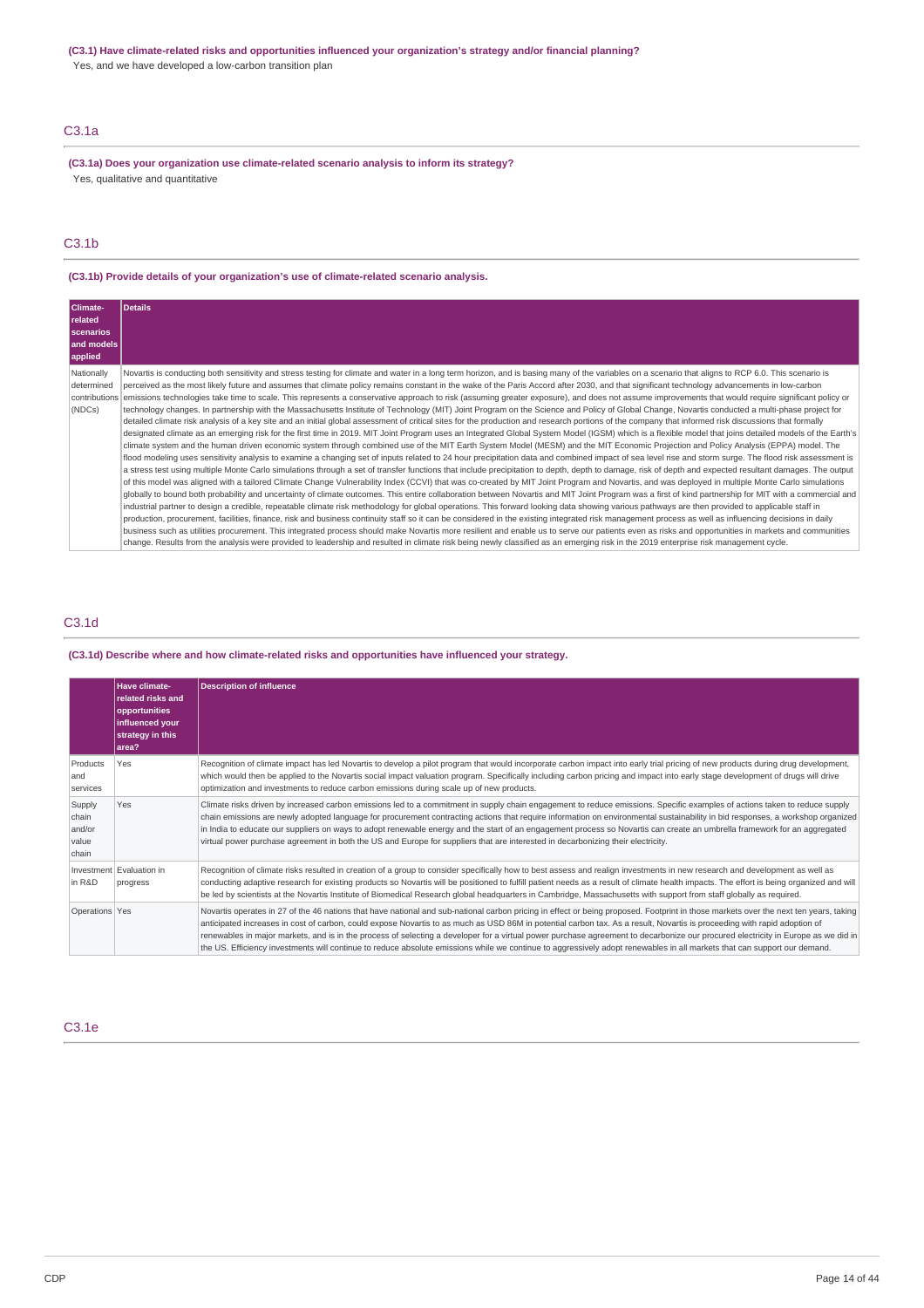## **(C3.1e) Describe where and how climate-related risks and opportunities have influenced your financial planning.**

| Financial<br>planning | Description of influence                                                                                                                                                                                                                                                                                                              |
|-----------------------|---------------------------------------------------------------------------------------------------------------------------------------------------------------------------------------------------------------------------------------------------------------------------------------------------------------------------------------|
| elements              |                                                                                                                                                                                                                                                                                                                                       |
| <b>Ithat have</b>     |                                                                                                                                                                                                                                                                                                                                       |
| l been                |                                                                                                                                                                                                                                                                                                                                       |
| <b>linfluenced</b>    |                                                                                                                                                                                                                                                                                                                                       |
| Row Capital           | Novartis recognizes that continued carbon emissions will contribute to climate change related health crises in the future, as well as exposing the company to carbon taxes in multiple markets.                                                                                                                                       |
|                       | expenditures Novartis operates globally, and has significant financial exposure to developing carbon pricing mechanisms. 46 national systems exist, and Novartis has operations in 27 of those nations as well                                                                                                                        |
| Capital               | as across the EU where an ETS is already in place. Our production facilities in Kundl, Lendava, Menges, Rovereto, Ringaskiddy and Grimsby are all subject to EU ETS for Scope 1 emissions.                                                                                                                                            |
| allocation            | The rapid price increase associated with the EU ETS is an example of the increasing financial risk potentially posed by the carbon footprint from Novartis production facilities and supply chain                                                                                                                                     |
|                       | located in the EU. Slovenia, for instance, is one country where we have significant exposed operations. The rapid price increase in the EU ETS over the last two years is an obvious example of                                                                                                                                       |
|                       | the increasing financial risk posed by our carbon footprint. Within the past year, allowances have traded for as much as €29. Multiple institutions expect the EU ETS costs to increase to                                                                                                                                            |
|                       | between €40-€80 by 2021 and between €50-€100 by 2030. As a result, in 2019, the CFO formally required that all capital expense requests for projects over USD 20M require a sustainability                                                                                                                                            |
|                       | assessment that shows the project will contribute to corporate targets in carbon, water or waste before the project can progress to the Executive Committee of Novartis for approval. This<br>supplements the previous quidance setting an internal shadow price of carbon at USD 100 per ton to inform capital investment decisions. |
|                       |                                                                                                                                                                                                                                                                                                                                       |

## C3.1f

(C3.1f) Provide any additional information on how climate-related risks and opportunities have influenced your strategy and financial planning (optional).

## C4. Targets and performance

## C4.1

**(C4.1) Did you have an emissions target that was active in the reporting year?** Absolute target

## C4.1a

**(C4.1a) Provide details of your absolute emissions target(s) and progress made against those targets.**

**Target reference number** Abs 1 **Year target was set** 2018

**Target coverage** Company-wide

**Scope(s) (or Scope 3 category)** Scope 1+2 (market-based)

**Base year**

2016

**Covered emissions in base year (metric tons CO2e)** 973200

Covered emissions in base year as % of total base year emissions in selected Scope(s) (or Scope 3 category) 100

**Target year** 2025

**Targeted reduction from base year (%)** 100

 $\Omega$ 

**Covered emissions in target year (metric tons CO2e) [auto-calculated]**

**Covered emissions in reporting year (metric tons CO2e)** 867236

**% of target achieved [auto-calculated]** 10.888203863543

**Target status in reporting year** Underway

#### **Is this a science-based target?**

Yes, this target has been approved as science-based by the Science-Based Targets initiative

#### **Please explain (including target coverage)**

The Novartis target is to reduce combined Scope1 and Scope2 (market-based) GHG emissions by 100% by 2025 based on 2016 emissions. The -100% by 2025 Scope 1 +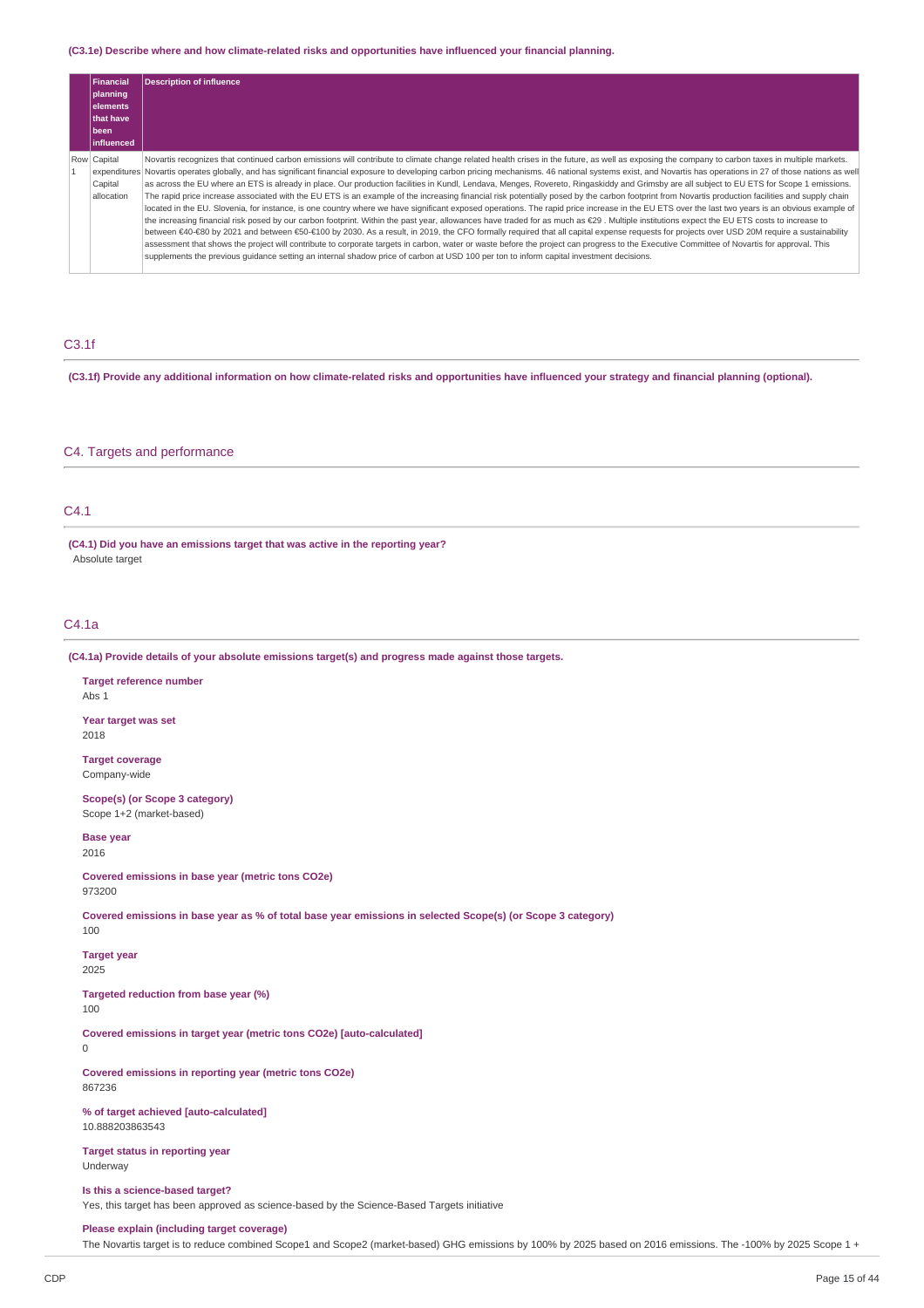2 targets have been confirmed to be science-based by response from the SBT initiative as part of a larger corporate target of 35% absolute emissions reductions across the entire value chain. The status achieved in 2019 is a 10.9% reduction of emission from our industrial operations. The 2019 values reported here take into account our GHG forestry offsets.

**Target reference number** Abs 2

**Year target was set**

2018

**Target coverage** Other, please specify (Value Chain)

## **Scope(s) (or Scope 3 category)**

Scope 1+2 (market-based) +3 (upstream & downstream)

#### **Base year** 2016

**Covered emissions in base year (metric tons CO2e)** 6626800

Covered emissions in base year as % of total base year emissions in selected Scope(s) (or Scope 3 category)

100

**Target year** 2030

**Targeted reduction from base year (%)**

50

**Covered emissions in target year (metric tons CO2e) [auto-calculated]** 3313400

**Covered emissions in reporting year (metric tons CO2e)** 6917855

**% of target achieved [auto-calculated]** -8.78417939276876

**Target status in reporting year** Underway

### **Is this a science-based target?**

Yes, this target has been approved as science-based by the Science-Based Targets initiative

## **Please explain (including target coverage)**

Novartis received approval for Science Based Targets to achieve a 35% reduction in Scope 1, 2 and 3 emissions by 2030. This is part of a larger overall environmental sustainability strategy that includes water and waste goals as well. The focus in the company is to reduce absolute emissions by 35% through efficiency and aggressive adoption of renewables, and then to reduce our footprint even further for a minimum of a 50% value chain footprint reduction by leveraging credible, transparent offsets against own operations and supply chain where needed. The 2019 values reported here take into account our GHG forestry offsets

## C4.2

**(C4.2) Did you have any other climate-related targets that were active in the reporting year?** No other climate-related targets

## C4.3

(C4.3) Did you have emissions reduction initiatives that were active within the reporting year? Note that this can include those in the planning and/or **implementation phases.**

Yes

# C4.3a

(C4.3a) Identify the total number of initiatives at each stage of development, and for those in the implementation stages, the estimated CO2e savings.

|                           | Number of initiatives | Total estimated annual CO2e savings in metric tonnes CO2e (only for rows marked *) |
|---------------------------|-----------------------|------------------------------------------------------------------------------------|
| Under investigation       | 103                   | 590000                                                                             |
| To be implemented*        | 20                    | 10000                                                                              |
| Implementation commenced* |                       | 4500                                                                               |
| Implemented*              |                       | 3500                                                                               |
| Not to be implemented     |                       | 15000                                                                              |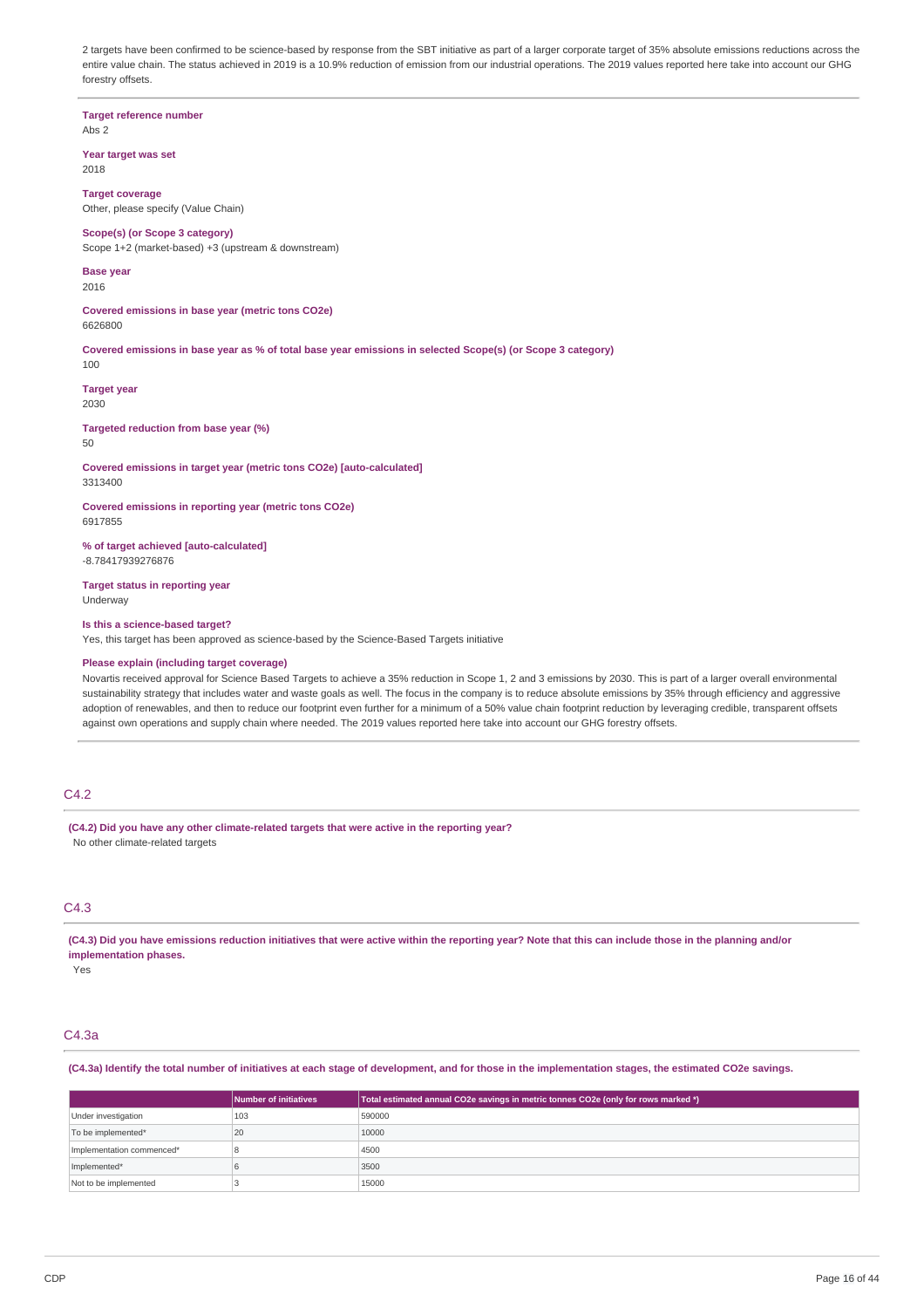### C4.3b

**(C4.3b) Provide details on the initiatives implemented in the reporting year in the table below.**

#### **Initiative category & Initiative type**

Energy efficiency in buildings **Other, please specify (Waste Heat Recovery)** Other, please specify (Waste Heat Recovery)

**Estimated annual CO2e savings (metric tonnes CO2e)**

## 2486 **Scope(s)**

Scope 1

## **Voluntary/Mandatory**

Voluntary

**Annual monetary savings (unit currency – as specified in C0.4)** 243000

**Investment required (unit currency – as specified in C0.4)** 2000000

**Payback period** 4-10 years

**Estimated lifetime of the initiative**

11-15 years

#### **Comment**

Investments were made at a production site in Kundl, Austria to improve waste heat recovery. With incentives in the local market, payback period was reduced to 6 years and will deliver energy savings of 12,432 MWh per year, carbon savings of 2,486 tons of CO2e per year. This project is being considered as a model for export to other production sites globally as appropriate.

#### **Initiative category & Initiative type**

Energy efficiency in buildings **Heating, Ventilation and Air Conditioning (HVAC)** 

#### **Estimated annual CO2e savings (metric tonnes CO2e)**

300

**Scope(s)** Scope 2 (location-based)

## **Voluntary/Mandatory**

Voluntary

**Annual monetary savings (unit currency – as specified in C0.4)**

120000

**Investment required (unit currency – as specified in C0.4)** 120000

**Payback period**

1-3 years

**Estimated lifetime of the initiative** 6-10 years

# **Comment**

The production site at Ljubjlana, Slovenia is currently purchasing steam from an external supplier. Average steam consumption on location is 4.6 tons per hour. 40% of the steam is evaporated for humidification purposes and the other 60% of the steam is converted to condensation due to energy consumption. Condensate is collected in 3 large storage tanks, cooled with soft water to 30 degrees Celsius and then drained into a drain system. Under an agreement with the provider, Novartis will return the steam condensate to the district heating system. In addition to avoiding carbon emissions for heat, it also eliminates the consumption of soft water for cooling and eliminates the payment of waste water tax.

| Initiative category & Initiative type                                     |                                                 |  |  |  |  |
|---------------------------------------------------------------------------|-------------------------------------------------|--|--|--|--|
| Transportation                                                            | Other, please specify (Clinical trial shipment) |  |  |  |  |
|                                                                           |                                                 |  |  |  |  |
| Estimated annual CO2e savings (metric tonnes CO2e)<br>3200                |                                                 |  |  |  |  |
| Scope(s)<br>Scope 3                                                       |                                                 |  |  |  |  |
| <b>Voluntary/Mandatory</b><br>Voluntary                                   |                                                 |  |  |  |  |
| Annual monetary savings (unit currency - as specified in C0.4)<br>1500000 |                                                 |  |  |  |  |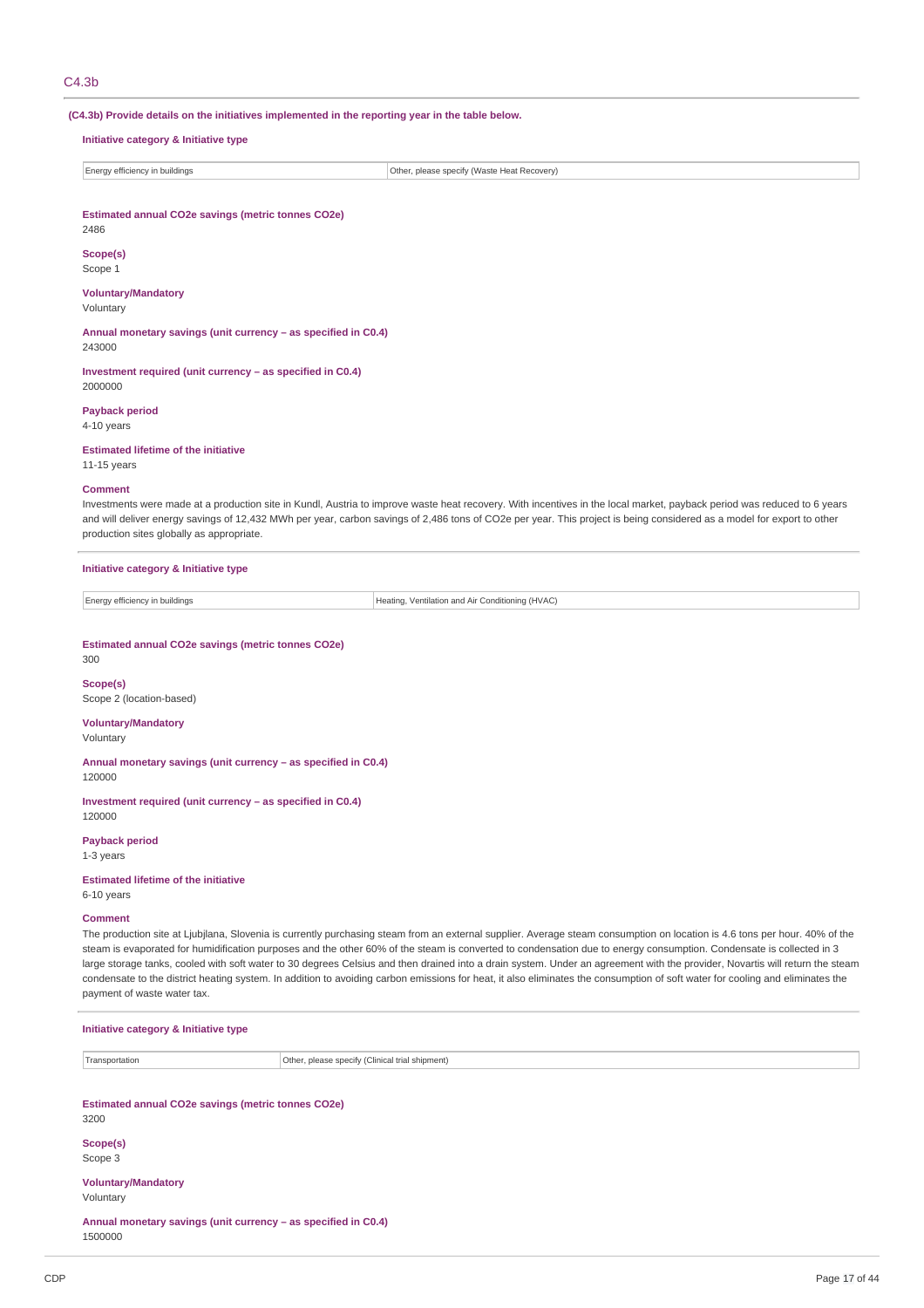#### **Investment required (unit currency – as specified in C0.4)** 200000

## **Payback period**

## <1 year

### **Estimated lifetime of the initiative**

11-15 years

#### **Comment**

An internal team identified an opportunity to change how shipments were coordinated for clinical trials. Through relatively simple adjustments, they were able to optimize shipments associated with 21 clinical trials. Their actions reduced 40,000 unnecessary shipments and resulted in 3,200 fewer tons of carbon emissions. Investment required was only labor from a team of 8 to design and then promulgate new operating procedures that will be replicated across future clinical trials.

## $C4.3c$

### **(C4.3c) What methods do you use to drive investment in emissions reduction activities?**

| Method                                               | <b>Comment</b>                                                                                                                                                                                                                                                                                                                                                                                                                                                                                                                                                                                                             |
|------------------------------------------------------|----------------------------------------------------------------------------------------------------------------------------------------------------------------------------------------------------------------------------------------------------------------------------------------------------------------------------------------------------------------------------------------------------------------------------------------------------------------------------------------------------------------------------------------------------------------------------------------------------------------------------|
| Internal price on                                    | Novartis uses an internal shadow price of carbon of USD 100 per metric ton of carbon equivalent to influence decisions on capital investments. As described elsewhere in this submission in                                                                                                                                                                                                                                                                                                                                                                                                                                |
| carbon                                               | more detail, this is meant to show a more holistic approach to long term financial impact of investments that yield a sustainability improvement.                                                                                                                                                                                                                                                                                                                                                                                                                                                                          |
| Lower return on<br>investment (ROI)<br>specification | Novartis financial quidance specifies that investments specifically focused on energy efficiency shall have return on investment calculated for the life of the asset as opposed to a shorter<br>period of time for other investments, resulting in a lower hurdle rate for those investments.                                                                                                                                                                                                                                                                                                                             |
| Internal                                             | Internal award programs exist to recognize Novartis associate's efforts to reduce the carbon footprint of the company. These programs are sponsored by Global Health and Corporate                                                                                                                                                                                                                                                                                                                                                                                                                                         |
| programs                                             | incentives/recognition Responsibility and Real Estate and Facility Services.                                                                                                                                                                                                                                                                                                                                                                                                                                                                                                                                               |
| Employee<br>engagement                               | Employee engagement programs were increased in 2019 to raise awareness of the need to speed implementation of the corporate target for carbon neutrality in own operations and a 50%<br>reduction in value chain carbon emissions. CEO and ECN members repeatedly engaged personally to stress support and spur action. Engagements included internal global town halls, site<br>level town halls, global social media posts, environmental network community calls, and projects at multiple sites using external consultants to inform development and execution of more<br>comprehensive employee engagement campaigns. |
| Internal finance                                     | In 2019, the CFO directed that all CAPEX investments greater than \$20M should have a sustainability assessment performed to ensure that progress was being made towards the corporate                                                                                                                                                                                                                                                                                                                                                                                                                                     |
| mechanisms                                           | targets in carbon, water and waste reductions. If the investment does not improve performance in at least one of those areas, the request for funding will not be forwarded for approval.                                                                                                                                                                                                                                                                                                                                                                                                                                  |

## C4.5

(C4.5) Do you classify any of your existing goods and/or services as low-carbon products or do they enable a third party to avoid GHG emissions? Yes

### C4.5a

(C4.5a) Provide details of your products and/or services that you classify as low-carbon products or that enable a third party to avoid GHG emissions.

#### **Level of aggregation**

Group of products

#### **Description of product/Group of products**

Sandoz, the generic products Division of Novartis, is a leading producer of anti-infective Active Pharmaceutical Ingredients (AI APIs). Our manufacturing portfolio of AI APIs is predominantly located in Europe (Austria, Germany, Italy, Slovenia and Spain). Sandoz/Novartis is one of the few pharma companies that produces AI APIs outside China and India. We put high efforts in the energy efficiency of our manufacturing processes for AI APIs and achieved up to 30% energy efficiency improvement of these processes over the last 10 years. Furthermore, the carbon intensity of the energy used at our locations in Europe is by far lower compared the carbon intensities in China and India. Carbon Footprint LCA assessments of our AI API products have demonstrated that the per ton carbon impact of our products is in the order of magnitude of 16 kg CO2e/kg API compared to 35 to 48 kg CO2e/kg API when produced in China or India. They have a 2 to 3 times lower carbon footprint compared to most other AI APIs. Therefore, we consider the Sandoz AI APIs as low-carbon products.

#### **Are these low-carbon product(s) or do they enable avoided emissions?** Low-carbon product

**Taxonomy, project or methodology used to classify product(s) as low-carbon or to calculate avoided emissions** Estimating and Reporting the Comparative Emissions Impacts of Products (WRI)

**% revenue from low carbon product(s) in the reporting year**

4

**% of total portfolio value** <Not Applicable>

**Asset classes/ product types** <Not Applicable>

**Comment**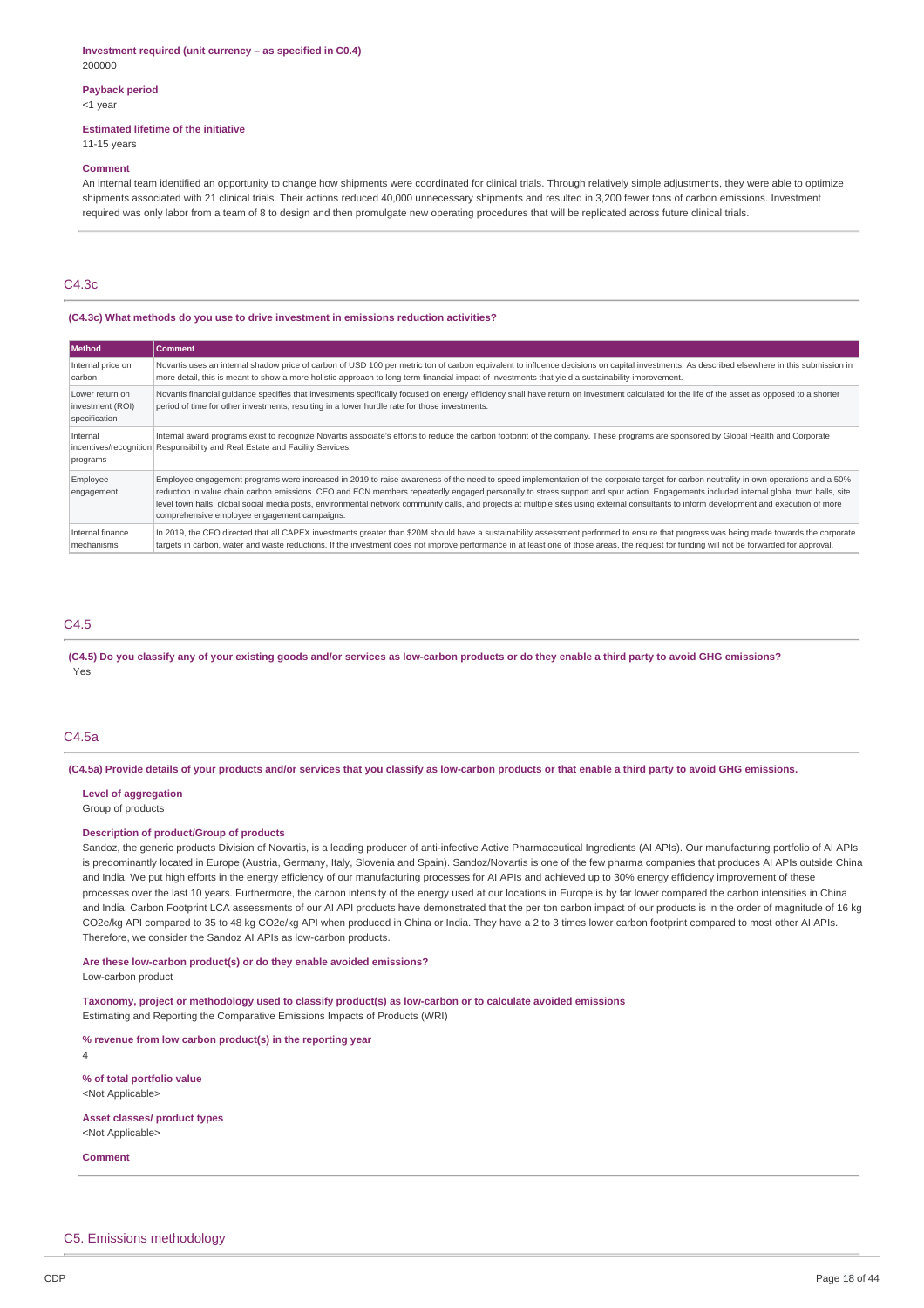## C5.1

### **(C5.1) Provide your base year and base year emissions (Scopes 1 and 2).**

#### **Scope 1**

**Base year start** January 1 2016

**Base year end** December 31 2016

## **Base year emissions (metric tons CO2e)**

464500

#### **Comment**

In 2018, Novartis approved a new environmental sustainability strategy to become carbon neutral in own operations by 2025. The Novartis target is to reduce combined Scope 1 and Scope 2 (market-based) GHG emissions by 100% by 2025 based on 2016 emissions.

## **Scope 2 (location-based)**

**Base year start**

January 1 2016

## **Base year end**

December 31 2016

#### **Base year emissions (metric tons CO2e)**

726000

#### **Comment**

In 2018, Novartis approved a new environmental sustainability strategy to become carbon neutral in own operations by 2025. The Novartis target is to reduce combined Scope 1 and Scope 2 (market-based) GHG emissions by 100% by 2025 based on 2016 emissions.

#### **Scope 2 (market-based)**

**Base year start**

January 1 2016

### **Base year end** December 31 2016

**Base year emissions (metric tons CO2e)** 508700

#### **Comment**

In 2018, Novartis approved a new environmental sustainability strategy to become carbon neutral in own operations by 2025. The Novartis target is to reduce combined Scope 1 and Scope 2 (market-based) GHG emissions by 100% by 2025 based on 2016 emissions.

## C5.2

(C5.2) Select the name of the standard, protocol, or methodology you have used to collect activity data and calculate emissions. The Greenhouse Gas Protocol: A Corporate Accounting and Reporting Standard (Revised Edition)

## C6. Emissions data

## C6.1

**(C6.1) What were your organization's gross global Scope 1 emissions in metric tons CO2e?**

### **Reporting year**

**Gross global Scope 1 emissions (metric tons CO2e)** 484529

**Start date** <Not Applicable>

**End date** <Not Applicable>

### **Comment**

C6.2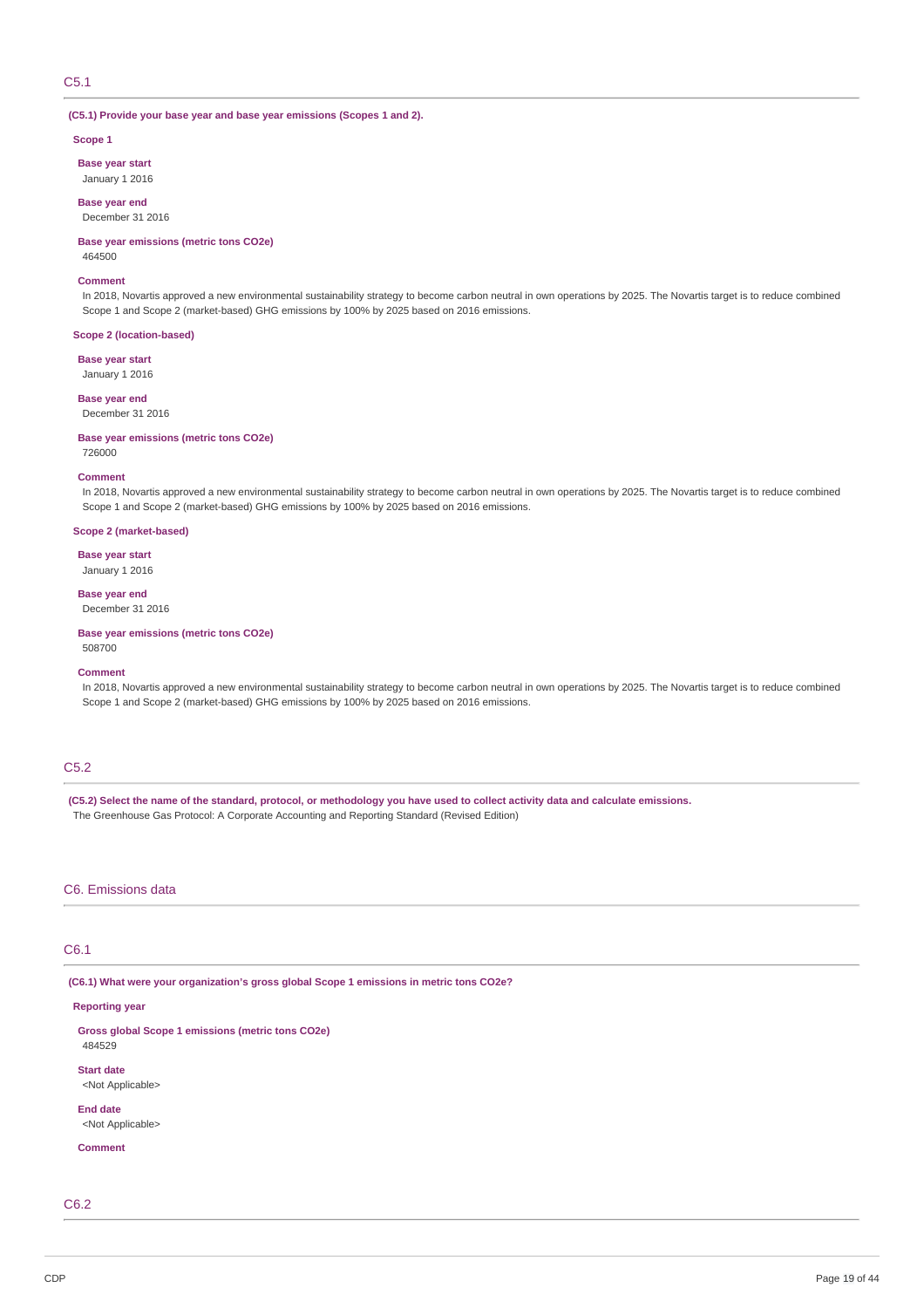#### **(C6.2) Describe your organization's approach to reporting Scope 2 emissions.**

#### **Row 1**

#### **Scope 2, location-based**

We are reporting a Scope 2, location-based figure

#### **Scope 2, market-based**

We are reporting a Scope 2, market-based figure

### **Comment**

According to the GHG Protocol Scope 2 Guidance

## C6.3

**(C6.3) What were your organization's gross global Scope 2 emissions in metric tons CO2e?**

### **Reporting year**

**Scope 2, location-based** 565460

#### **Scope 2, market-based (if applicable)** 412498

**Start date** <Not Applicable>

**End date**

<Not Applicable>

**Comment**

## C6.4

(C6.4) Are there any sources (e.g. facilities, specific GHGs, activities, geographies, etc.) of Scope 1 and Scope 2 emissions that are within your selected reporting **boundary which are not included in your disclosure?**

No

### C6.5

**(C6.5) Account for your organization's gross global Scope 3 emissions, disclosing and explaining any exclusions.**

**Purchased goods and services**

**Evaluation status** Relevant, calculated

**Metric tonnes CO2e** 4527169

#### **Emissions calculation methodology**

The Scope 3 GHG emissions values for Purchased Goods and Services reported here is the result of an analysis of the Novartis's Global Third Party Procurement spend on all relevant categories e.g. Packaging, Raw Materials, Services like Business Development and Media, Office Supplies across all Business Units in 2019. The emission is calculated using EnScan (Environmental Supply chain accounting Novartis) which is based on Global Environmental Extended Input-Output Model (EEIO). Novartis initiated this EEIO analysis in 2015 and since then Novartis performed the assessment on a yearly basis and refined the approach and the level of detail over time. The analysis considers average emission intensities by industry sector and incorporates regional trade flows and inter-relationships to calculate emissions from spend data. EEIO Model primarily use the World Input-Output Database (WIOD) supplemented by most recent OECD and Eurostat data. The Model includes emissions for all tiers of suppliers in the material's value chain (Our Suppliers and Suppliers of Suppliers). The environmental impacts are valued using damage-cost-based shadow prices. Annually, the shadow prices are determined by an inflation adjustment of the previous year´s values.

**Percentage of emissions calculated using data obtained from suppliers or value chain partners**

10

**Please explain**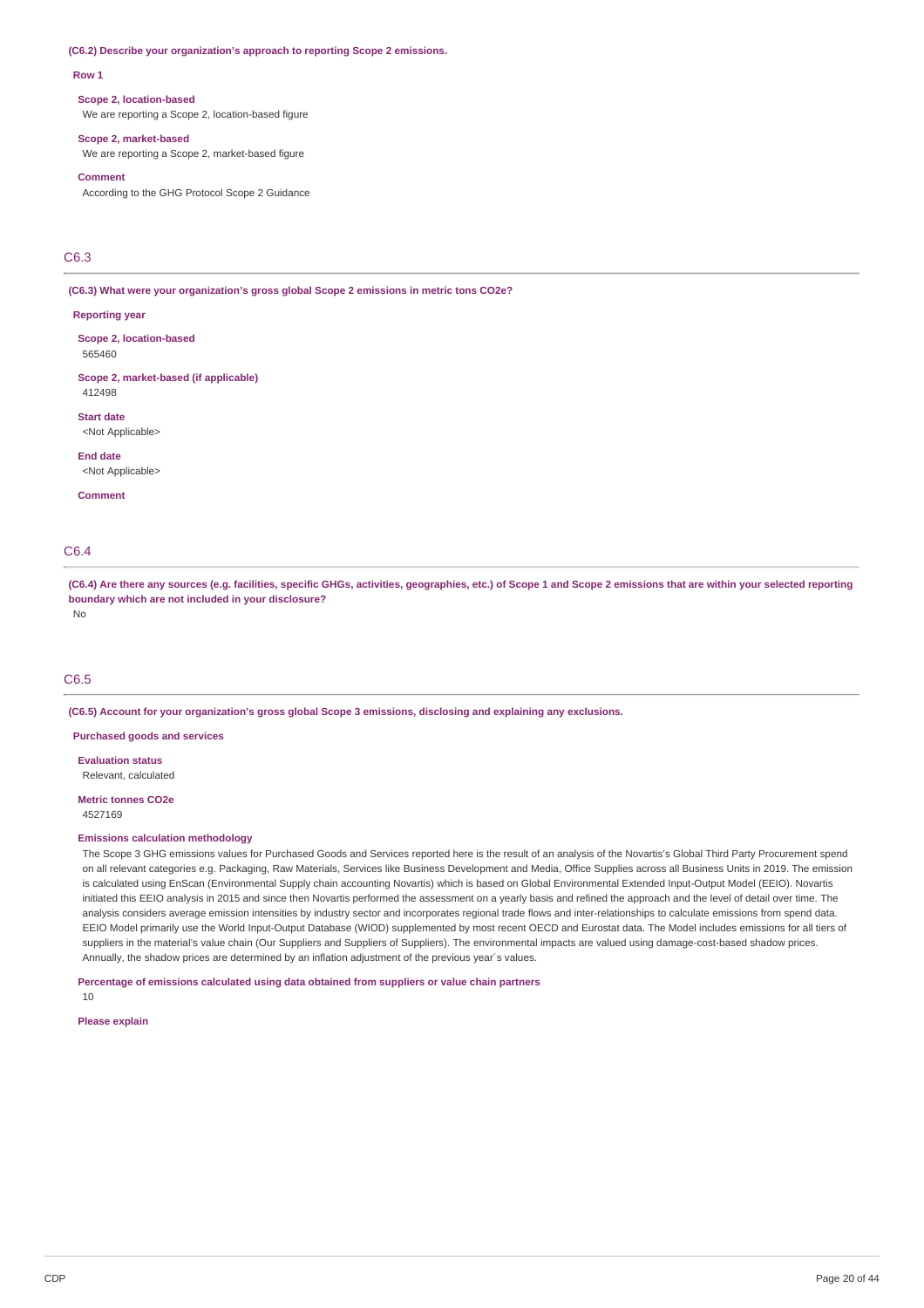**Evaluation status** Relevant, calculated

**Metric tonnes CO2e** 418073

#### **Emissions calculation methodology**

The emission is calculated using average spend-based method, wherein capital purchases of 2019 that constitutes over 90% of Novartis's gross global capital expenditure on goods across are considered. Top categories identified are Construction, IT Hardware and Software, Production Equipment and Laboratory Supplies & Equipment. The emission factors for spend under these categories was obtained from PwC ESCHER (Efficient Supply Chain Emissions Reporting) model. In 2017, PwC did an analysis of Novartis' Environmental impacts associated with global supply chain using Environmental Extended Input-Output Model. This model was developed and maintained by PwC using data from the Global Trade and Analysis Project. Though spend on Capital Goods may significantly fluctuate from year to year as Novartis is committed to R&D. Our efforts cut across the company resulted in 35% of reduction in emissions per unit of sales in this category compared to 2016 (our baseline year for emission targets), as Novartis teams continue to find new ways to improve the effectiveness and efficiency of our operations.

**Percentage of emissions calculated using data obtained from suppliers or value chain partners**

0

**Please explain**

**Fuel-and-energy-related activities (not included in Scope 1 or 2)**

**Evaluation status** Relevant, calculated

**Metric tonnes CO2e** 247674

# **Emissions calculation methodology**

Fuel and energy-related activities emissions reported here are derived from the data on upstream gross fuel consumption and energy purchased across Novartis in 2019. Emission are calculated using emission factors per unit of consumption wherein emission factors are obtained by excluding Combustion Emission Factor from Life Cycle Emission Factor. Novartis considers emission losses associated with grid transmission and distribution of electricity as well into emission in this category. Novartis used 2018 UK Government's Greenhouse Gas Conversion Factors and IEA Statistics for T&D Losses, IPCC Guidelines for emission factors. Notes: 1. Novartis already had significant improvement in this category by resorting to use only clean energy. For On-Site Energy Generation, coal is completely avoided while fossil waste fuels contributes mere 2% of On-Site Energy Generation. 2. Novartis achieved 6.5% decrease in Energy Consumption per interior gross floor area as well as 5.5% decrease in Energy Consumption per employee headcount from 2016 (Base line year for emission targets) 3. Decreasing emission trend since 2016, 7% decrease in emissions from 2018

#### **Percentage of emissions calculated using data obtained from suppliers or value chain partners**

0

#### **Please explain**

#### **Upstream transportation and distribution**

**Evaluation status** Relevant, calculated

**Metric tonnes CO2e**

315557

#### **Emissions calculation methodology**

The Scope 3 GHG emissions values for this category is the result of an analysis of the Novartis's Global Third Party spend on Warehousing and Transportation across all Business Units in 2019. This Spend includes both In- and Out-bound services purchased by Novartis for transportation and distribution. The emission is calculated using EnScan (Environmental Supply chain accounting Novartis) which is based on Global Environmental Extended Input-Output Model (EEIO). The model provides transport emission values at the level of mode of transport like Air/Water/Land. Note: Since 2018, Novartis initiated and engaged in keen analysis of its Warehousing, Distribution and Transportation activities from emission and carbon footprint point of view. Novartis includes these insights into its decision making and is taking actionable steps to decrease its environmental footprint. In addition, Novartis is working on projects to improve the data needed for this category and analyzing upstream supply chain of each site/plant separately.

**Percentage of emissions calculated using data obtained from suppliers or value chain partners**

**Please explain**

7

**Waste generated in operations**

**Evaluation status** Relevant, calculated

## **Metric tonnes CO2e**

23894

## **Emissions calculation methodology**

The Scope 3 GHG emissions for this category is the result of data analysed around amount and type of operational waste produced across all Business Units in 2019. All types of hazardous and non-hazardous waste related to the sites business operations (excluding construction debris) are considered. The emission factors are mapped using waste output-route based model assessed by external consultancy where disposal methods considered are – Recycling, Treatment, Incineration (with or without energy) and Landfill. Finally, the emission values obtained for each category are aggregated and reported. Notes: 1. On-site incineration of Fossil Waste is considered in Scope 1 emissions (on-site energy generation). Thus excluded from Scope 3. 2. Treatment of wastewater generated in operations is not considered in reporting emissions since these are not material to the final emissions figure for this category. A previous study showed that this is less than 20% of emissions in this category. 3. Recycling/Reuse of Total Operation Waste is going up year-on year and stood at 68.5% 4. The solvent waste is the largest contributor to the GHG emissions for this category (34%)

**Percentage of emissions calculated using data obtained from suppliers or value chain partners**

100

**Please explain**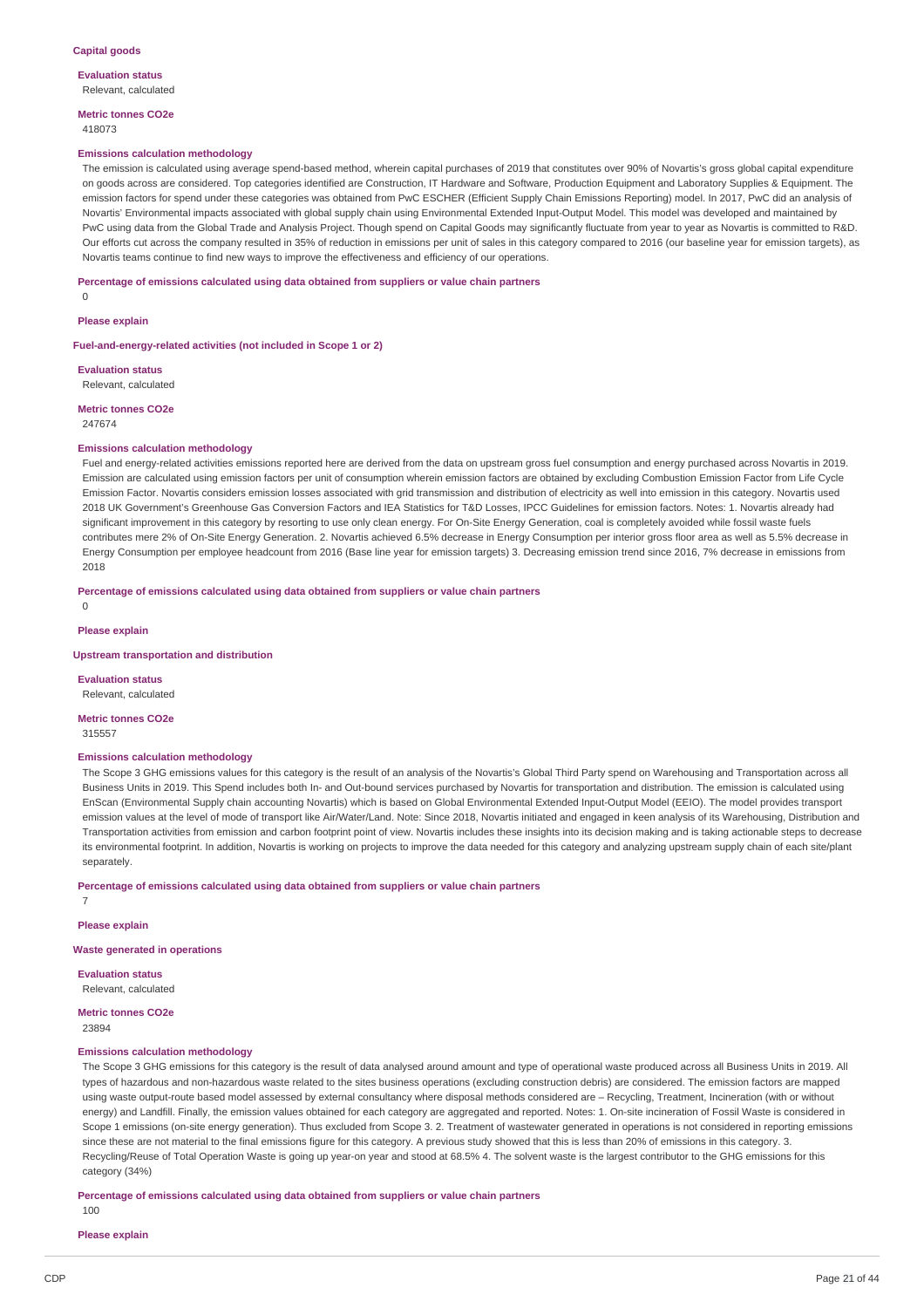#### **Evaluation status** Relevant, calculated

**Metric tonnes CO2e**

### 191293

### **Emissions calculation methodology**

The Scope 3 GHG emissions for this category are obtained from our logistics solution partner. The data considers all aircraft travel related data for Novartis employees plus service providers on their trips for Novartis in 2019. The Calculations are based on the guidelines provided by DEFRA/DECC's GHG Conversion Factors, including factoring of actual distance flown, uplift-factor and class of flight. A company-wide assessment showed that most significant emissions from transportation of employees for Businessrelated activities by third-party relates to air travel, for this reason it was decided to include only air travel in this category.

#### **Percentage of emissions calculated using data obtained from suppliers or value chain partners**

100

#### **Please explain**

#### **Employee commuting**

**Evaluation status** Relevant, calculated

### **Metric tonnes CO2e**

148472

#### **Emissions calculation methodology**

The Scope 3 GHG emissions for this category are derived using average-data model. The "per capita emission" factor used for this model is based on the assessment performed by an external consultancy in 2009. In this assessment, region wise commuting patterns of employees using private and public transport were studied and modeled. The average employee headcount for 2019 was multiplied with per capita emission to obtain the emission in this category.

#### **Percentage of emissions calculated using data obtained from suppliers or value chain partners**

 $\Omega$ 

#### **Please explain**

### **Upstream leased assets**

**Evaluation status**

Not relevant, explanation provided

**Metric tonnes CO2e** <Not Applicable>

### **Emissions calculation methodology**

### <Not Applicable>

#### **Percentage of emissions calculated using data obtained from suppliers or value chain partners**

<Not Applicable>

#### **Please explain**

The emissions associated with leased assets (including leased cars) are under operational control of Novartis and are already part of Scope 1 and 2 emissions. Hence, this Scope 3 category is not considered to be relevant.

#### **Downstream transportation and distribution**

**Evaluation status** Relevant, calculated

#### **Metric tonnes CO2e**

35993

#### **Emissions calculation methodology**

The emission is calculated using Distance-based method. The assessed distance is multiplied by weight of goods sold and concerned emission factors that incorporate mode of transport, average fuel consumption, average utilization, average size and mass or volume of the goods and the vehicles, and their associated GHG emissions. Gross global production amount considers both finished and non-finished goods (intermediary) products (excluding packaging). The distance is based on the product transportation model obtained from an assessment performed by external consultancy in 2009. Note: 1> Above method is chosen as Novartis doesn't have access to fuel records from downstream transport vehicles and/or shipments do not consume entire vehicle/vessel. 2> Novartis doesn't have key Over-The-Counter drugs, hence we have not considered Patient travel data for pick-up of medical products. {R&D piece}

**Percentage of emissions calculated using data obtained from suppliers or value chain partners**

 $\Omega$ 

#### **Please explain**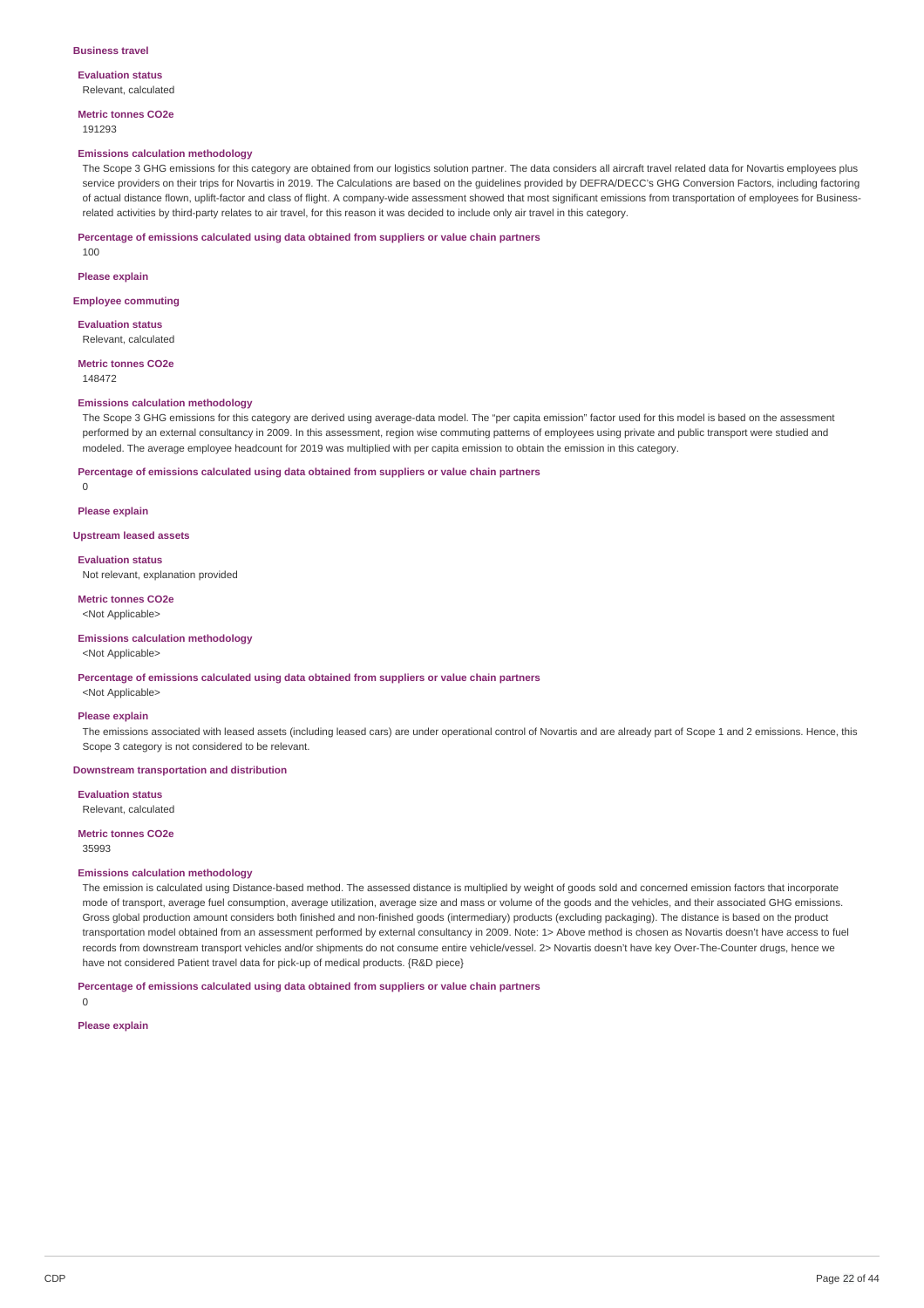#### **Processing of sold products**

#### **Evaluation status**

Not relevant, explanation provided

**Metric tonnes CO2e** <Not Applicable>

#### **Emissions calculation methodology**

<Not Applicable>

**Percentage of emissions calculated using data obtained from suppliers or value chain partners**

<Not Applicable>

## **Please explain**

This Scope 3 category is not considered to be relevant as only a few Novartis products (Pharmaceutical Finished Drugs) are processed further after they are sold. To sell intermediate products is not our business model.

### **Use of sold products**

**Evaluation status**

Relevant, calculated

**Metric tonnes CO2e**

142494

## **Emissions calculation methodology**

The use of Novartis products (Pharmaceutical Finished Drugs) does not generally result in GHG emissions, with the exception of a propellant based inhaler. All quantities of HFC used for its production in 2019 are measured and reported here. Life cycle GHG emissions are calculated using the IPCC emissions factor for HFC-134a.

#### **Percentage of emissions calculated using data obtained from suppliers or value chain partners**

#### **Please explain**

100

**End of life treatment of sold products**

**Evaluation status** Not relevant, explanation provided

**Metric tonnes CO2e**

<Not Applicable>

## **Emissions calculation methodology**

<Not Applicable>

**Percentage of emissions calculated using data obtained from suppliers or value chain partners**

<Not Applicable>

#### **Please explain**

This Scope 3 category is not considered to be relevant as Novartis' pharmaceutical products (tablets, injectables, etc.) are consumed by patients and therefore no GHG emissions associated with the end of life treatment of sold Novartis products occur by that. Novartis has only a few medical device products (e.g. inhalers, auto-injectors, surgery tools and contact lenses) of which the Scope 3 emissions from inhalers (major source) are already considered in category 11 "Use of sold products". For the remaining products, it was assessed that GHG emissions are not material.

## **Downstream leased assets**

#### **Evaluation status**

Not relevant, explanation provided

**Metric tonnes CO2e**

<Not Applicable>

#### **Emissions calculation methodology**

#### <Not Applicable>

**Percentage of emissions calculated using data obtained from suppliers or value chain partners**

<Not Applicable>

### **Please explain**

Novartis screened the leased assets to conclude that leased out buildings are less than 1% of overall building inventory and emissions from them would not material to the overall category.

#### **Franchises**

**Evaluation status** Not relevant, explanation provided

## **Metric tonnes CO2e**

<Not Applicable>

### **Emissions calculation methodology**

<Not Applicable>

**Percentage of emissions calculated using data obtained from suppliers or value chain partners**

## <Not Applicable> **Please explain**

This category is not relevant as Novartis is not in the franchise business.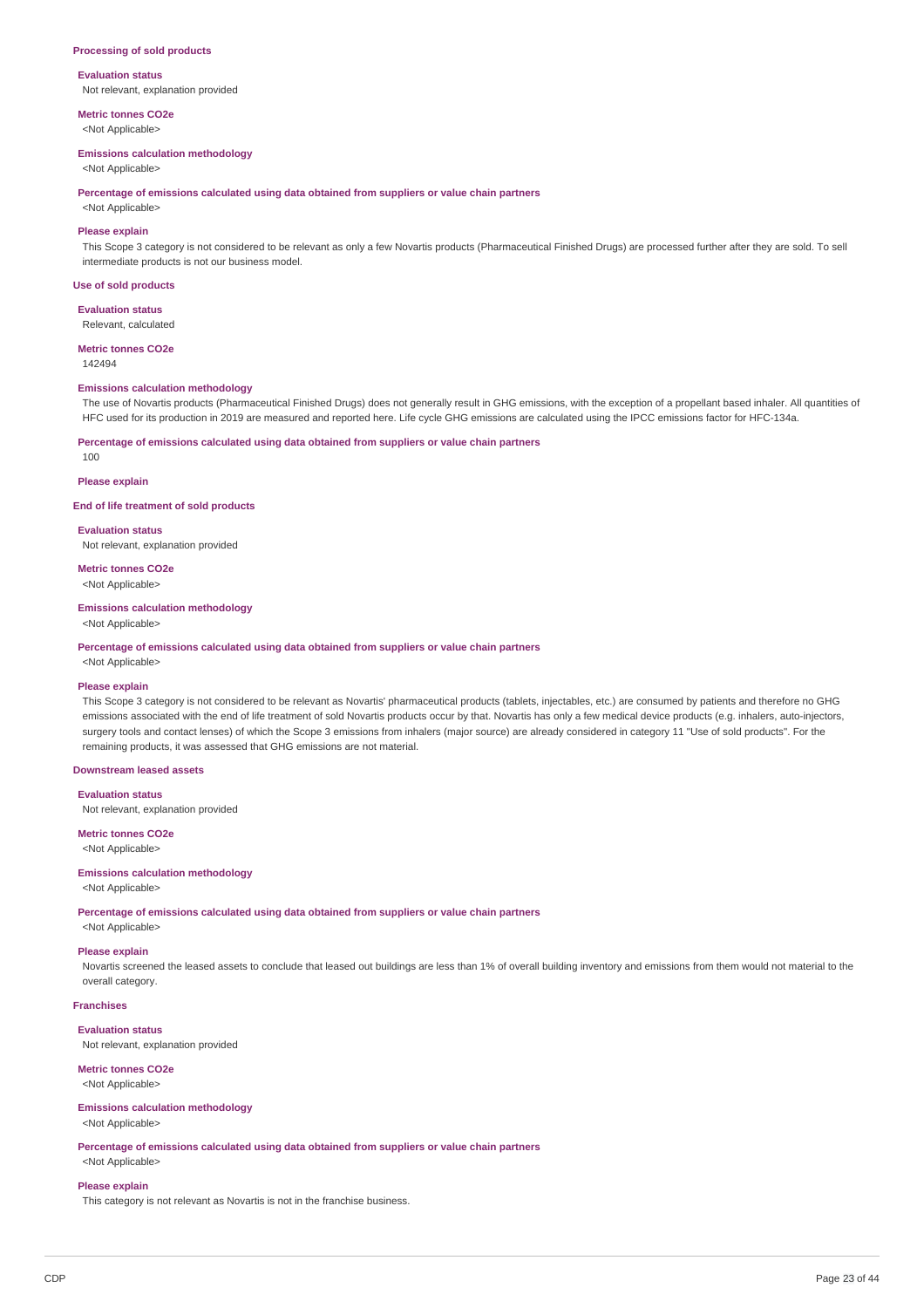#### **Investments**

**Evaluation status** Not relevant, explanation provided

**Metric tonnes CO2e** <Not Applicable>

#### **Emissions calculation methodology**

<Not Applicable>

**Percentage of emissions calculated using data obtained from suppliers or value chain partners**

## <Not Applicable> **Please explain**

GHG emissions associated with Novartis's investment in other companies are not considered relevant. Novartis has limited potential to influence their emissions. This category is material to companies that provide financial services. Hence, this category is not significant to Novartis.

## **Other (upstream)**

**Evaluation status**

Not relevant, explanation provided

**Metric tonnes CO2e**

<Not Applicable>

#### **Emissions calculation methodology** <Not Applicable>

**Percentage of emissions calculated using data obtained from suppliers or value chain partners** <Not Applicable>

## **Please explain**

No "other (upstream)" emissions were identified during our screening of relevant Scope 3 activities.

## **Other (downstream)**

**Evaluation status** Not relevant, explanation provided

#### **Metric tonnes CO2e** <Not Applicable>

# **Emissions calculation methodology**

<Not Applicable>

**Percentage of emissions calculated using data obtained from suppliers or value chain partners** <Not Applicable>

### **Please explain**

No "other (downstream)" emissions were identified during our screening of relevant Scope 3 activities.

## C6.7

**(C6.7) Are carbon dioxide emissions from biogenic carbon relevant to your organization?** No

C6.10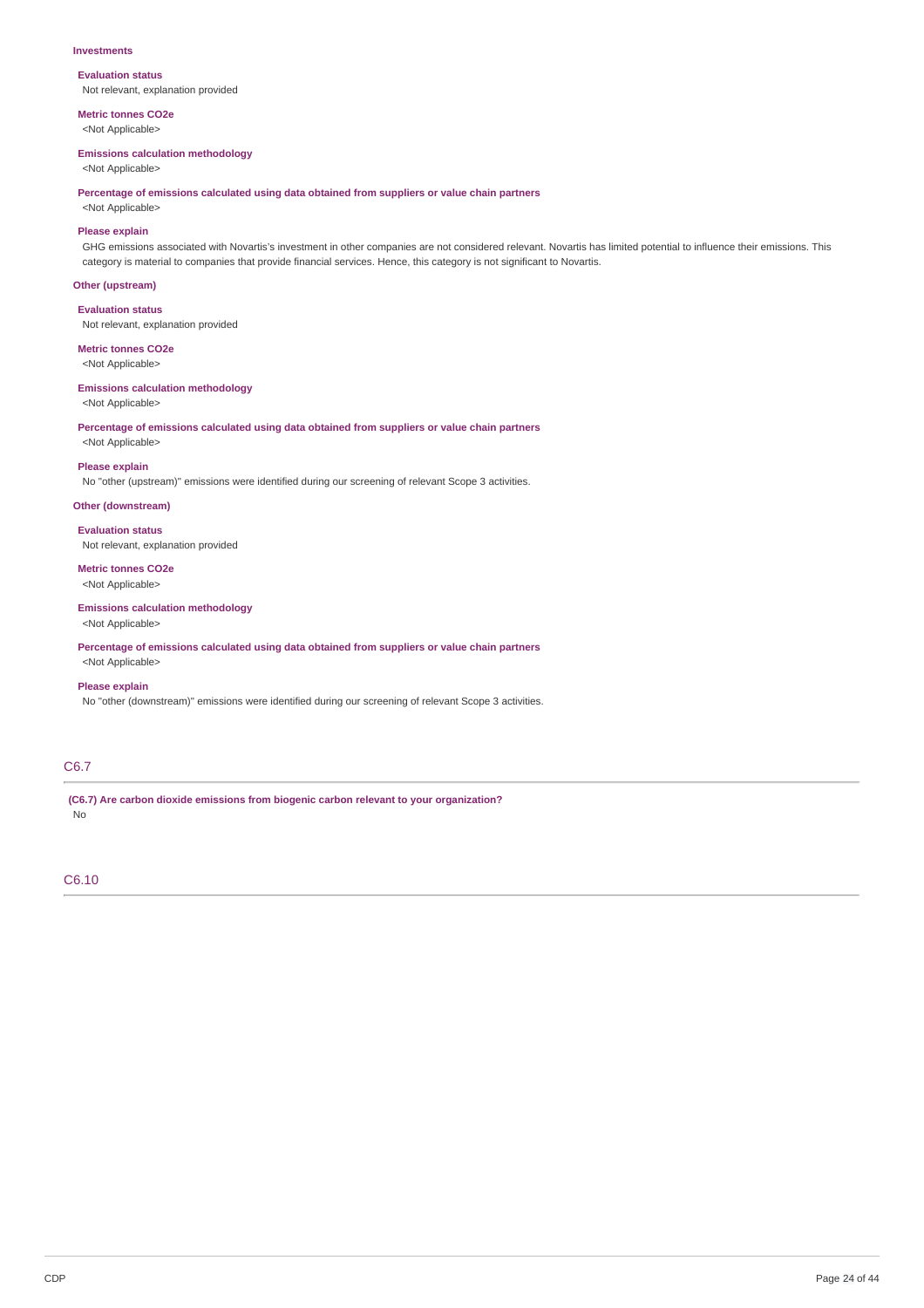(C6.10) Describe your gross global combined Scope 1 and 2 emissions for the reporting year in metric tons CO2e per unit currency total revenue and provide any **additional intensity metrics that are appropriate to your business operations.**

#### **Intensity figure** 0.00001889

**Metric numerator (Gross global combined Scope 1 and 2 emissions, metric tons CO2e)** 897027

**Metric denominator** unit total revenue

**Metric denominator: Unit total** 47445000000

**Scope 2 figure used** Market-based

**% change from previous year** 9.3

**Direction of change** Decreased

### **Reason for change**

Nominal total Scope 1 and Scope 2 GHG emissions have decreased between 2018 and 2019, from 933 kt CO2e in 2018 to 897 kt CO2e in 2019 thanks to the implementation of energy savings projects combined with increased sales, from USD 44445 million in 2018 to USD 47751 million in 2019.

### **Intensity figure**

8.81187148

**Metric numerator (Gross global combined Scope 1 and 2 emissions, metric tons CO2e)** 897027

**Metric denominator** full time equivalent (FTE) employee

**Metric denominator: Unit total** 101693

**Scope 2 figure used** Market-based

**% change from previous year** 0.8

**Direction of change** Increased

### **Reason for change**

Nominal total Scope 1 and Scope 2 GHG emissions have decreased between 2018 and 2019, from 933 kt CO2e in 2018 to 897 kt CO2e in 2019 thanks to the implementation of energy savings projects while the number of employees has decreased from 106637 Full Time Equivalents (FTE) in 2018 to 101693 FTE in 2019 due to transfer in the context of the Alcon spin-off.

## C7. Emissions breakdowns

## C7.1

|     |  | (C7.1) Does your organization break down its Scope 1 emissions by greenhouse gas type? |
|-----|--|----------------------------------------------------------------------------------------|
| Yes |  |                                                                                        |

## C7.1a

(C7.1a) Break down your total gross global Scope 1 emissions by greenhouse gas type and provide the source of each used greenhouse warming potential **(GWP).**

| Greenhouse gas | Scope 1 emissions (metric tons of CO2e) | <b>IGWP Reference</b>                                |
|----------------|-----------------------------------------|------------------------------------------------------|
| CO2            | 474385                                  | <b>IPCC Fifth Assessment Report (AR5 - 100 year)</b> |
| <b>HFCs</b>    | 10144                                   | <b>IPCC Fifth Assessment Report (AR5 - 100 year)</b> |

## C7.2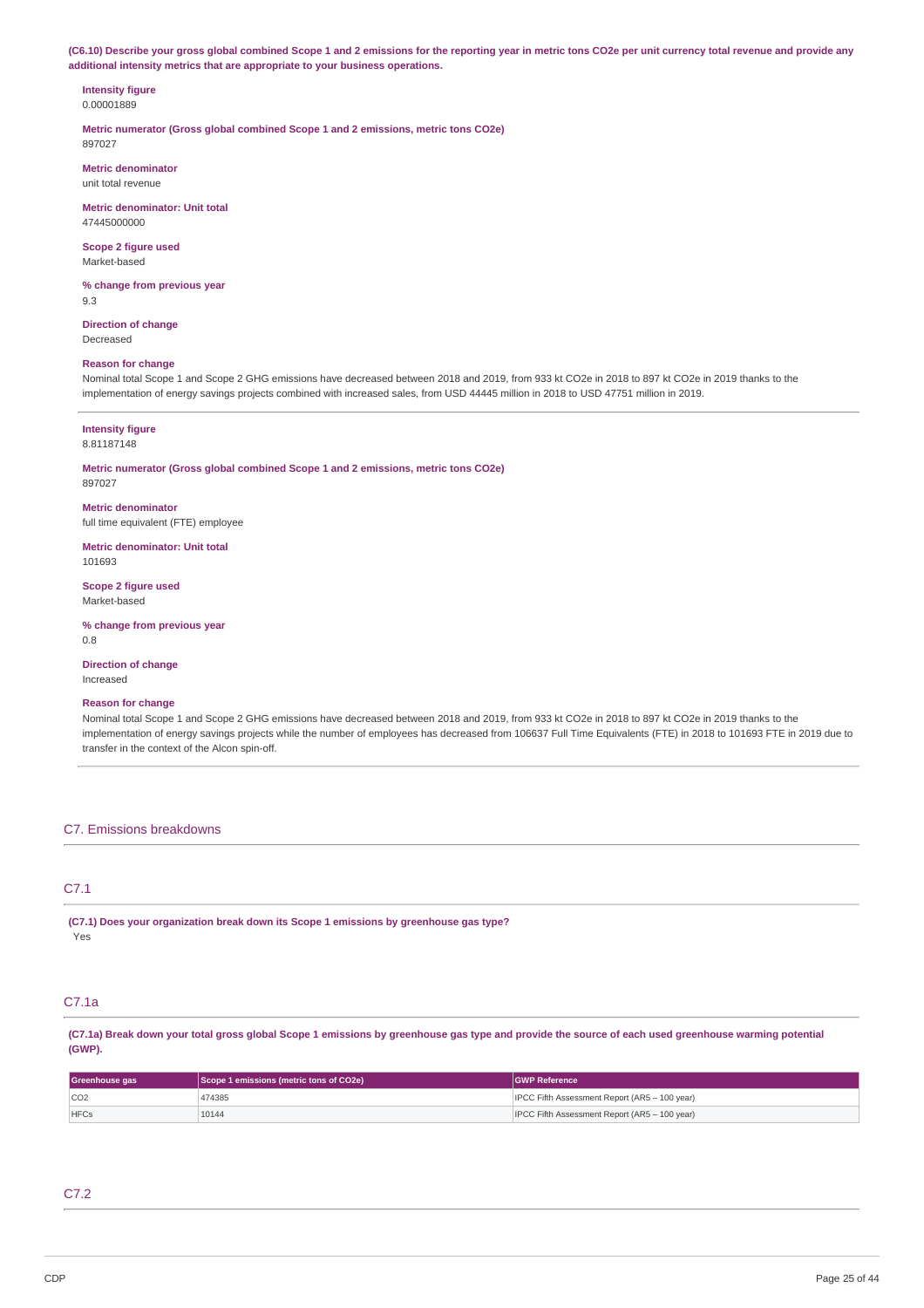## **(C7.2) Break down your total gross global Scope 1 emissions by country/region.**

| Country/Region                                       | Scope 1 emissions (metric tons CO2e) |
|------------------------------------------------------|--------------------------------------|
| United States of America                             | 79833                                |
| Austria                                              | 70542                                |
| Italy                                                | 51963                                |
| Slovenia                                             | 39855                                |
| United Kingdom of Great Britain and Northern Ireland | 34622                                |
| Germany                                              | 31664                                |
| Spain                                                | 23744                                |
| Turkey                                               | 14642                                |
| France                                               | 13015                                |
| Poland                                               | 11681                                |
| Japan                                                | 10719                                |
| Ireland                                              | 10418                                |
| Belgium                                              | 10149                                |
| Egypt                                                | 9618                                 |
| Singapore                                            | 8901                                 |
| China                                                | 8889                                 |
| Russian Federation                                   | 7339                                 |
| Switzerland                                          | 6221                                 |
| Romania                                              | 3071                                 |
| India                                                | 3033                                 |
| Mexico                                               | 2677                                 |
| South Africa                                         | 1446                                 |
| Brazil                                               | 1385                                 |
| Bangladesh                                           | 1119                                 |
| Other, please specify (Rest of World)                | 27953                                |

## C7.3

**(C7.3) Indicate which gross global Scope 1 emissions breakdowns you are able to provide.** By activity

## C7.3c

**(C7.3c) Break down your total gross global Scope 1 emissions by business activity.**

| <b>Activity</b>                                            | Scope 1 emissions (metric tons CO2e) |
|------------------------------------------------------------|--------------------------------------|
| Manufacturing (onsite combustion and processes)            | 310515                               |
| Administration (onsite combustion and processes)           | 26718                                |
| Research and Development (onsite combustion and processes) | 21955                                |
| Sales (vehicle emissions)                                  | 125342                               |

## C7.5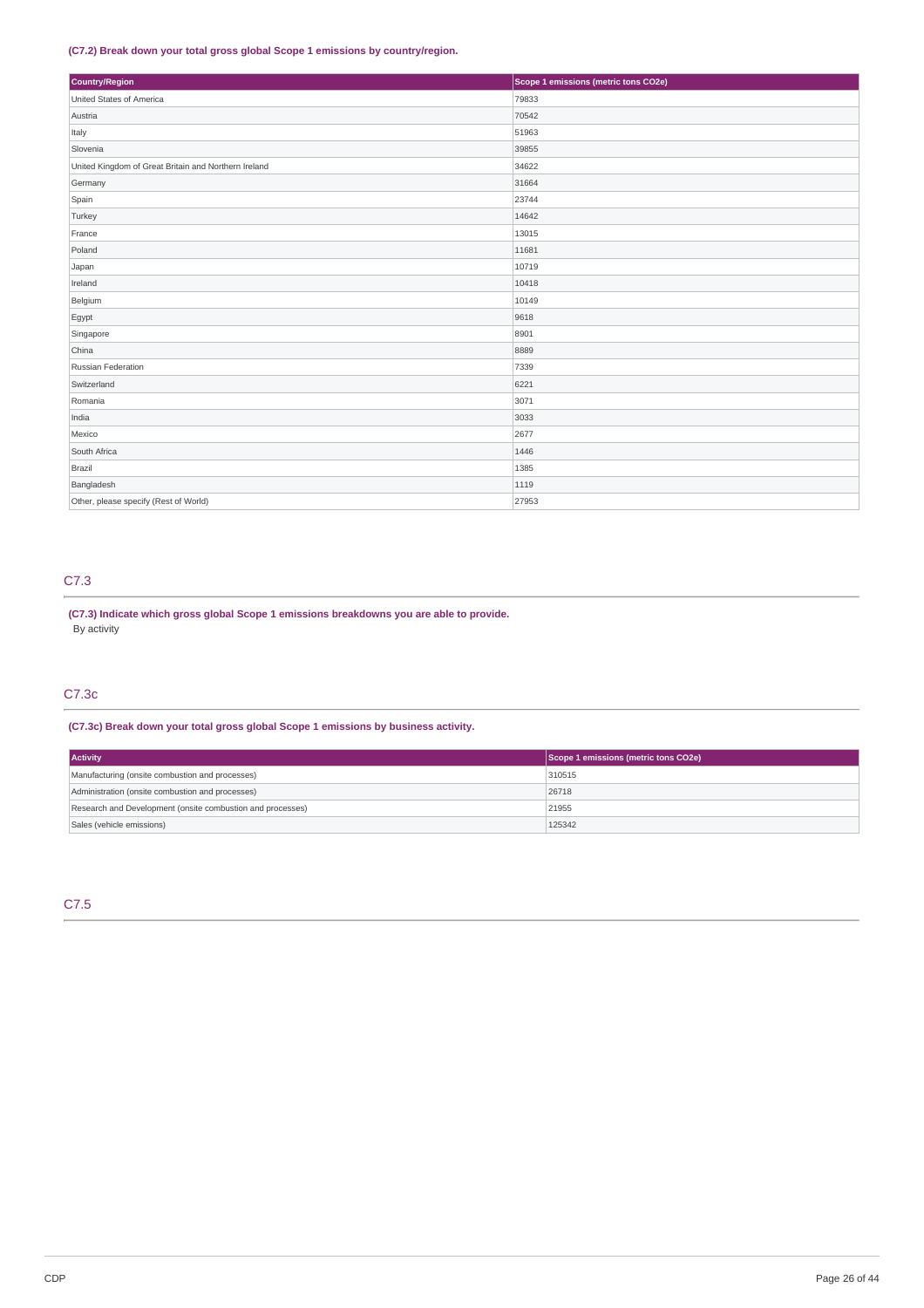## **(C7.5) Break down your total gross global Scope 2 emissions by country/region.**

| Country/Region                                          | Scope 2, location-based<br>(metric tons CO2e) | Scope 2, market-based<br>(metric tons CO2e) | Purchased and consumed electricity,<br>heat, steam or cooling (MWh) | Purchased and consumed low-carbon electricity, heat, steam or cooling<br>accounted for in Scope 2 market-based approach (MWh) |
|---------------------------------------------------------|-----------------------------------------------|---------------------------------------------|---------------------------------------------------------------------|-------------------------------------------------------------------------------------------------------------------------------|
| United States of America                                | 89926                                         | 9022                                        | 274185                                                              | 31022                                                                                                                         |
| Switzerland                                             | 79441                                         | 78095                                       | 417987                                                              | 5525                                                                                                                          |
| Austria                                                 | 47460                                         | 0                                           | 287847                                                              | 287847                                                                                                                        |
| Slovenia                                                | 67593                                         | 118971                                      | 225990                                                              | 25924                                                                                                                         |
| Italy                                                   | 14056                                         | 2479                                        | 48370                                                               | 33629                                                                                                                         |
| Germany                                                 | 30807                                         | 24971                                       | 76996                                                               | 22462                                                                                                                         |
| China                                                   | 39100                                         | 43518                                       | 71930                                                               | 2946                                                                                                                          |
| India                                                   | 46931                                         | 46924                                       | 52428                                                               | 26216                                                                                                                         |
| Singapore                                               | 14895                                         | 14881                                       | 35513                                                               | 0                                                                                                                             |
| Spain                                                   | 22210                                         | 0                                           | 75423                                                               | 75423                                                                                                                         |
| Turkey                                                  | 21002                                         | 21002                                       | 47569                                                               | 6868                                                                                                                          |
| Ireland                                                 | 17104                                         | 181                                         | 41287                                                               | 38968                                                                                                                         |
| United Kingdom of Great<br>Britain and Northern Ireland | 4739                                          | 5529                                        | 23678                                                               | 0                                                                                                                             |
| Poland                                                  | 15810                                         | 584                                         | 21854                                                               | 20753                                                                                                                         |
| France                                                  | 1273                                          | 587                                         | 25109                                                               | 4909                                                                                                                          |
| Egypt                                                   | 7027                                          | 7027                                        | 14843                                                               | $\overline{0}$                                                                                                                |
| Belgium                                                 | 4302                                          | 2601                                        | 18907                                                               | 0                                                                                                                             |
| Japan                                                   | 6899                                          | 5414                                        | 12725                                                               | 0                                                                                                                             |
| Russian Federation                                      | 3908                                          | 3908                                        | 11315                                                               | $\overline{0}$                                                                                                                |
| South Africa                                            | 6509                                          | 6509                                        | 6539                                                                | $\overline{0}$                                                                                                                |
| Other, please specify (Rest of<br>World)                | 14820                                         | 11421                                       | 33120                                                               | 7242                                                                                                                          |
| Romania                                                 | 1991                                          | 1624                                        | 5829                                                                | 1966                                                                                                                          |
| Bangladesh                                              | 2982                                          | 2982                                        | 5249                                                                | 0                                                                                                                             |
| Mexico                                                  | 1608                                          | 1608                                        | 3487                                                                | $\overline{0}$                                                                                                                |
| Brazil                                                  | 3067                                          | 2661                                        | 19540                                                               | 8490                                                                                                                          |

## C7.6

**(C7.6) Indicate which gross global Scope 2 emissions breakdowns you are able to provide.** By activity

## C7.6c

**(C7.6c) Break down your total gross global Scope 2 emissions by business activity.**

| <b>Activity</b>          | Scope 2, location-based (metric tons CO2e) | Scope 2, market-based (metric tons CO2e) |
|--------------------------|--------------------------------------------|------------------------------------------|
| Manufacturing            | 394634                                     | 308665                                   |
| Administration           | 78276                                      | 54543                                    |
| Research and Development | 92550                                      | 49289                                    |

## C7.9

(C7.9) How do your gross global emissions (Scope 1 and 2 combined) for the reporting year compare to those of the previous reporting year? Decreased

## C7.9a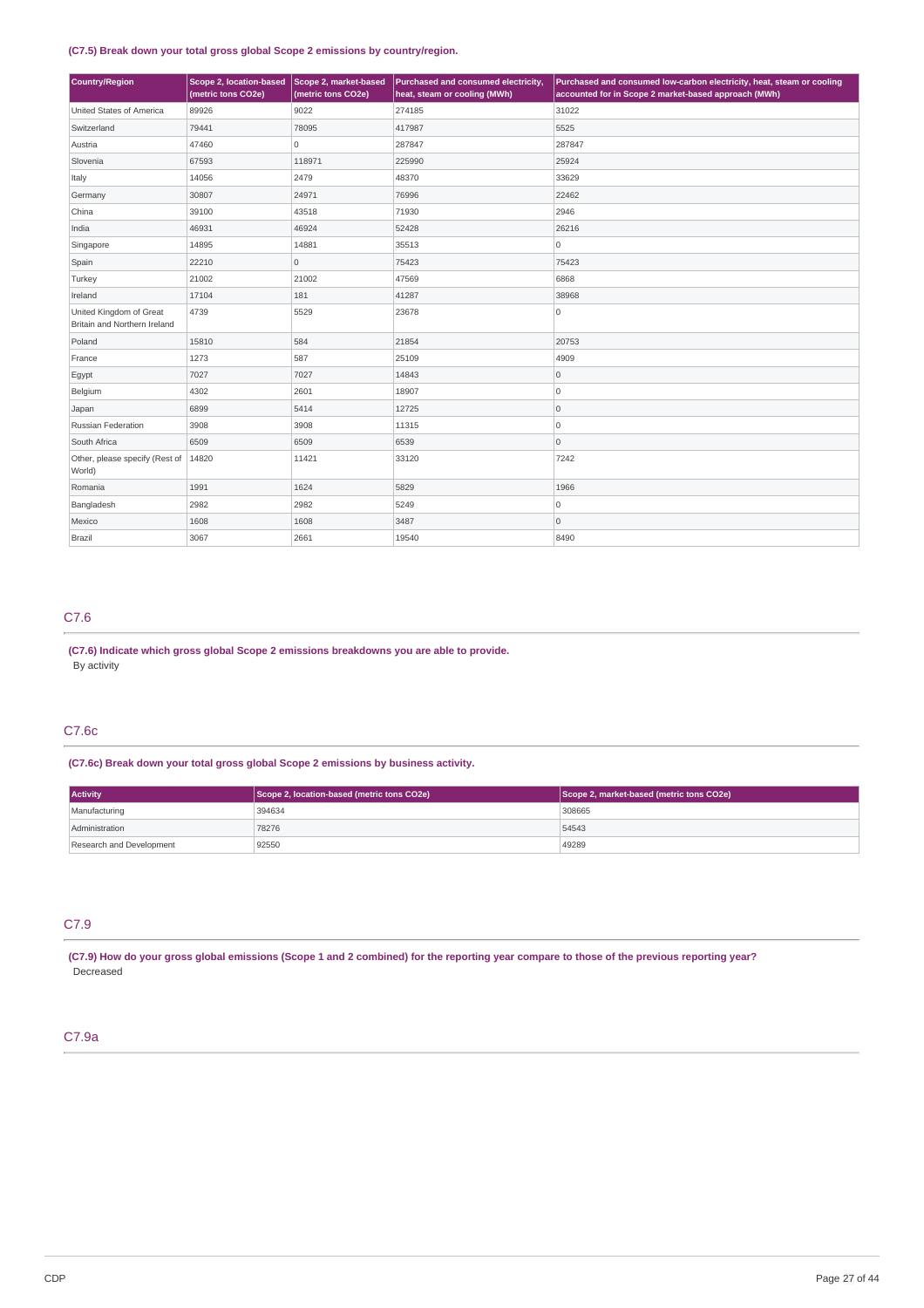### (C7.9a) Identify the reasons for any change in your gross global emissions (Scope 1 and 2 combined), and for each of them specify how your emissions compare **to the previous year.**

|                                                | <b>Change in emissions Direction</b><br>(metric tons CO2e) | of change value | Emissions<br>(percentage) | Please explain calculation                                                                                                                                                                                                                                   |
|------------------------------------------------|------------------------------------------------------------|-----------------|---------------------------|--------------------------------------------------------------------------------------------------------------------------------------------------------------------------------------------------------------------------------------------------------------|
| Change in renewable 3189<br>energy consumption |                                                            | Increased       | 0.3                       | The proportion of renewable energy input slightly decreased by 0.3% between 2018 and 2019 equivalent to an absolute increase of 3.2<br>ktCO2e or $0.3\%$ (3.2 / 933.2 $*100$ ) of the gross global emissions 2018 (933.2 ktCO2e for scope 1 and 2 combined). |
| Other emissions<br>reduction activities        | 17165                                                      | Decreased 1.8   |                           | The emissions reduction projects undertaken in 2019 will achieve emission reductions of 17.2 ktCO2e annually, equivalent to 1.8%<br>reduction (17.2 / 933.2 *100) of the gross global emissions 2018 (933.2 ktCO2e for scope 1 and 2 combined).              |
| Divestment                                     | 22179                                                      | Decreased 2.4   |                           | The divestment of a site in April resulted in an emission reduction of 22.2 ktCO2e for 2019, equivalent to a 2.4 % reduction (22.2 / 933.2)<br>*100) of the gross global emissions 2018 (933.2 ktCO2e for scope 1 and 2 combined).                           |
| Acquisitions                                   | 0                                                          | No change $ 0 $ |                           | No restatement linked to acquisitions in 2019                                                                                                                                                                                                                |
| Mergers                                        | $\Omega$                                                   | No change   0   |                           | No involvement in mergers                                                                                                                                                                                                                                    |
| Change in output                               | $\mathbf 0$                                                | No change $ 0 $ |                           | No major change in output at Novartis facilities                                                                                                                                                                                                             |
| Change in<br>methodology                       | $\Omega$                                                   | No change $ 0 $ |                           | No change in methodology                                                                                                                                                                                                                                     |
| Change in boundary                             | $ 0\rangle$                                                | No change $ 0 $ |                           | No change in boundary                                                                                                                                                                                                                                        |
| Change in physical<br>operating conditions     | $\overline{0}$                                             | No change $ 0 $ |                           | No change in physical operating conditions                                                                                                                                                                                                                   |
| Unidentified                                   | $\mathbf 0$                                                | No change $ 0$  |                           | No unidentified changes                                                                                                                                                                                                                                      |
| Other                                          | $\Omega$                                                   | No change $ 0 $ |                           | No other changes                                                                                                                                                                                                                                             |

## C7.9b

### (C7.9b) Are your emissions performance calculations in C7.9 and C7.9a based on a location-based Scope 2 emissions figure or a market-based Scope 2 **emissions figure?**

Market-based

## C8. Energy

## C8.1

**(C8.1) What percentage of your total operational spend in the reporting year was on energy?** More than 0% but less than or equal to 5%

## C8.2

## **(C8.2) Select which energy-related activities your organization has undertaken.**

|                                                    | Indicate whether your organization undertook this energy-related activity in the reporting year |
|----------------------------------------------------|-------------------------------------------------------------------------------------------------|
| Consumption of fuel (excluding feedstocks)         | Yes                                                                                             |
| Consumption of purchased or acquired electricity   | Yes                                                                                             |
| Consumption of purchased or acquired heat          | <b>Yes</b>                                                                                      |
| Consumption of purchased or acquired steam         | Yes                                                                                             |
| Consumption of purchased or acquired cooling       | <b>No</b>                                                                                       |
| Generation of electricity, heat, steam, or cooling | Yes                                                                                             |

## C8.2a

**(C8.2a) Report your organization's energy consumption totals (excluding feedstocks) in MWh.**

|                                                                        | <b>Heating value</b>      | MWh from renewable sources | <b>IMWh from non-renewable sources</b> | Total (renewable and non-renewable) MWh |
|------------------------------------------------------------------------|---------------------------|----------------------------|----------------------------------------|-----------------------------------------|
| LHV (lower heating value)<br>Consumption of fuel (excluding feedstock) |                           | 19666                      | 1693816                                | 1713482                                 |
| Consumption of purchased or acquired electricity                       | <not applicable=""></not> | 600189                     | 895813                                 | 1496002                                 |
| Consumption of purchased or acquired heat                              | <not applicable=""></not> |                            | 59208                                  | 59208                                   |
| Consumption of purchased or acquired steam                             | <not applicable=""></not> |                            | 302509                                 | 302509                                  |
| Consumption of purchased or acquired cooling                           | <not applicable=""></not> | <not applicable=""></not>  | <not applicable=""></not>              | <not applicable=""></not>               |
| Consumption of self-generated non-fuel renewable energy                | <not applicable=""></not> | 6353                       | <not applicable=""></not>              | 6353                                    |
| Total energy consumption                                               | <not applicable=""></not> | 626208                     | 2951346                                | 3577554                                 |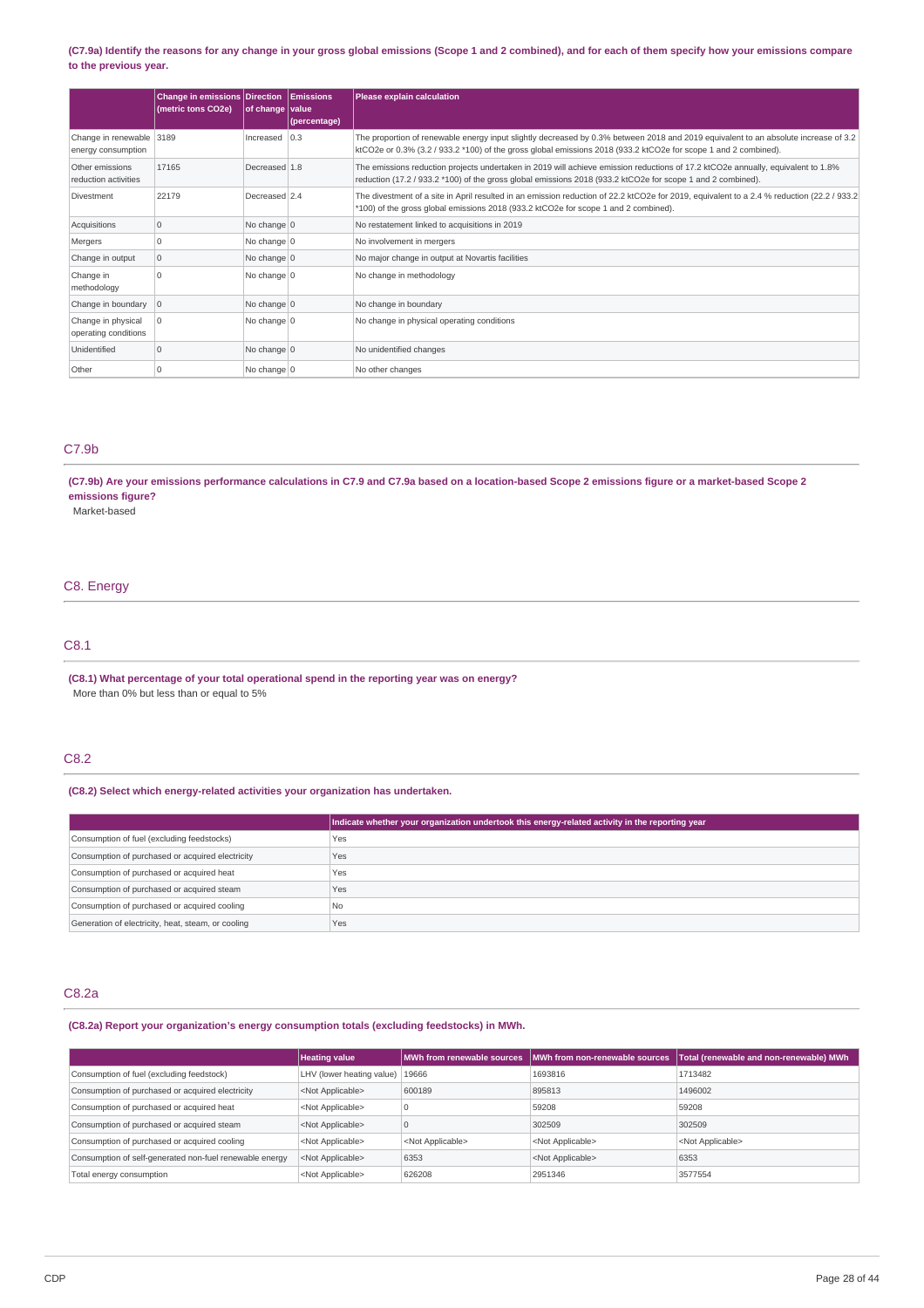## C8.2b

**(C8.2b) Select the applications of your organization's consumption of fuel.**

|                                                         | Indicate whether your organization undertakes this fuel application |
|---------------------------------------------------------|---------------------------------------------------------------------|
| Consumption of fuel for the generation of electricity   | l No                                                                |
| Consumption of fuel for the generation of heat          | N <sub>o</sub>                                                      |
| Consumption of fuel for the generation of steam         | Yes                                                                 |
| Consumption of fuel for the generation of cooling       | N <sub>o</sub>                                                      |
| Consumption of fuel for co-generation or tri-generation | Yes                                                                 |

## C8.2c

**(C8.2c) State how much fuel in MWh your organization has consumed (excluding feedstocks) by fuel type.**

**Fuels (excluding feedstocks)** Natural Gas

**Heating value** LHV (lower heating value)

**Total fuel MWh consumed by the organization** 1629241

**MWh fuel consumed for self-generation of electricity** <Not Applicable>

**MWh fuel consumed for self-generation of heat**  $\theta$ 

**MWh fuel consumed for self-generation of steam** 1464754

**MWh fuel consumed for self-generation of cooling** <Not Applicable>

**MWh fuel consumed for self-cogeneration or self-trigeneration** 164487

**Emission factor** 0.055

**Unit** metric tons CO2e per GJ

**Emissions factor source** International Energy Agency

## **Comment**

**Fuels (excluding feedstocks)** Fuel Oil Number 2

**Heating value** LHV (lower heating value)

**Total fuel MWh consumed by the organization** 23353

**MWh fuel consumed for self-generation of electricity** <Not Applicable>

**MWh fuel consumed for self-generation of heat** 23353

**MWh fuel consumed for self-generation of steam**  $\Omega$ 

**MWh fuel consumed for self-generation of cooling** <Not Applicable>

**MWh fuel consumed for self-cogeneration or self-trigeneration**  $\Omega$ 

**Emission factor** 0.056

**Unit** metric tons CO2e per GJ

**Emissions factor source** International Energy Agency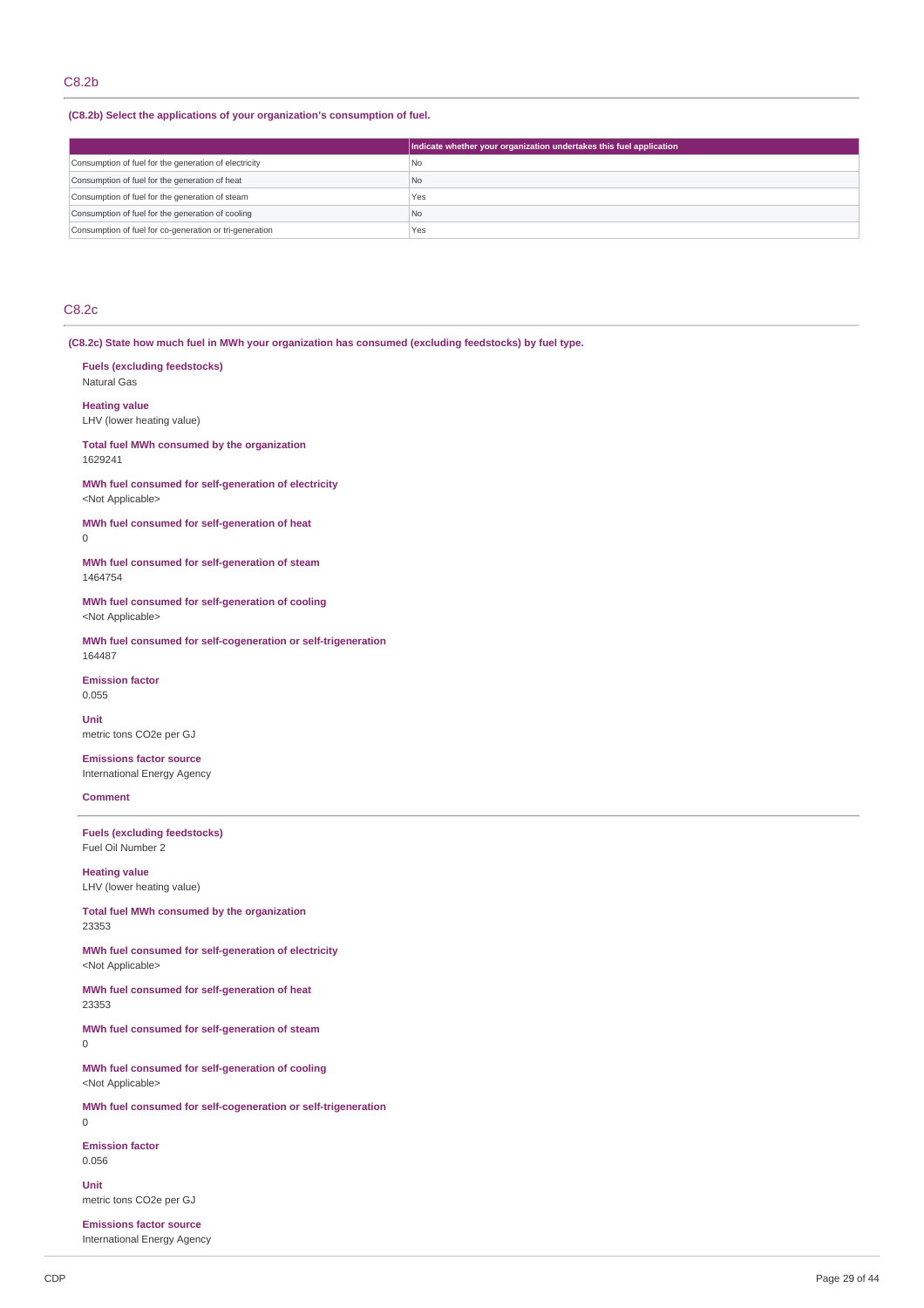## **Fuels (excluding feedstocks)**

Other, please specify (Waste, fossil in nature)

**Heating value** LHV (lower heating value)

**Total fuel MWh consumed by the organization** 41222

**MWh fuel consumed for self-generation of electricity** <Not Applicable>

**MWh fuel consumed for self-generation of heat** 41222

**MWh fuel consumed for self-generation of steam**  $\overline{0}$ 

**MWh fuel consumed for self-generation of cooling** <Not Applicable>

**MWh fuel consumed for self-cogeneration or self-trigeneration**  $\Omega$ 

**Emission factor** 0.0911

**Unit** metric tons CO2e per GJ

**Emissions factor source**

The Greenhouse Gas Protocol: A Corporate Accounting and Reporting Standard (Revised Edition)

#### **Comment**

Company average 2019 based on organic waste solvents mixture

**Fuels (excluding feedstocks)** Wood

**Heating value** LHV (lower heating value)

### **Total fuel MWh consumed by the organization**

19666

**MWh fuel consumed for self-generation of electricity** <Not Applicable>

**MWh fuel consumed for self-generation of heat** 19666

**MWh fuel consumed for self-generation of steam**  $\Omega$ 

**MWh fuel consumed for self-generation of cooling** <Not Applicable>

**MWh fuel consumed for self-cogeneration or self-trigeneration**

 $\overline{0}$ 

0

**Emission factor**

**Unit**

metric tons CO2e per GJ

## **Emissions factor source**

The Greenhouse Gas Protocol: A Corporate Accounting and Reporting Standard (Revised Edition)

**Comment**

C8.2d

(C8.2d) Provide details on the electricity, heat, steam, and cooling your organization has generated and consumed in the reporting year.

|                   | <b>Total Gross generation</b><br>$ $ (MWh) | Generation that is consumed by the<br>organization (MWh) | $ $ (MWh) | Gross generation from renewable sources Generation from renewable sources that is consumed by the<br>organization (MWh) |
|-------------------|--------------------------------------------|----------------------------------------------------------|-----------|-------------------------------------------------------------------------------------------------------------------------|
| Electricity 87792 |                                            | 82046                                                    | 6353      | 6353                                                                                                                    |
| Heat              |                                            |                                                          |           |                                                                                                                         |
| Steam             | 1633044                                    | 1602825                                                  | 19666     | 19666                                                                                                                   |
| Cooling           |                                            |                                                          |           |                                                                                                                         |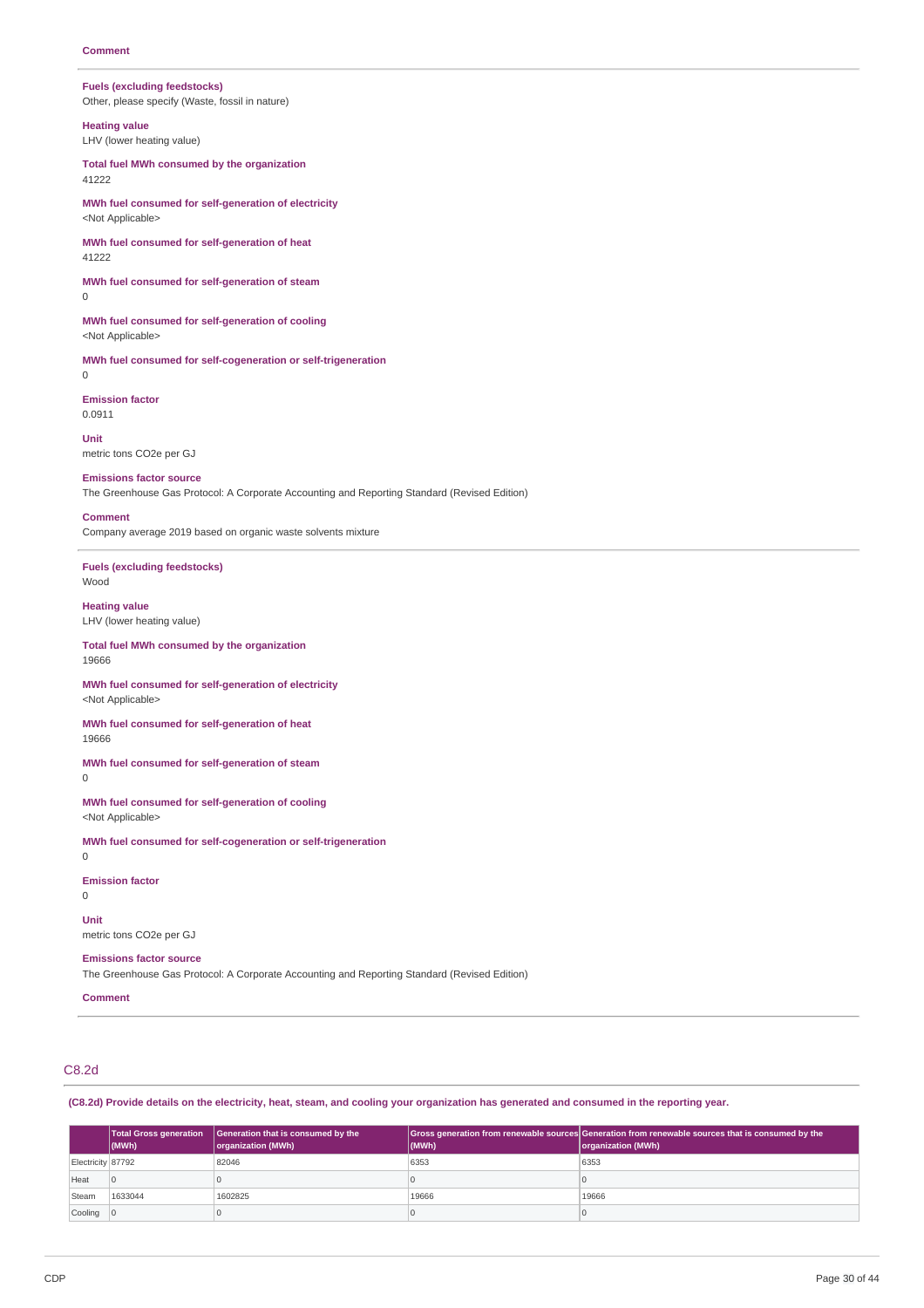## C8.2e

#### (C8.2e) Provide details on the electricity, heat, steam, and/or cooling amounts that were accounted for at a zero emission factor in the market-based Scope 2 **figure reported in C6.3.**

#### **Sourcing method**

Other, please specify (Contract with suppliers or utilities (e.g. green tariff), supported by energy attribute certificates)

## **Low-carbon technology type**

**Hydropower** 

**Country/region of consumption of low-carbon electricity, heat, steam or cooling** Other, please specify (Worldwide)

**MWh consumed accounted for at a zero emission factor**

344393

#### **Comment**

Many of our sites are purchasing green energy from renewable energy sources. The figure reported here is the total amount of energy purchased worldwide, that is generated from renewable hydropower energy sources. Our reporting guideline stipulates that sites should obtain a certificate issued by a third party guaranteeing the renewable energy content of the energy mix.

### **Sourcing method**

Other, please specify (Contract with suppliers or utilities (e.g. green tariff), supported by energy attribute certificates)

#### **Low-carbon technology type**

#### Wind

**Country/region of consumption of low-carbon electricity, heat, steam or cooling**

Other, please specify (Worldwide)

### **MWh consumed accounted for at a zero emission factor**

132806

#### **Comment**

Many of our sites are purchasing green energy from renewable energy sources. The figure reported here is the total amount of energy purchased worldwide, that is generated from renewable wind energy sources. Our reporting guideline stipulates that sites should obtain a certificate issued by a third party guaranteeing the renewable energy content of the energy mix.

#### **Sourcing method**

Other, please specify (Contract with suppliers or utilities (e.g. green tariff), supported by energy attribute certificates)

#### **Low-carbon technology type**

Biomass

**Country/region of consumption of low-carbon electricity, heat, steam or cooling**

Other, please specify (Worldwide)

#### **MWh consumed accounted for at a zero emission factor**

23234

#### **Comment**

Many of our sites are purchasing green energy from renewable energy sources. The figure reported here is the total amount of energy purchased worldwide, that is generated from renewable biomass energy sources. Our reporting guideline stipulates that sites should obtain a certificate issued by a third party guaranteeing the renewable energy content of the energy mix.

#### **Sourcing method**

Other, please specify (Contract with suppliers or utilities (e.g. green tariff), supported by energy attribute certificates)

### **Low-carbon technology type**

Other, please specify (Mainly PV and geothermal)

**Country/region of consumption of low-carbon electricity, heat, steam or cooling**

Other, please specify (Worldwide)

### **MWh consumed accounted for at a zero emission factor**

#### **Comment**

99755

Many of our sites are purchasing green energy from renewable energy sources. The figure reported here is the total amount of energy purchased worldwide, that is generated from other renewable energy sources (mainly PV and geothermal). Our reporting guideline stipulates that sites should obtain a certificate issued by a third party guaranteeing the renewable energy content of the energy mix.

### C9. Additional metrics

### C9.1

**(C9.1) Provide any additional climate-related metrics relevant to your business.**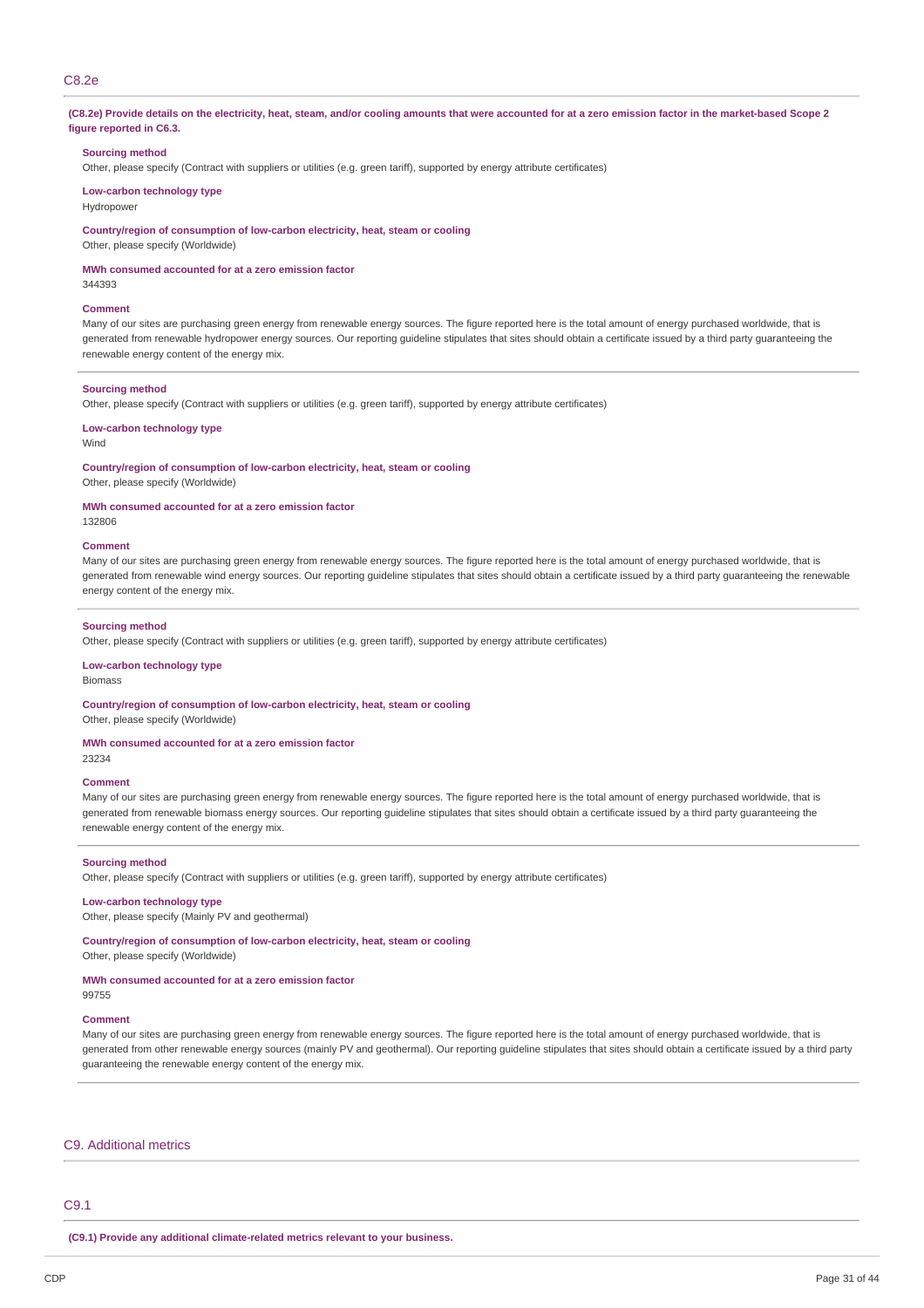## C10.1

**(C10.1) Indicate the verification/assurance status that applies to your reported emissions.**

|                                          | Verification/assurance status                          |
|------------------------------------------|--------------------------------------------------------|
| Scope 1                                  | Third-party verification or assurance process in place |
| Scope 2 (location-based or market-based) | Third-party verification or assurance process in place |
| Scope 3                                  | Third-party verification or assurance process in place |

## C10.1a

(C10.1a) Provide further details of the verification/assurance undertaken for your Scope 1 emissions, and attach the relevant statements.

# **Verification or assurance cycle in place**

Annual process

**Status in the current reporting year** Complete

**Type of verification or assurance** Limited assurance

#### **Attach the statement**

Novartis in Society ESG Report 2019 - PwC assurance statement.pdf

### **Page/ section reference**

Page 48 of the Novartis in Society Report 2019 contains the GHG Scope 1, combustion and process, and vehicles. Page 66 and 67 of the document provide the independent assurance report of the Novartis in Society Report.

#### **Relevant standard**

ISAE3000

**Proportion of reported emissions verified (%)**

# 100

## C10.1b

(C10.1b) Provide further details of the verification/assurance undertaken for your Scope 2 emissions and attach the relevant statements.

**Scope 2 approach** Scope 2 market-based

**Verification or assurance cycle in place** Annual process

**Status in the current reporting year** Complete

**Type of verification or assurance** Limited assurance

**Attach the statement** novartis-in-society-report-2019.pdf

## **Page/ section reference**

Page 48 of the Novartis in Society Report 2019 contains the GHG Scope 2, market based. Page 66 and 67 of the document provide the independent assurance report of the Novartis in Society Report.

#### **Relevant standard** ASAE3000

**Proportion of reported emissions verified (%)**

100

# C10.1c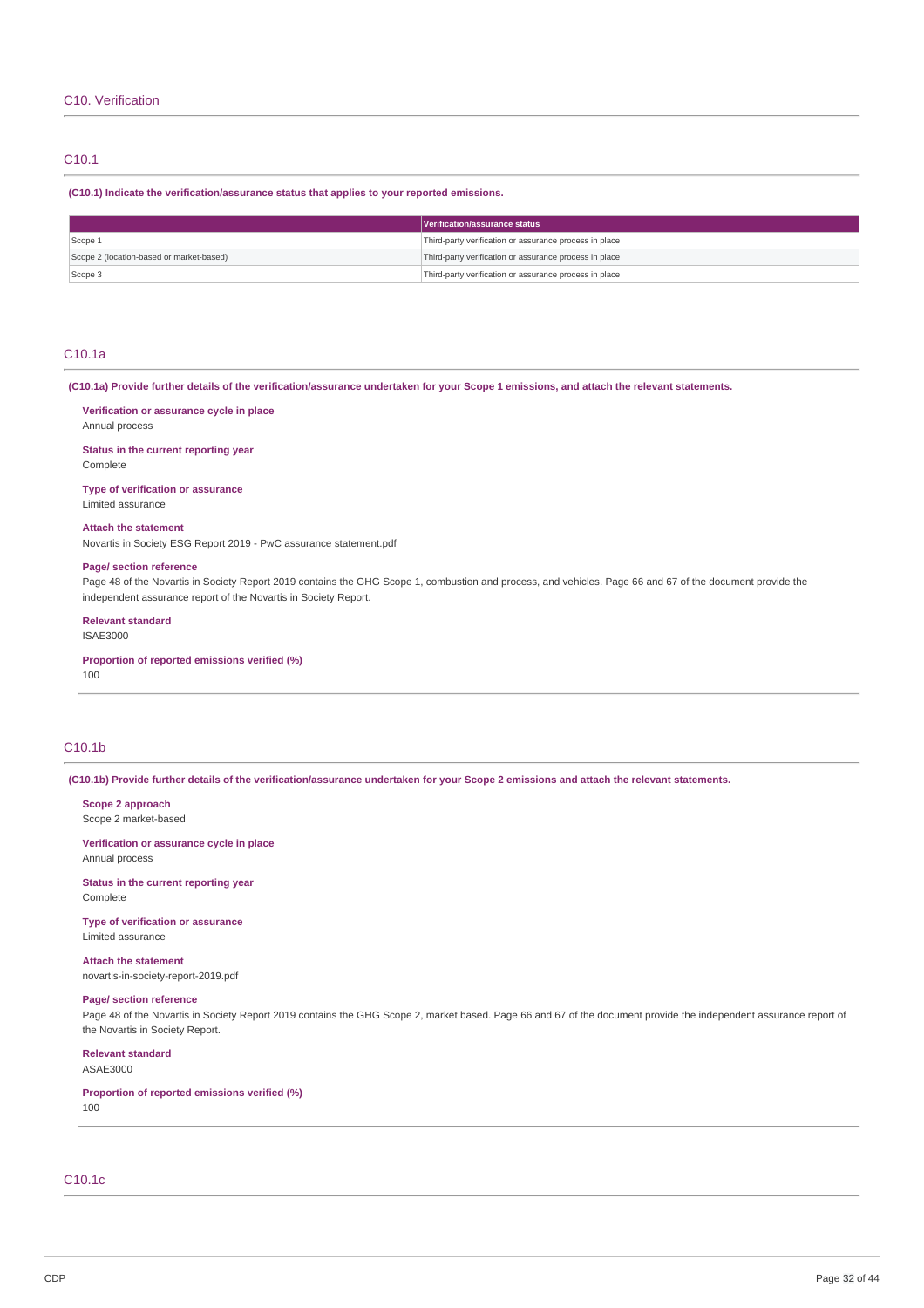#### (C10.1c) Provide further details of the verification/assurance undertaken for your Scope 3 emissions and attach the relevant statements.

**Scope 3 category** Scope 3: Business travel

**Verification or assurance cycle in place** Annual process

**Status in the current reporting year**

Complete

**Type of verification or assurance** Limited assurance

### **Attach the statement**

Novartis in Society ESG Report 2019 - PwC assurance statement.pdf

#### **Page/section reference**

Please refer to the Independent Assurance Report (pages 66-67) on the 2019 Novartis in Society ESG report. PwC was engaged to perform assurance procedures to provide limited assurance under ISAE3000 (revised) on "health, safety and environmental performance indicators" (page 54). In the indicator table, we have KPI – "GHG Emissions, Scope 3, business travel". Note that the emission values mentioned are according to the 9+3 months methodology for sustainability data (bullet note 8 in footnotes)

### **Relevant standard**

ISAE3000

**Proportion of reported emissions verified (%)**

100

## C10.2

(C10.2) Do you verify any climate-related information reported in your CDP disclosure other than the emissions figures reported in C6.1, C6.3, and C6.5? Yes

## C10.2a

(C10.2a) Which data points within your CDP disclosure have been verified, and which verification standards were used?

| Disclosure module Data verified<br>verification relates<br>l to |                                                  | <b>Istandard</b> | Verification Please explain                                                                                                                                                                                                                                                                                             |
|-----------------------------------------------------------------|--------------------------------------------------|------------------|-------------------------------------------------------------------------------------------------------------------------------------------------------------------------------------------------------------------------------------------------------------------------------------------------------------------------|
| C5. Emissions<br>performance                                    | Year on year change in<br>emissions (Scope 1 and | <b>ISAE3000</b>  | Page 54 of the Novartis in Society Report 2019 contains the total GHG emissions Scope 1 and Scope 2 data from the previous year, that is also<br>verified during the assurance provision process. Page 66 and 67 of the document provide the independent assurance report of the Novartis in Society<br>Report.         |
| C5. Emissions<br>performance                                    | Year on year change in<br>emissions (Scope 1)    | <b>ISAE3000</b>  | Page 54 of the Novartis in Society Report 2019 contains the total GHG emissions Scope 1 data from the previous year, that is also verified during the<br>assurance provision process. Page 66 and 67 of the document provide the independent assurance report of the Novartis in Society Report.                        |
| C5. Emissions<br>performance                                    | Year on year change in<br>emissions (Scope 2)    | <b>ISAE3000</b>  | Page 54 of the Novartis in Society Report 2019 contains the total GHG emissions Scope 2 data from the previous year (market-based), that is also<br>verified during the assurance provision process. Page 66 and 67 of the document provide the independent assurance report of the Novartis in Society<br>Report.      |
| C5. Emissions<br>performance                                    | Year on year emissions<br>intensity figure       | <b>ISAE3000</b>  | Page 54 of the Novartis in Society Report 2019 contains GHG emissions (Scope 1 and Scope 2) intensity data per sales and per associates, that is<br>also verified during the assurance provision process. Page 66 and 67 of the document provide the independent assurance report of the Novartis in<br>Society Report. |

## C11. Carbon pricing

## C11.1

(C11.1) Are any of your operations or activities regulated by a carbon pricing system (i.e. ETS, Cap & Trade or Carbon Tax)? Yes

# C11.1a

**(C11.1a) Select the carbon pricing regulation(s) which impacts your operations.** EU ETS

## C11.1b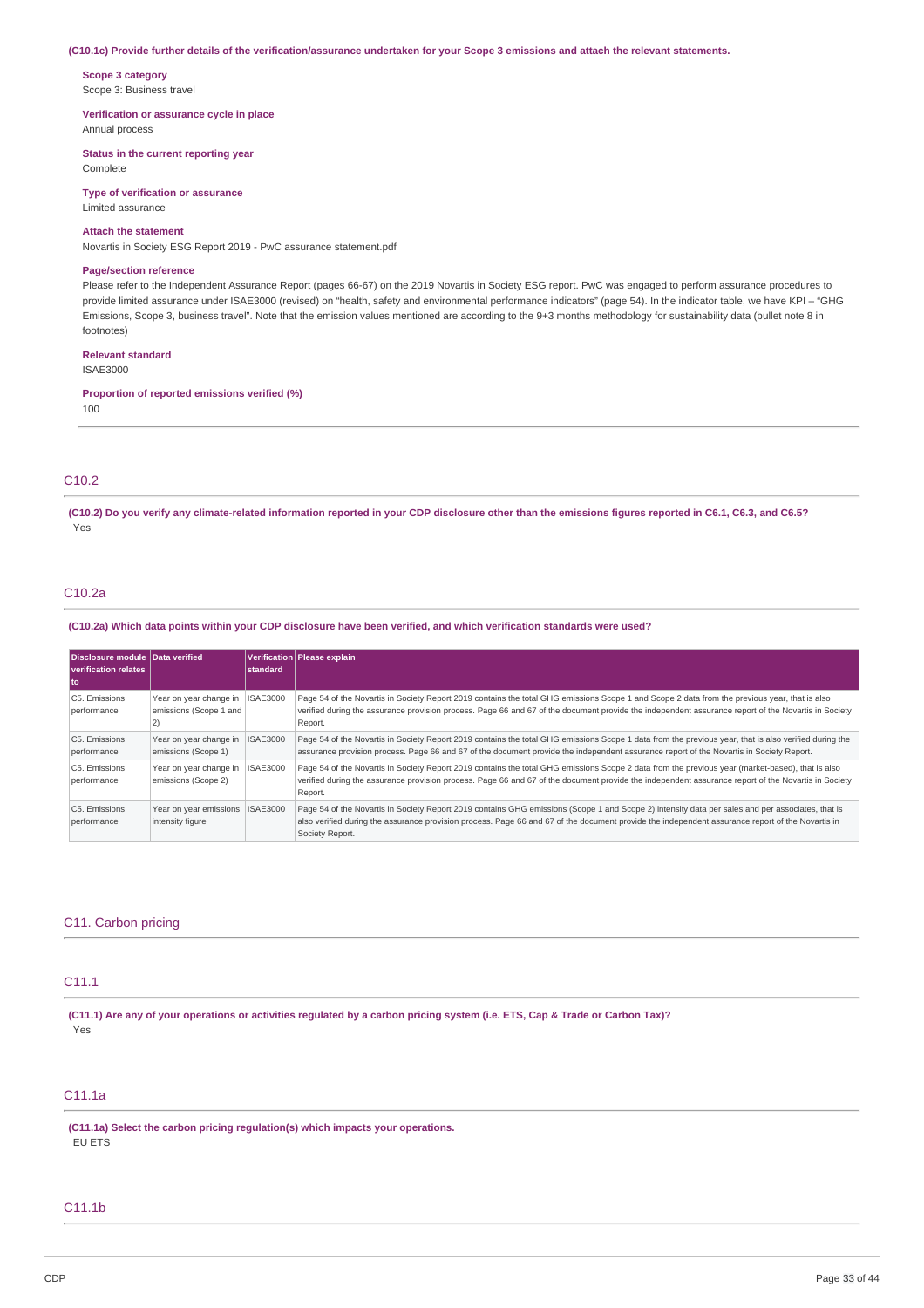**(C11.1b) Complete the following table for each of the emissions trading schemes you are regulated by.**

#### **EU ETS**

**% of Scope 1 emissions covered by the ETS**

50

 $\Omega$ 

**% of Scope 2 emissions covered by the ETS**

**Period start date** January 1 2019

**Period end date** December 31 2019

**Allowances allocated** 112805

**Allowances purchased**

 $\Omega$ 

**Verified Scope 1 emissions in metric tons CO2e** 156010

**Verified Scope 2 emissions in metric tons CO2e**  $\overline{0}$ 

**Details of ownership**

Facilities we own and operate

**Comment**

Emissions covered: 23% Gross global Scope 1 emissions: 484,529 tons CO2e Facilities we own and operate: Kundl Lendava Menges Rovereto Ringaskiddy Grimsby

## C11.1d

#### (C11.1d) What is your strategy for complying with the systems you are regulated by or anticipate being regulated by?

Novartis' target is to be carbon neutral in own operations by 2025, thus eliminating the need to comply with EU ETS. Novartis is aggressively pursuing absolute emissions reductions in order to position most effectively in markets with carbon pricing in place, and to proactively reduce exposure in markets that may adopt carbon pricing. Reductions through efficiency are the preferred approach, along with an aggressive shift to renewable energy supply in markets that can support it through generation capacity, financial and contractual structures. Where necessary, Novartis may purchase renewable attributes in order to comply with existing frameworks and emerging frameworks.

Novartis operates in 27 of the 46 nations that have national and sub-national carbon pricing in effect or being proposed. Footprint in those markets over the next ten years, taking anticipated increases in cost of carbon, could expose Novartis to as much as USD 86M in potential carbon tax. As a result, Novartis is proceeding with rapid adoption of renewables in major markets, and in 2019 began the process of selecting a developer for a virtual power purchase agreement to decarbonize our procured electricity in Europe as we did in the US. Emphasis was placed in diversifying technology and geography, and ensuring that the selected projects delivered additionality and maximum carbon benefit. As a result, all of Novartis procured Scope 2 electricity will be decarbonized once the project is built. Final project selection is in process.

## C11.2

**(C11.2) Has your organization originated or purchased any project-based carbon credits within the reporting period?** No

## C11.3

**(C11.3) Does your organization use an internal price on carbon?** Yes

## C11.3a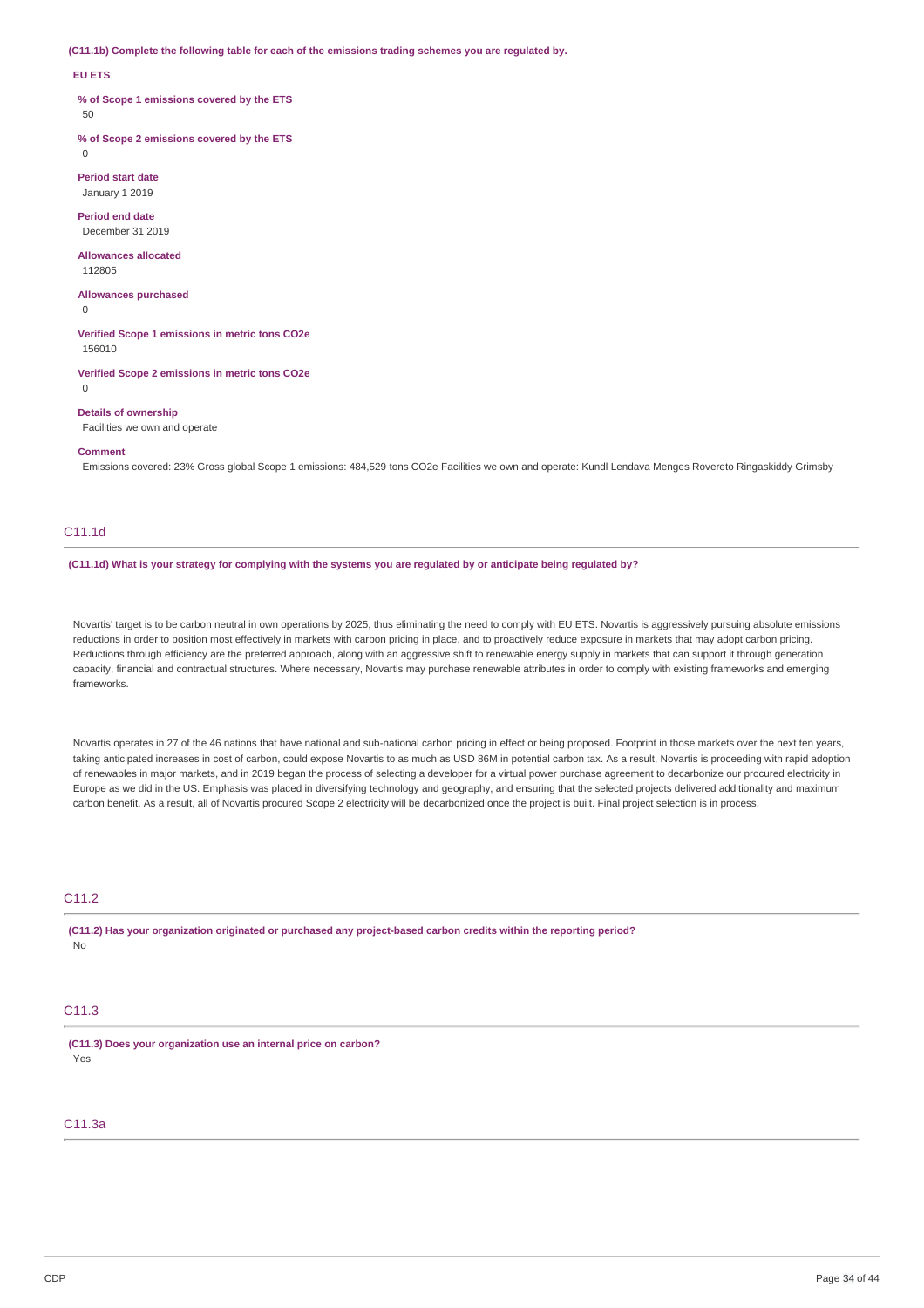#### **(C11.3a) Provide details of how your organization uses an internal price on carbon.**

## **Objective for implementing an internal carbon price**

Navigate GHG regulations Stakeholder expectations Change internal behavior Drive energy efficiency Drive low-carbon investment Stress test investments Identify and seize low-carbon opportunities

#### **GHG Scope**

Scope 1 Scope 2

### **Application**

Carbon price is applied to capital investments coming for review at the investment committees for the Real Estate and Facilities Services and for Novartis Technical Operations. These projects are then reviewed by the Executive Committee of Novartis, with the shadow price of carbon added into the net present value calculations so the decision makers can understand the long term impact of choices related to carbon footprint. Starting in 2019, the CFO directed that all CAPEX projects above USD 20M are required to have a full environmental sustainability review and endorsement that the project will contribute to carbon, water or waste targets before it can proceed to the Executive Committee of Novartis (ECN) for approval, and the internal shadow carbon price of USD 100 per ton is part of this review calculation.

#### **Actual price(s) used (Currency /metric ton)**

100

### **Variance of price(s) used**

Standard application of the USD 100 per ton (t) price is used to show impact on net present value when considering the increasing real costs of carbon. Costs can accrue through developing carbon tax schemes, carbon pricing schemes and the financial impact of climate change on physical operations and distributed supply chains.

## **Type of internal carbon price**

Shadow price

### **Impact & implication**

Novartis leadership has endorsed a carbon price of USD 100 per ton (t) of carbon dioxide equivalents, in line with revised estimates of the real cost of carbon over the next decade. This is designed to match the time frame most traditionally aligned with return on investment and net present value calculations. Building a carbon price into investment decisions is important as it helps identify projects that will most cost-effectively reduce GHG emissions. This shadow price of carbon informed consideration and approval of long term renewable power purchase agreements and efficiency investments being processed internally.

### C12. Engagement

## C12.1

**(C12.1) Do you engage with your value chain on climate-related issues?**

Yes, our suppliers

Yes, other partners in the value chain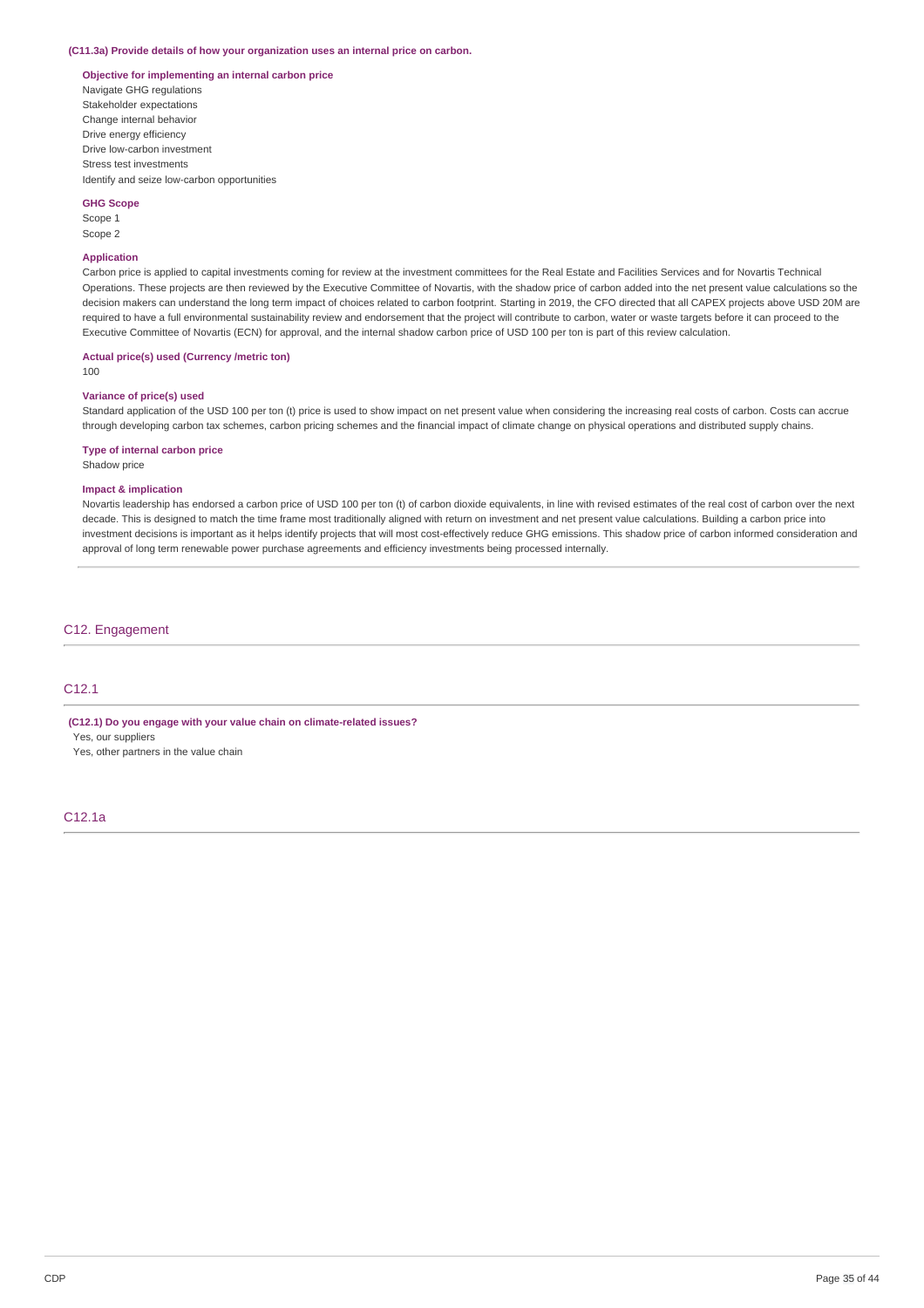#### **(C12.1a) Provide details of your climate-related supplier engagement strategy.**

**Type of engagement**

Compliance & onboarding

#### **Details of engagement**

Included climate change in supplier selection / management mechanism Climate change is integrated into supplier evaluation processes

**% of suppliers by number**

100

**% total procurement spend (direct and indirect)**

100

#### **% of supplier-related Scope 3 emissions as reported in C6.5**

#### **Rationale for the coverage of your engagement**

The category 1 "Purchased Goods and Services" and the category 4 "Upstream Transportation and Distribution" constitutes about 80% of our Scope 3 emissions, half of which can be attributed to our direct suppliers (Tier 1). These are the most significant categories for Novartis in terms of size, reduction opportunities and potential to influence. Thus, it is important to assess our suppliers on their capability to meet environment sustainability criteria right from the beginning.

#### **Impact of engagement, including measures of success**

The supplier onboarding and compliance are enforced through various policies like Health, Safety and Environment (HSE) Policies, Novartis Third Party Code (formerly Supplier Code), Responsible Procurement (RP). In addition, Novartis started to implement further enhancements related to IT systems and processes for the Third Party Risk Management (TPRM) Programs. One impact of TPRM Program is the enhanced capability to better identify and monitor risks in our supply chain: Sharing example for the impact of these programs. In 2019, Novartis helped 24 suppliers based in China to identify 57 areas (CAPAs) to be improved in terms of environmental sustainability. 28 of these areas have been remediated or improved. • One supplier started monitoring for Air emission level from the production solvent recovery system and silica gel regeneration system. Thus, potential air pollution can be made known to the site to take timely action. One other supplier established the detailed air emission monitoring plan (incl. monthly, quarterly & yearly) to ensure all air emission factors were considered according to the regulatory requirement. • A key supplier has taken measures to reduce and dispose the pharmaceutical waste as per good practiced and thus reduced impact to the environment. One other supplier installed the secondary containment for two mother liquor tanks and one crude methanol tank, reducing the risk of chemical contamination to the environment due to chemical tank spills. • There are over 60 observations related to environment ranging from improvement in wastewater treatment monitoring, containment, storm water management etc. that are identified and closed by Suppliers. The audit criteria includes requirements from suppliers as per Pharmaceutical Supply Chain Initiative (PSCI). Our measures of success are the Performance Indicators, which tell us the percentage of suppliers we audit out of the identified suppliers at risk and the percentage of reduction in Scope 3 emission per revenue (million USD) we could achieve from last year. Note: The details and figures are publicly available in "Novartis in Society ESG Report 2019", attached in C10.1c.

#### **Comment**

#### **Type of engagement**

Information collection (understanding supplier behavior)

#### **Details of engagement**

Collect climate change and carbon information at least annually from suppliers

**% of suppliers by number**

2

### **% total procurement spend (direct and indirect)**

10

#### **% of supplier-related Scope 3 emissions as reported in C6.5**

#### **Rationale for the coverage of your engagement**

Both the internal assessments as well as the external assessments by consultancies underpin that Scope 3 emissions could be controlled by working with suppliers who share the similar vision for environmental sustainability. Thus, it was deemed necessary to understand and gauge the suppliers from environment sustainability point of view. This mode of engagement not only helps us to understand the awareness level among suppliers but also has been successful to identify collaboration opportunities. For information collection, key suppliers of raw materials such as chemicals, intermediates, active pharmaceutical ingredients, and packaging materials are considered. In addition, major logistics providers are part of the engagement. As Novartis has more than 100,000 suppliers in its global network, ongoing engagement targets key suppliers having major influence on procurement spend. With the frequent movement of suppliers in and out of our network, we may miss 100% engagement, but we are confident that we will accomplish most of our required impact by focusing on key portions of the supply chain, and achieve our ambitious target on Scope 3 emissions.

#### **Impact of engagement, including measures of success**

In-line with our annual process of capturing climate related data, Novartis continued to transparently measure the performance and efforts of our suppliers. Novartis scores the suppliers based on their past, current and planned efforts towards reduction in GHG emissions, and derive insights from this data and shares the information back with supplier to complete the loop. The measure of success is the Response Rate of suppliers on Climate Survey and number of collaborative projects identified in this domain. These indicators shows high commitment and support of our suppliers. One instance of impact from information collection was identification of following engagement opportunity with suppliers. The annual sustainability survey unveiled that some of our key Indian suppliers face challenges regarding the implementation of energy efficiency projects, adoption of renewable energy or low emission vehicles. Therefore, in June 2019, in collaboration with the World Business Council for Sustainable Development, Novartis organized a workshop with our suppliers in India to develop an integrated energy strategy that considers all energy uses across our value chain, and help remove barriers to renewable energy.

#### **Comment**

The data is used to complement the Scope 3 inventory. In addition, the data supports our efforts to measure the reduction of our environmental footprint more accurately in the mid to long-term. The quality of all responses is assessed through comparison with industry intensity emission values.

## C12.1d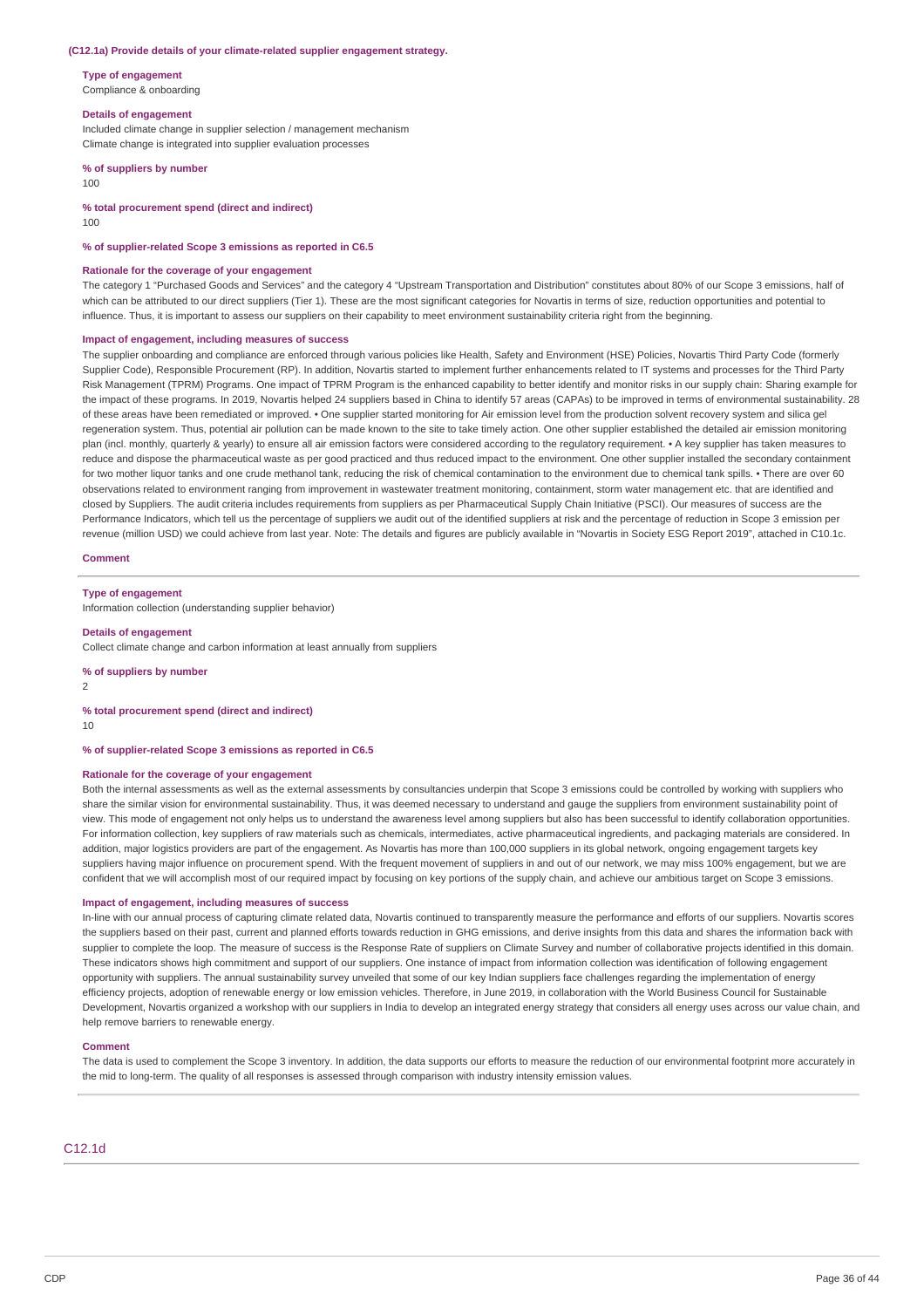Novartis continues to engage with a wide range of value-chain via collaborative projects, workshops, trainings. Sharing below a brief description about such engagements:

1. Novartis is a Member of the "Impact Valuation Roundtable (IVR)". By taking a macro-societal perspective on the business contribution to society, we believe that Impact Valuation can support us in our contribution to international objectives and frameworks such as the United Nation's Sustainable Development Goals. We have developed the Global Novartis financial, environmental and social (FES) impact valuation tool.

The success indicators of this engagement were that, with this approach, we were able to analyse that our gross global Climate Impact due to own operational activities, indirect and induced was USD 4.6 billion. In addition to gaining these insights and comparing year on year data, several countries are using this tool to engage with suppliers, other value-chain and communicate results through different channels, including brochures, fact sheets and stakeholder events.

2.Support for the Pharmaceutical Industry Principles for Responsible Supply Chain Management set by the Pharmaceutical Supply Chain Initiative (PSCI). With PSCI, Novartis is continuously engaged in conferences, webinars, workshops, peer learning and resource library to build capabilities among suppliers. Novartis is also engaged in the newly formed PSCI India and PSCI China group. Both aim to enhance supply chain collaboration and increase best practice sharing around sustainability on a regional level.

3.Our purpose draws major inspiration from the enthusiasm of our Employees towards a sustainable environment. In 2019, One Novartis Environmental Sustainability Team (ONEST), a network of more than 200 people across 32 countries was launched with the focus to offer a work structure for employees wishing to contribute to the achievement of our environmental targets through business-related, globally scalable ideas. For example, we currently have global teams working on designing eco-friendly events, reducing plastics and food waste, developing carpooling solutions, conducting awareness sessions

4.Signatory to the UNGC/UNEP/World Business Council for Sustainable Development (WBCSD) initiative "Caring for Climate" : The Business Leadership Platform, also fulfilling the Business Leadership Criteria on Carbon Pricing.

5.Signatory to WBCSD's Manifesto for Energy Efficiency in Buildings

6.Classify and dispose of waste according to the Basel Convention on the Control of Transboundary Movements of Hazardous Wastes and Their Disposal.

## C12.3

(C12.3) Do you engage in activities that could either directly or indirectly influence public policy on climate-related issues through any of the following? Direct engagement with policy makers

Trade associations Funding research organizations Other

## C12.3a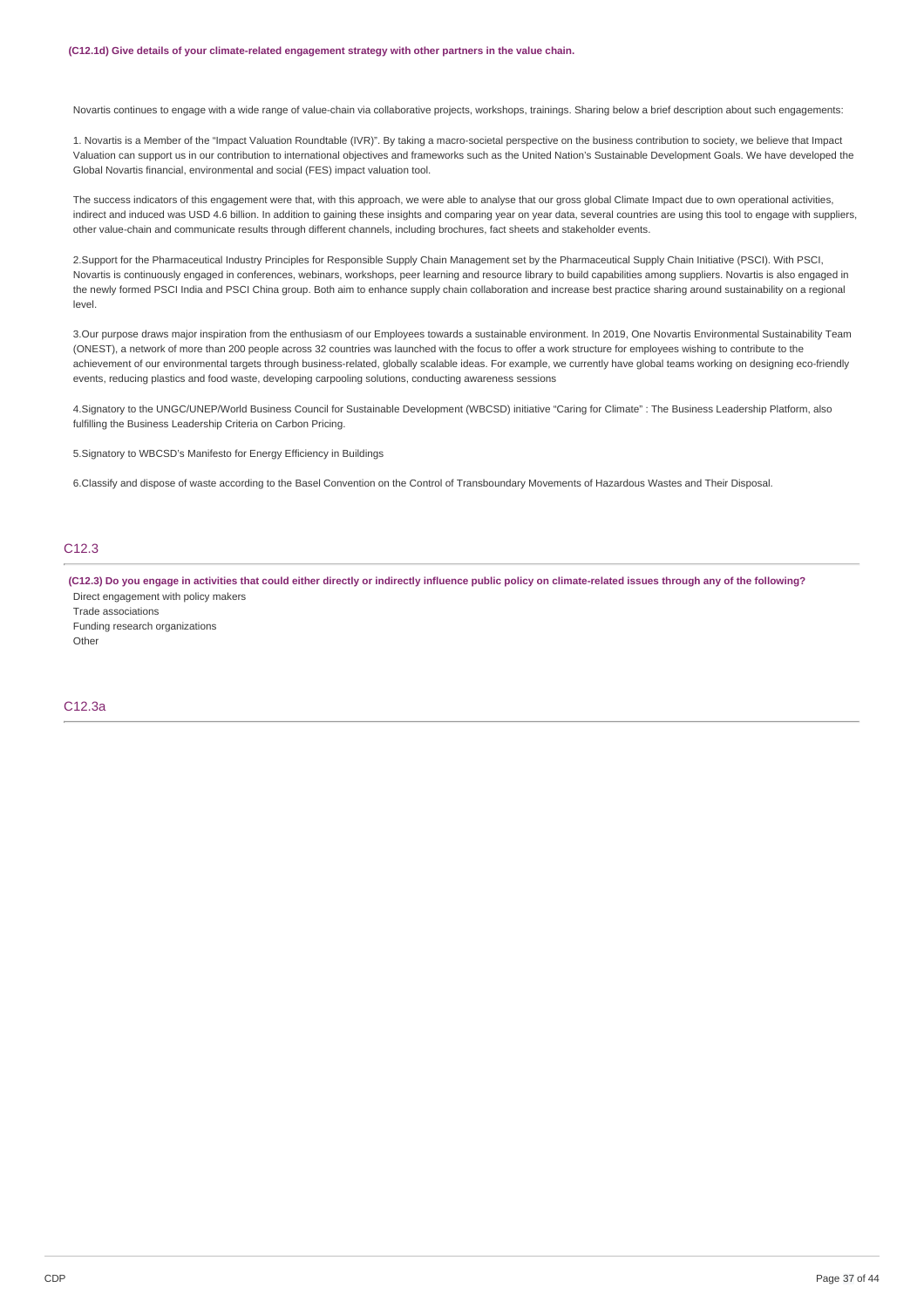## **(C12.3a) On what issues have you been engaging directly with policy makers?**

| <b>Focus of</b><br>legislation position |         | Corporate Details of engagement                                                                                                                                                                                                                                                                                                                                                                                                                                                                                                                                                                                                                                         | <b>Proposed legislative solution</b>                                                                                                                                                                                                                                                                                                                                                                                                                                                                                                                                                                                                                       |
|-----------------------------------------|---------|-------------------------------------------------------------------------------------------------------------------------------------------------------------------------------------------------------------------------------------------------------------------------------------------------------------------------------------------------------------------------------------------------------------------------------------------------------------------------------------------------------------------------------------------------------------------------------------------------------------------------------------------------------------------------|------------------------------------------------------------------------------------------------------------------------------------------------------------------------------------------------------------------------------------------------------------------------------------------------------------------------------------------------------------------------------------------------------------------------------------------------------------------------------------------------------------------------------------------------------------------------------------------------------------------------------------------------------------|
| Adaptation Support<br>or<br>resilience  |         | Novartis worked with various organizations throughout 2019 to advance the discussion on<br>collaborative climate resilience. Continued collaboration with the Cambridge Compact for A<br>Sustainable Future and A Better City are focused on building resilience in Boston and<br>Cambridge, which directly impact our global headquarters for Novartis Institute for Biomedical<br>Research.                                                                                                                                                                                                                                                                           | New approaches to zoning and building codes, as well as updated models for flooding that<br>take future changes into account as well as historical trends, must be put in place at city,<br>state and municipal levels of government globally. Without strong support and guidance from<br>elected leaders, communities will continue to build to the lowest acceptable standard,<br>creating socio-economic crises and triggering climate justice challenges in the decades to<br>come.                                                                                                                                                                   |
| Clean<br>energy<br>generation           | Support | Novartis continued to be engaged with the World Business Council for Sustainable<br>Development (WBCSD), Ceres and the Environmental League of Massachusetts in drafting<br>climate policy asks that will be the basis for engagement between private sector and public<br>sector leadership in an effort to remove regulatory barriers for mobilization of private capital for segments of the transportation sector.<br>deep penetration of renewables and energy storage in existing grids globally. In 2019, Novartis<br>continued to speak in partnership with WBCSD, Ceres and ELM during a series of webinars,<br>public events and lawmaker education sessions. | Revised national and state regulatory structures that allow use of power purchase<br>agreements and other contractual and financial arrangements to increase renewables and<br>storage technology is critical to decarbonizing the grid, and potentially decarbonizing                                                                                                                                                                                                                                                                                                                                                                                     |
| Clean<br>energy<br>qeneration           | Support | We continue to increase our portion of purchasing carbon-free or non-fossil based renewable<br>electricity as a measure to further reduce our GHG emissions. Thereby, we give renewable<br>based electricity a better market acceptance and higher chance to penetrate the electricity<br>market. Novartis spoke on panels in partnership with WBCSD, Ceres and the Environmental<br>League of Massachusetts on these issues at multiple events. In 2019 Novartis started an RFP<br>for a Pan-European Power Purchase Agreement (PPA) as a follow up step in decarbonizing<br>our electricity as part of our goal of carbon neutrality in own operations.               | Renewables based electricity can only gain broader acceptance if accepted by consumers.<br>Increased renewable portfolio standards will allow us to more rapidly achieve our carbon<br>reduction goals in bounded markets.                                                                                                                                                                                                                                                                                                                                                                                                                                 |
| Energy<br>efficiency                    | Support | We have implemented a comprehensive energy management and energy efficiency program,<br>including energy audits, energy reporting and challenging energy use in capital projects. We<br>have then used our experience to engage with peers in the pharmaceutical industry and other<br>sectors to driver greater market pressure for delivery of new energy efficiency technologies.<br>Throughout 2019, Novartis conducted multiple environmental sustainability site workshops to<br>identify new opportunities for emissions reductions.                                                                                                                             | We consider energy efficiency and effective management measures on energy efficiency as<br>a feasible tool for decision making and improvements. Legislative systems on energy<br>efficiency and energy storage may additionally help to spread such best practice                                                                                                                                                                                                                                                                                                                                                                                         |
| Carbon tax Support                      |         | We have voluntarily set an internal carbon price of USD 100 per ton CO2e as a shadow price<br>for more effective and better aligned decision making on GHG emission reduction. We work<br>with organizations such as the WBCSD, UN-Global Compact, Ceres, C2ES and others to<br>support spreading the concept of carbon pricing. This includes private discussions in drafting<br>communication to legislators as well as more public engagements at WBCSD conferences. In<br>2019, Novartis spoke on multiple panels, webinars and at lawmaker education sessions on<br>these issues.                                                                                  | We support the position of various advocacy organizations (e.g. the WBCSD) that allocating<br>a true price to carbon will be effective in mitigating climate change. We have set and<br>implemented our own shadow price on carbon of 100 USD per ton CO2e, sufficiently high to<br>represent the true cost of climate change and to have a relevant influence on energy costs.<br>A price of carbon in national markets will also increase the adoption of efficiency and<br>renewables, scaling those assets in the local markets and making it more affordable to<br>implement while also providing benefit through lower carbon intensity in the grid. |
| Mandatory<br>carbon<br>reporting        | Support | We participate and contribute to initiatives conducted by the World Business Council for<br>Sustainable Development (WBCSD), Global Reporting Initiative (GRI) and corporate<br>sustainability reporting such as The GHG Protocol, Natural Capital / True Value Reporting that practical and in line with existing globally accepted approaches legislative systems on<br>advocate for mandatory reporting frameworks. In 2019, Novartis spoke on panels in<br>partnership with WBCSD on these issues at the Global Climate Action Summit and the<br>Conference of the Parties.                                                                                         | We consider standardized Corporate Reporting and carbon reporting an effective tool for<br>disclosure to and engagement with stakeholders as well as internal decision making. If<br>mandatory corporate reporting could be additionally beneficial to further increase the best<br>practice corporate reporting to additional companies.                                                                                                                                                                                                                                                                                                                  |
| Cap and<br>trade                        | Support | We report GHG emissions from 6 sites in the European Union as part of the EU-Emission<br>Trading System (EU-ETS). We consider carbon emission trading an effective tool for<br>supporting targets achievement of emission reductions.                                                                                                                                                                                                                                                                                                                                                                                                                                   | We support the development of the EU-ETS to make it more effective and more practical.<br>We also support the spreading of emission trading in other countries outside the EU.                                                                                                                                                                                                                                                                                                                                                                                                                                                                             |
| Adaptation Support<br>or<br>resilience  |         | We support Task Force on Climate-related Financial Disclosures as a prudent planning tool for In order to be truly effective, and to provide a level playing field, climate financial risk<br>companies to understand the risk and benefit posed to the company. We are partnered with<br>MIT Joint Program in designing, piloting and expanding a rigorous scientific approach to<br>assessment and monetization of risk. In 2019, Novartis continued to speak in partnership with<br>WBCSD, Ceres and ELM during a series of webinars, public events and lawmaker education<br>sessions.                                                                              | disclosure should be part of a regulatory framework that provides clarity and equal footing to<br>all reporting companies in assessing and disclosing materiality.                                                                                                                                                                                                                                                                                                                                                                                                                                                                                         |

# C12.3b

**(C12.3b) Are you on the board of any trade associations or do you provide funding beyond membership?** Yes

C12.3c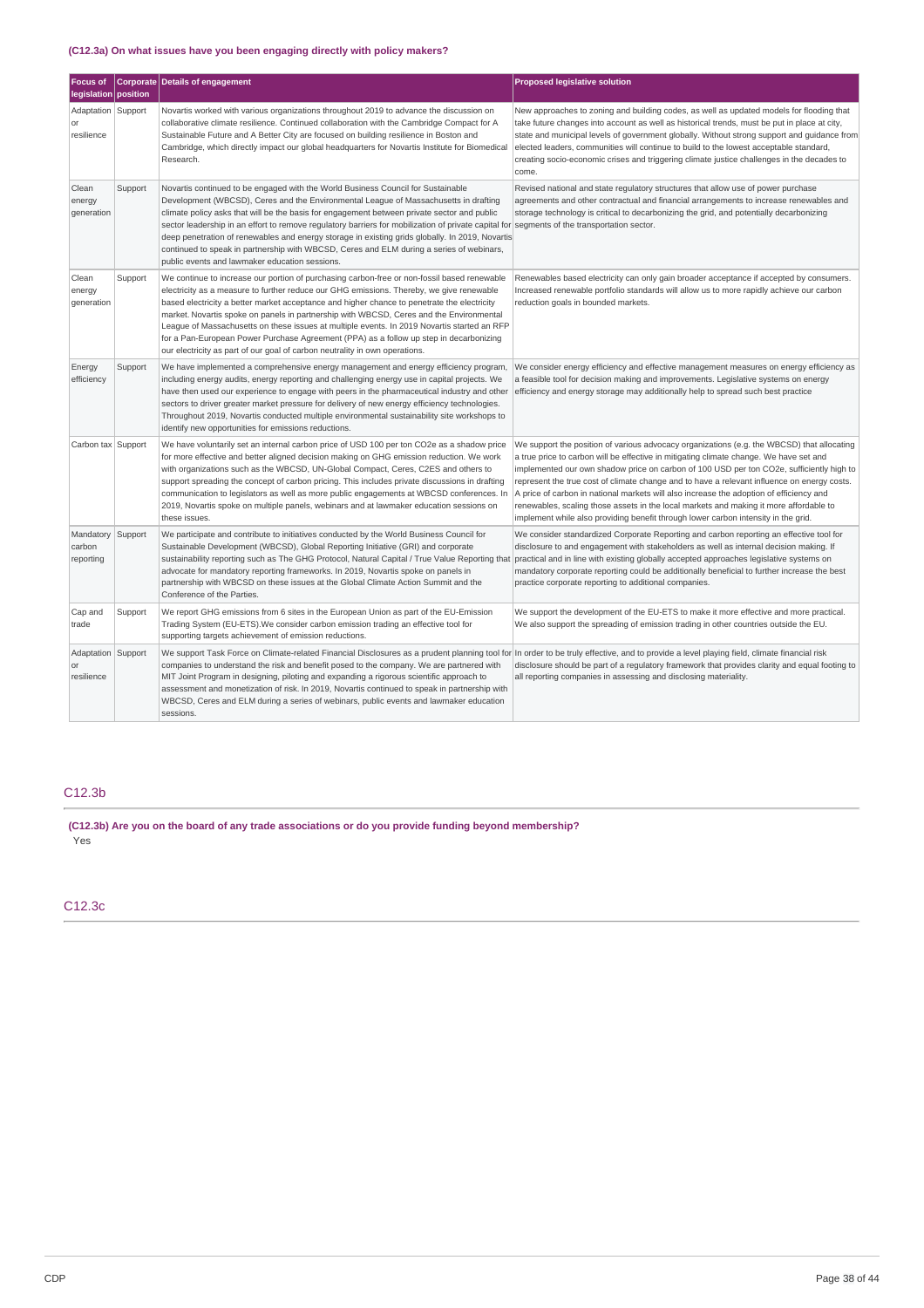#### (C12.3c) Enter the details of those trade associations that are likely to take a position on climate change legislation.

#### **Trade association**

Cambridge Compact for a Sustainable Future. The City of Cambridge, MA, Harvard University, and Massachusetts Institute of Technology originally founded the Cambridge Compact for a Sustainable Future in 2013. They viewed the Compact as a community partnership and encouraged non-profits and businesses to join. Now, the Compact is at almost 20 members with the goal to keep growing. Compact members want to make larger, more meaningful contributions to the challenges global climate change presents. Every member signs the Compact and agrees to "work to create broader collaboration among themselves and with other community partners in order to leverage the combined capacities in research, teaching, innovation, entrepreneurship, and program development" to "create a more healthy, liveable, and sustainable Cambridge, MA."

#### **Is your position on climate change consistent with theirs?**

Consistent

#### **Please explain the trade association's position**

The Compact supports strong regulatory pressures on climate mitigation to reduce greenhouse gas emissions, including carbon taxes and efficiencies.

#### **How have you influenced, or are you attempting to influence their position?**

We are using our Board position to influence broader discussions about collaborative climate resilience achieved through assessments of the vulnerability of interdependent systems of systems in Cambridge, MA. With greater knowledge, the city can then put appropriate zoning and building codes in place to build resilience while investing in infrastructure resilience efforts.

#### **Trade association**

A Better City. A Better City is a diverse group of business leaders united around a common goal — to enhance Boston, MA and the region's economic health, competitiveness, vibrancy, sustainability and quality of life. With 130 member companies across multiple sectors, A Better City operates between the private and public sectors using technical expertise and research capabilities to shape key policies, projects and initiatives. By amplifying the voice of the business community through collaboration and consensus across a broad range of stakeholders, A Better City develops solutions and influences policy in three critical areas central to the Boston region's economic competitiveness and growth — transportation and infrastructure, land use and development, and environment and energy.

#### **Is your position on climate change consistent with theirs?**

Consistent

#### **Please explain the trade association's position**

A Better City supports strong regulatory pressures on climate mitigation to reduce greenhouse gas emissions, to include carbon taxes and incentives for efficiency. They are focused on clean, effective transportation development that will spur economic growth in Boston, and also on infrastructure investment that can build resilience across market sectors. They are key participants in Climate Ready Boston in partnership with the City of Boston.

### **How have you influenced, or are you attempting to influence their position?**

We are using our Board position to influence broader discussions about collaborative climate resilience achieved through assessments of the vulnerability of interdependent systems of systems in Boston. With greater knowledge, the city can then put appropriate zoning and building codes in place to build resilience while investing in infrastructure resilience efforts.

#### **Trade association**

The Environmental League of Massachusetts (ELM) is a nonprofit educational and advocacy organization, supported by a combination of individual and foundation philanthropy, dues from citizens and organization members, and proceeds from special events. They focus resources on the state level, where they believe that their knowledge, expertise and reputation allow them to have the strongest impact. They also network and collaborate with a variety of leaders in business and government as well as with other environmental nonprofits to achieve effective results.

#### **Is your position on climate change consistent with theirs?**

Consistent

#### **Please explain the trade association's position**

The Environmental League of Massachusetts supports strong regulatory pressures on climate mitigation to reduce greenhouse gas emissions, to include carbon taxes and incentives for efficiency. They are focused on clean, effective transportation development that will spur economic growth in Boston, and also on infrastructure investment that can build resilience across market sectors.

#### **How have you influenced, or are you attempting to influence their position?**

We are leveraging our position on the Corporate Council of ELM to advocate for strong environmental sustainability legislation and policies in the Commonwealth of Massachusetts. Our global headquarters for the Novartis Institute for Biomedical Research is located in Massachusetts, which is consistently a leader in environmental sustainability policy in the United States. This means that our efforts to drive more ambitious policy in the state has the chance to drive more ambitious policy across other states in the US as well as federal policy.

## C12.3d

**(C12.3d) Do you publicly disclose a list of all research organizations that you fund?** No

 $C12.3e$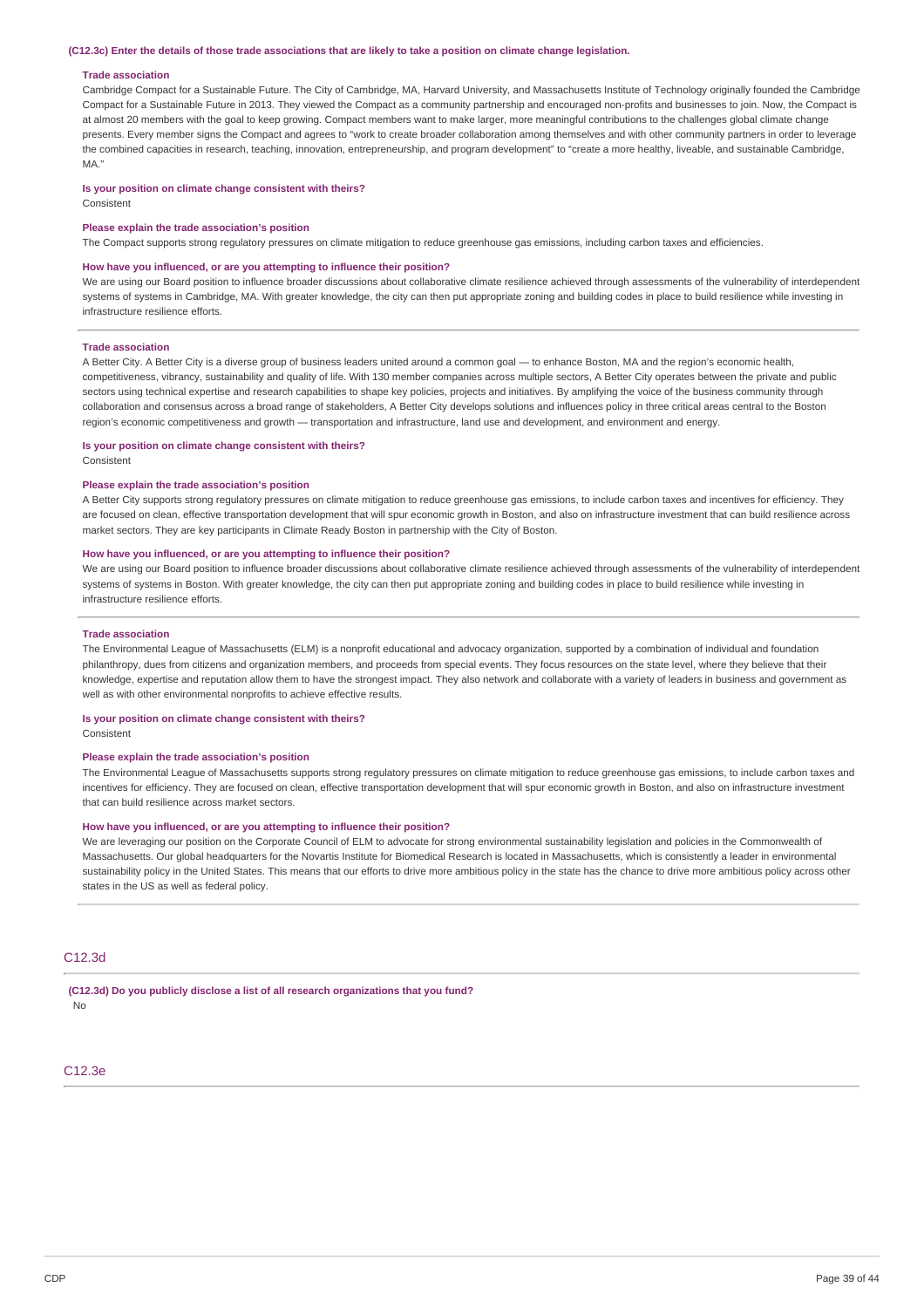#### **(C12.3e) Provide details of the other engagement activities that you undertake.**

1) World Business Council for Sustainable Development (WBCSD): Novartis primary method of engagement is being an active member of the WBCSD since its foundation in 1997, contributing to the work-streams of the WBCSD's focus areas and projects. Novartis actively contributes to work-streams on Power Purchase Agreements (PPAs), country deep dives for PPAs in India and China, Climate Policy Working Group, Low Carbon Technologies Partnership Initiative (LCTPI), and Natural Climate Solutions (NCSs). Novartis experts provide case studies and example to strengthen WBCSD's work towards international negotiations on Climate Policy with feedback on proposals and own contributions. We have also participated in WBCSD events to share our experiences and help provide benchmarking data and practical advice to attendees at multiple WBCSD events in 2018. This dialogue continues to provide motivation as well as new strategies to move forward with our ambitious sustainability goals. In 2019, Novartis continued to speak in partnership with WBCSD during a series of webinars and public events. Novartis will continue to work with WBCSD to promote the use of PPAs and NCSs as a large portion of corporate portfolios for greenhouse gas emissions reductions.

2) National Association of Environmental Managers (NAEM): Novartis is a member of the Board of Regents for NAEM and helps shape the educational and advocacy agenda nationally for the group. We engage on environmental sustainability best practices to include Science Based Targets, carbon pricing, power purchase agreements, use of renewables and adoption of low/zero emission vehicles. Novartis influences agendas by sitting on the Board of Regents, and participates as plenary speakers or panel speakers at regional and national level NAEM events to share our experience in Science Based Targets, adoption of renewables and experiences in revisiting corporate environmental sustainability strategies. Novartis advocates for use of PPAs, deep penetration of renewables in regional grids, carbon pricing structures and a collaborative approach to developing climate resilience across interdependent systems of systems.

3) Pharmaceutical Supply Chain Initiative (PSCI). Novartis attends meetings and participates in work stream efforts as a partner with leading pharmaceutical companies seeking to improve sustainability across all levels of the extended supply chain. Pharma companies engaged in benchmarking and coordination to share best practices across wide range of sustainability and Third Party Risk Management issues. Novartis supports benchmarking with responses to questionnaires, participation in discussions, input to case studies and sharing best practices. Development of go/no-go vendor selection criteria on a range of sustainability issues will allow for more consistent engagement with reputable firms that share our focus on values based behavior that supports the communities that we work in.

4) Novartis has funded the Massachusetts Institute of Technology (MIT) Clean Energy Prize four years in a row now. Novartis has also provided a judge for the Grand Finals in 2019, helping to identify promising startups that can transform clean tech industries.

5) Novartis formally joined the Environmental League of Massachusetts (ELM) in late 2018, and was involved through 2019 in lawmaker education sessions with the Massachusetts state legislature on environmental sustainability issues to include climate mitigation and climate adaptation as well as public speaking events in Boston to advocate for stronger environmental sustainability policies.

## C12.3f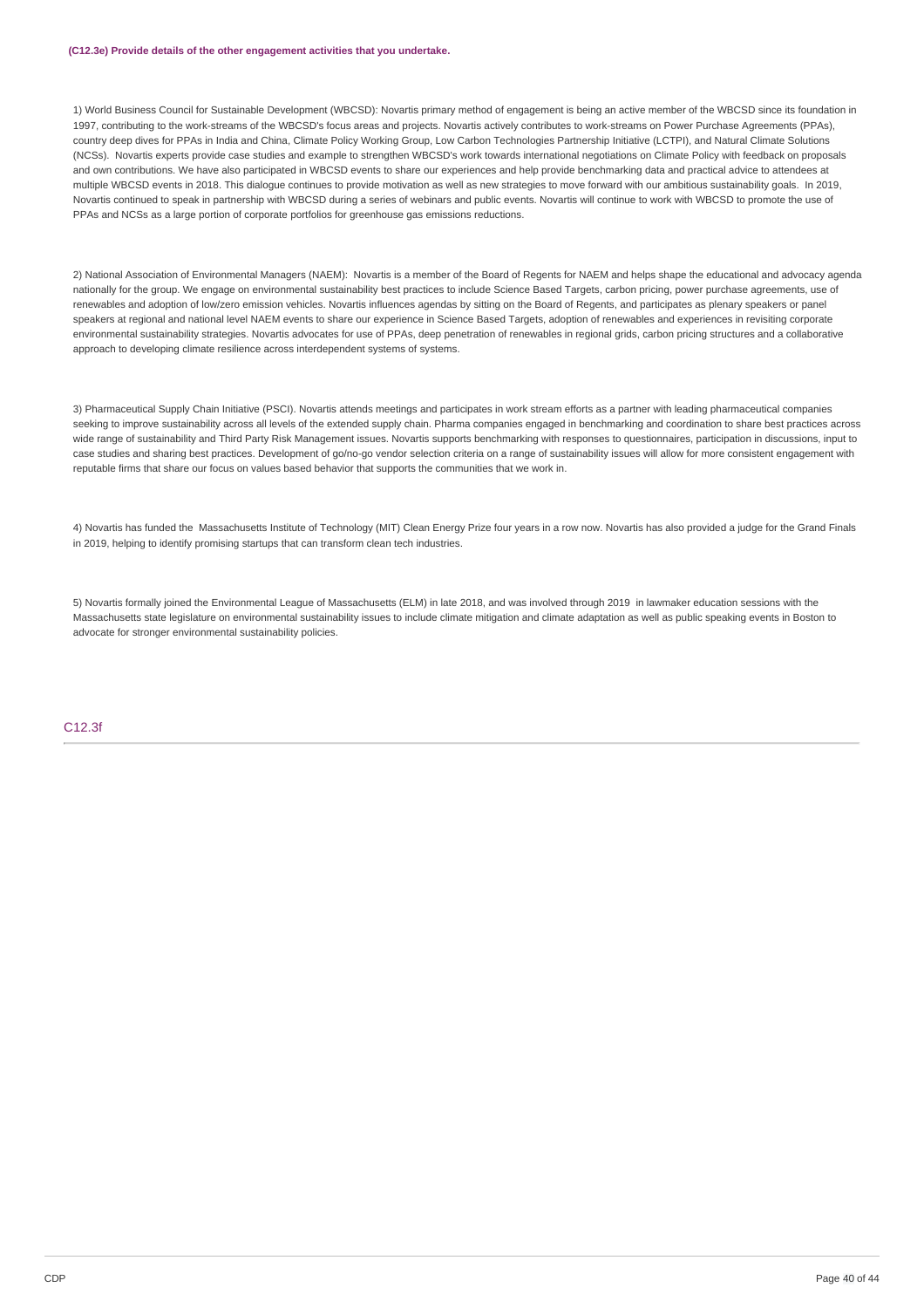(C12.3f) What processes do you have in place to ensure that all of your direct and indirect activities that influence policy are consistent with your overall climate **change strategy?**

All external engagements with media, NGOs and policy makers are coordinated through Global Health and Corporate Responsibility communications, government affairs and public affairs as well as appropriate leadership by topic in Novartis Business Services. High visibility issues are also coordinated through the CEO's office. This multistakeholder coordination ensures that the range of activities and advocacy related to own operations, supplier operations and government policy are in full alignment for consistency and maximum effect to achieve corporate goals.

At Novartis, our purpose is to reimagine medicine to improve and extend people's lives. Through our business, we make an important contribution to society: we discover and develop innovative healthcare products, targeting unmet medical needs. We collaborate with others to help address some of the world's greatest health challenges and focus our corporate responsibility work on two areas that underscore our mission: expanding access to healthcare and doing business responsibly. The Novartis Global Health and Corporate Responsibility Leadership Team (GHCRLT) comprised of leaders from each division and across multiple functions of the company, have guided this work. The GHCRLT is tasked with facilitating information-sharing between other CR-related governance bodies, such as the HSE Steering Committee, the Compliance Steering Committee and Corporate Affairs. For external advocacy, Corporate Affairs has developed a document describing eight advocacy principles as guidance for efforts regarding Corporate Responsibility (CR). The advocacy principles are based on and reflect the Novartis CR strategy, including doing business responsibly and addressing our ambitious environmental sustainability targets to limit the company's environmental impact. Advocacy principles are rooted in the business strategy, and thus are consistent. Both, advocacy principles and business strategy, evolve over time in line with the business and the external environment.

Additionally, active members and participants in the WBCSD policy and industry activities are members of either top management or corporate functional managers of the Company and are aligned to corporate policy:

World Business Council for Sustainable Development (WBCSD): The CEO is a Council member and the Global Head HSE&BCM and the Global Head of Environment are liaison delegates to the WBCSD. The Group Head Global Health & Corporate Responsibility and the Global Head HSE&BCM participate in Council meetings representing the CEO when not available. The Global Head of Environment, Head of Climate, and other experts in the global function participated in dedicated meetings and actively contribute to projects and work-group activities. Novartis signed the manifesto for Energy Efficient Buildings of the WBCSD; we are applying our GHG reporting to the GHG Protocol, developed by WBCSD and WRI, and we use the Global Water Tool for setting water efficiency targets and tailoring our water efficiency program.

These efforts and engagements are coordinated and shared through the responsible corporate governance structure as previously described that is involved with Novartis' environmental sustainability strategy, and is relayed into the strategy, risk, production, procurement and Health, Safety and Environment (HSE) communities as well as corporate responsibility and communications.

## C12.4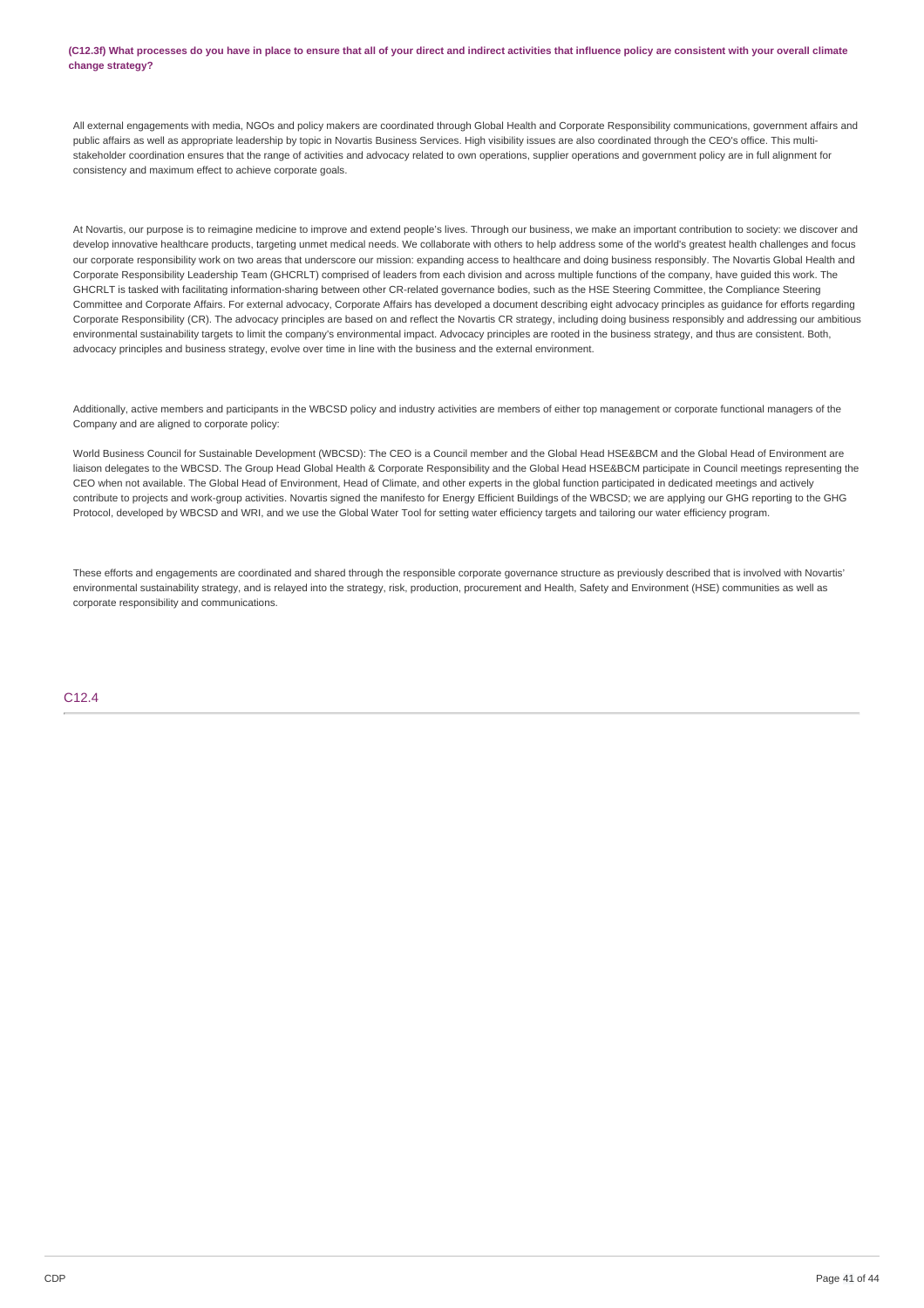(C12.4) Have you published information about your organization's response to climate change and GHG emissions performance for this reporting year in places **other than in your CDP response? If so, please attach the publication(s).**

#### **Publication** Please select

**Status**

<Not Applicable>

**Attach the document** <Not Applicable>

**Page/Section reference** <Not Applicable>

# **Content elements**

<Not Applicable>

## **Comment**

**Publication**

In voluntary sustainability report

**Status** Complete

### **Attach the document**

Novartis in Society ESG Report 2019 - PwC assurance statement.pdf

### **Page/Section reference**

Pages 47 and 48 of the Novartis in Society Report 2019 contains environmental sustainability information on governance, strategy, emissions figures, emissions targets and other metrics.

#### **Content elements**

Governance Strategy Emissions figures **Emission targets** Other metrics

#### **Comment**

## C15. Signoff

## C-FI

### (C-FI) Use this field to provide any additional information or context that you feel is relevant to your organization's response. Please note that this field is optional **and is not scored.**

As a result of leadership discussions at the CEO level that began in 2019, Novartis has made a significant investment and elevated the role of the most senior executive responsible exclusively for environmental sustainability. Novartis has now created a role for Head Environmental Sustainability as a direct report to a member of the Executive Committee of Novartis. This executive is now responsible for managing and executing all initiatives in environmental sustainability across the company, to include all of the existing governance processes listed through this report including the CEO chaired Trust and Reputation Committee and the Environmental Sustainability Strategy Implementation Steering Committee that includes multiple members of the Executive Committee of Novartis. This has created a powerful and effective voice to align environmental sustainability efforts across the company, fulfill expectations of internal and external stakeholders and take the first steps to creating a next generation set of environmental sustainability goals that are aligned with Novartis' role as a global healthcare leader. Not only will this accelerate the rate of change needed to respond to the climate crisis and fulfill Novartis approved Science Based Target, but it will also result in more effective innovation and collaboration efforts in climate thought leadership and execution across the entire value chain.

## C15.1

## **(C15.1) Provide details for the person that has signed off (approved) your CDP climate change response.**

| Job title                                                                                                                                                                                                    | Corresponding job<br>category    |
|--------------------------------------------------------------------------------------------------------------------------------------------------------------------------------------------------------------|----------------------------------|
| Row Head of Novartis Business Services (NBS), reporting directly to the CEO and ensuring that the Company has effective operational and financial procedures in place.<br>Corresponding to job category COO. | Chief Operating Officer<br>(COO) |

## SC. Supply chain module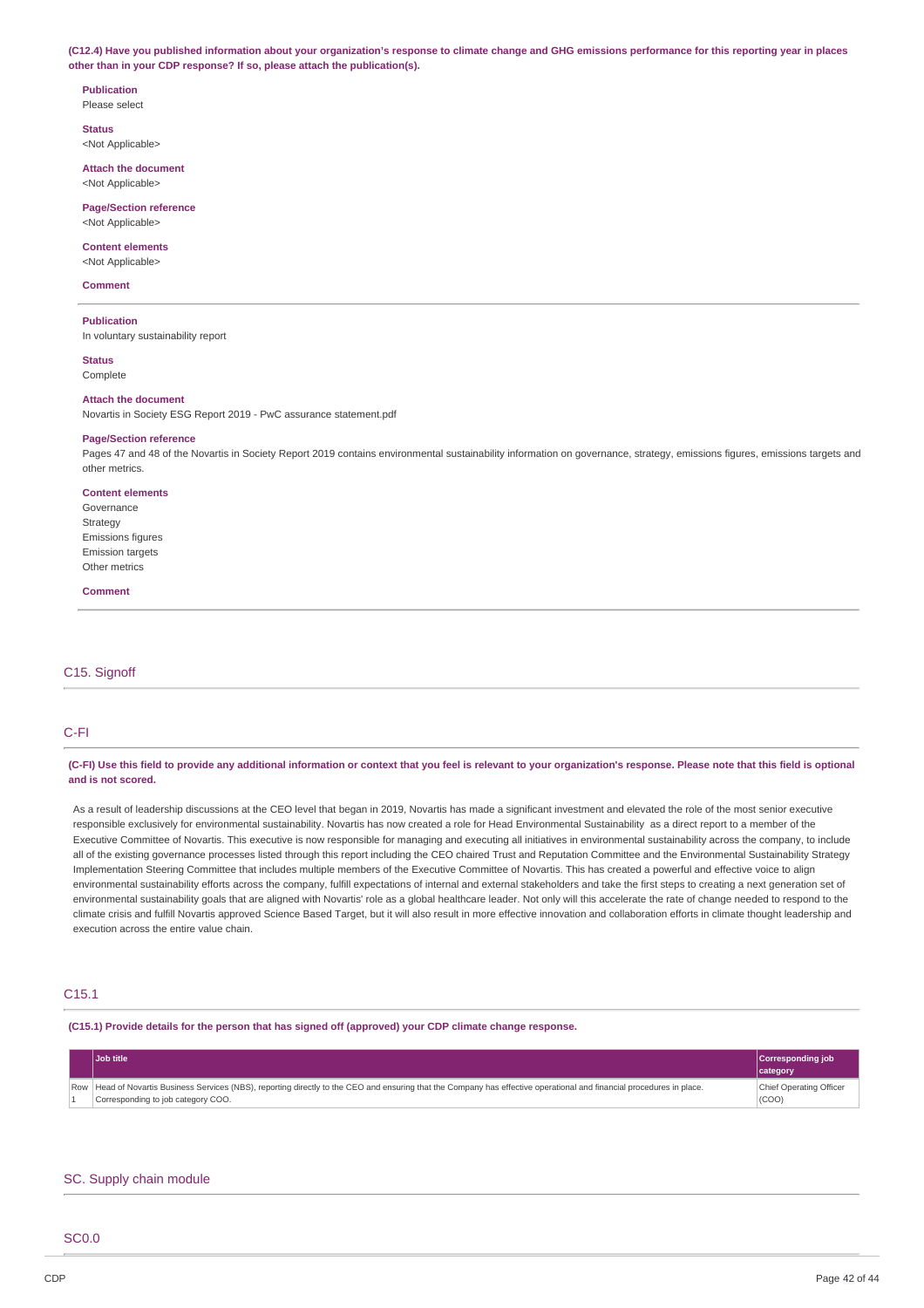#### **(SC0.0) If you would like to do so, please provide a separate introduction to this module.**

Novartis is responding to the CDP Supply Chain Survey for the 9th consecutive time in order to support the ongoing goal of helping our customers understand the environmental impact of our products. It is important to note that given the high complexity of Novartis' manufacturing and materials supply chains, Greenhouse Gas (GHG) emission data are calculated for each Novartis division. The division level GHG emissions are then used in conjunction with the requesting customer's spend per each Novartis division (as a percentage of total Novartis division revenue for the year) to calculate the carbon footprint attributed to products sold to the requesting customer.

Similar to our customers, we recognize that the environmental impact of our business extends beyond our internal operations. We are therefore working to expand our focus beyond our own facilities to assess and improve our broader supply chain. Toward this end, we are considering the following aspects of our supply chain: Product Design (e.g. improvements in packaging), Marketing (e.g. greening our fleet), Material Sourcing (e.g. sustainability annexes in our supplier contracts), and Manufacturing (e.g. reengineering of manufacturing processes to increase efficiency).

## SC0.1

**(SC0.1) What is your company's annual revenue for the stated reporting period?**

|       | <b>Annual Revenue</b> |
|-------|-----------------------|
| Row 1 | 15000000<br>.         |

### SC0.2

**(SC0.2) Do you have an ISIN for your company that you would be willing to share with CDP?** Yes

## SC0.2a

**(SC0.2a) Please use the table below to share your ISIN.**

|                  | <b>ISIN country code (2 letters)</b> | <b>ISIN</b> numeric identifier and single check digit (10 numbers overall) |
|------------------|--------------------------------------|----------------------------------------------------------------------------|
| Row <sub>1</sub> | $\sim$<br>'CH                        | 12005267                                                                   |

## SC1.1

(SC1.1) Allocate your emissions to your customers listed below according to the goods or services you have sold them in this reporting period.

## SC1.2

**(SC1.2) Where published information has been used in completing SC1.1, please provide a reference(s).**

## SC1.3

(SC1.3) What are the challenges in allocating emissions to different customers, and what would help you to overcome these challenges?

| <b>Allocation</b><br>challenges                                                                                               | Please explain what would help you overcome these challenges                                                                                                                                                                                                                                                                                                                                                                                                                                                                                                                                                                                                                                                                                                                                                                                                                                                                                                                                                                                                                                                                                                        |
|-------------------------------------------------------------------------------------------------------------------------------|---------------------------------------------------------------------------------------------------------------------------------------------------------------------------------------------------------------------------------------------------------------------------------------------------------------------------------------------------------------------------------------------------------------------------------------------------------------------------------------------------------------------------------------------------------------------------------------------------------------------------------------------------------------------------------------------------------------------------------------------------------------------------------------------------------------------------------------------------------------------------------------------------------------------------------------------------------------------------------------------------------------------------------------------------------------------------------------------------------------------------------------------------------------------|
| Diversity of<br>product lines<br>makes<br>accurately<br>accounting for<br>each<br>product/product<br>line cost<br>ineffective | Novartis' manufacturing structures are very complex, in the sense that a wide variety of individual products are manufactured at a number of chemical, pharmaceutical, packaging and/or assembly<br>facilities. Additionally, this is the case for our raw materials supply chain. Product-specific carbon and other environmental footprint data have been determined based on Life Cycle Analysis (LCA)<br>methodologies for a limited number of selected products and on various environmental aspects (e.g., packaging material, volume). Due to the scale, diversity and complexity of Novartis product<br>lines and customer pool, it is currently not feasible or practicable to allocate to individual customers. GHG data reported in the course of this questionnaire is therefore calculated based on GHG<br>intensity numbers for Novartis Businesses (Divisions), multiplied with the spend of the requesting client company with each Division. This calculation is based on the methodology described by the<br>WRI / WBCSD GHG Protocol Initiative standard for Scope 3 Accounting and Reporting (corporate-level allocation, market value method). |
| Customer base<br>is too large and<br>diverse to<br>accurately track<br>customer level                                         | Novartis produces a variety of different products and product versions to a large number of diverse customers worldwide and the portfolio sold to these customers is complex. Therefore, the exact<br>set of products sold to customers asking for input cannot be determined, and product-specific environmental footprint data has only been determined for a limited number of individual products.<br>For these reasons, GHG data reported in the course of this questionnaire is calculated based on GHG intensity numbers for Novartis Businesses (Divisions), multiplied with the spend of the<br>requesting client company with each Division. This calculation is based on the methodology described by the WRI / WBCSD GHG Protocol Initiative standard for Scope 3 Accounting and<br>emissions to the Reporting (corporate-level allocation, market value method).                                                                                                                                                                                                                                                                                       |